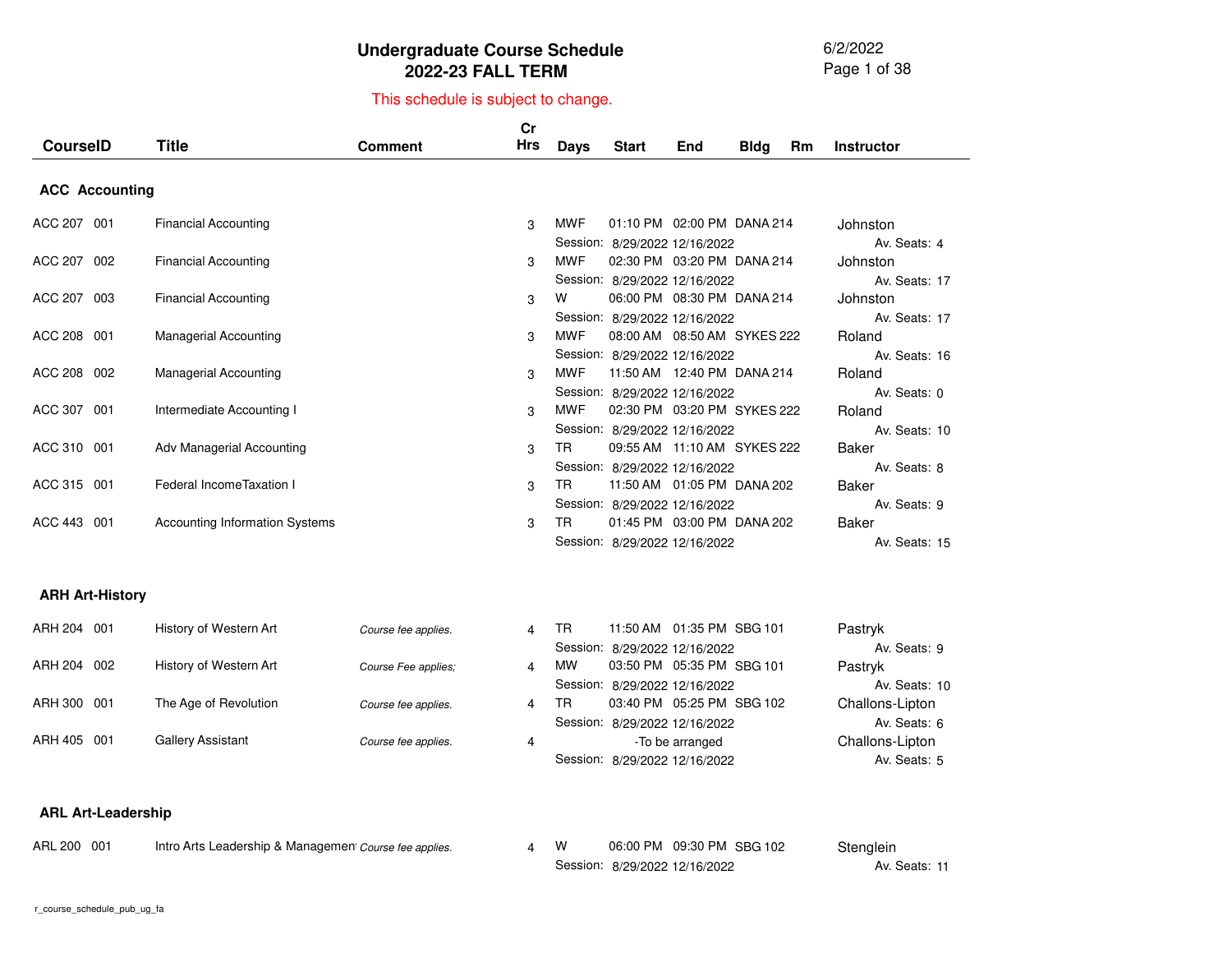6/2/2022 Page 2 of 38

# This schedule is subject to change.

| <b>CourselD</b>           | <b>Title</b>                     | <b>Comment</b>      | cr<br><b>Hrs</b> | <b>Days</b> | <b>Start</b>                                       | End                         | <b>Bldg</b> | Rm | <b>Instructor</b>               |
|---------------------------|----------------------------------|---------------------|------------------|-------------|----------------------------------------------------|-----------------------------|-------------|----|---------------------------------|
| <b>ARL Art-Leadership</b> |                                  |                     |                  |             |                                                    |                             |             |    |                                 |
| ARL 300 001               | Leadership in the Arts           | Course fee applies. | 4                | т           | 06:00 PM 09:30 PM<br>Session: 8/29/2022 12/16/2022 |                             |             |    | Staff<br>Av. Seats: 12          |
| ARL 302 001               | Art Law                          | Course fee applies  | 4                | M           | 06:00 PM 09:30 PM<br>Session: 8/29/2022 12/16/2022 |                             |             |    | Devine<br>Av. Seats: 8          |
| ARL 401 001               | Senior Capstone I                | Course fee applies. | 2                |             | Session: 8/29/2022 12/16/2022                      | 08:00 AM 09:45 AM SBG 102   |             |    | Challons-Lipton<br>Av. Seats: 4 |
| ARL 404 001               | The Arts at Queens Assistant     | Course fee applies. | 4                |             | Session: 8/29/2022 12/16/2022                      | -To be arranged             |             |    | Challons-Lipton<br>Av. Seats: 4 |
| <b>ARS Art-Studio</b>     |                                  |                     |                  |             |                                                    |                             |             |    |                                 |
| ARS 070 001               | Creative Awareness and Engagemer |                     | 0                |             |                                                    |                             |             |    | Gerwin<br>Av. Seats: 11         |
| ARS 100 001               | Foundations of Art and Design    | Course fee applies. | 4                | <b>MW</b>   | Session: 8/29/2022 12/16/2022                      | 06:00 PM 08:30 PM TILLT 102 |             |    | Johnson                         |
| ARS 100<br>002            | Foundations of Art and Design    | Course fee applies. | 4                | <b>TR</b>   | Session: 8/29/2022 12/16/2022                      | 11:50 AM 02:20 PM TILLT 102 |             |    | Av. Seats: 5<br>O'Neill         |
| ARS 101<br>001            | Drawing                          | Course fee applies  | 4                | TR.         | Session: 8/29/2022 12/16/2022                      | 02:30 PM 05:00 PM SBG 310   |             |    | Av. Seats: 6<br>Johnson         |

|             |     |                                  |                     |         |           | <b>UILJILULL ILIUILULL</b>     |                 |  |
|-------------|-----|----------------------------------|---------------------|---------|-----------|--------------------------------|-----------------|--|
| ARS 100 002 |     | Foundations of Art and Design    | Course fee applies. | 4       | TR        | 11:50 AM  02:20 PM  TILLT  102 |                 |  |
|             |     |                                  |                     |         |           | Session: 8/29/2022 12/16/2022  |                 |  |
| ARS 101     | 001 | Drawing                          | Course fee applies  | 4       | TR        | 02:30 PM 05:00 PM SBG 310      |                 |  |
|             |     |                                  |                     |         |           | Session: 8/29/2022 12/16/2022  |                 |  |
| ARS 201     | 001 | Printmaking                      | Course fee applies  | 4       | TR        | 11:50 AM  02:20 PM  SBG 310    |                 |  |
|             |     |                                  |                     |         |           | Session: 8/29/2022 12/16/2022  |                 |  |
| ARS 202 001 |     | Film Photography I               | Course fee applies. | 4       | TR        | 09:55 AM 11:40 AM SBG 308      |                 |  |
|             |     |                                  |                     |         |           | Session: 8/29/2022 12/16/2022  |                 |  |
| ARS 300 001 |     | Sculpture                        | Course fee applies  | 4       | MW        | 02:30 PM 05:00 PM TILLT 102    |                 |  |
|             |     |                                  |                     |         |           | Session: 8/29/2022 12/16/2022  |                 |  |
| ARS 400     | 001 | Adv Lab: 3D Studio               | Course fee applies  | 4       | <b>MW</b> | 11:50 AM  02:20 PM  TILLT  102 |                 |  |
|             |     |                                  |                     |         |           | Session: 8/29/2022 12/16/2022  |                 |  |
| ARS 401     | 001 | Senior Capstone I                | Course fee applies. | 2       |           | 08:00 AM 09:45 AM SBG 220      |                 |  |
|             |     |                                  |                     |         |           | Session: 8/29/2022 12/16/2022  |                 |  |
| ARS 404     | 001 | Independent Study-Studio Art     | Course fee applies. | $1 - 4$ |           |                                | -To be arranged |  |
|             |     | Independent Study form required. |                     |         |           | Session: 8/29/2022 12/16/2022  |                 |  |
| ARS 405     | 001 | Studio Assistant                 | Course fee applies. | $2 - 4$ |           |                                | -To be arranged |  |
|             |     |                                  |                     |         |           | Session: 8/29/2022 12/16/2022  |                 |  |
|             |     |                                  |                     |         |           |                                |                 |  |

|                      | Gerwin        |  |
|----------------------|---------------|--|
| $\overline{c}$       | Av. Seats: 11 |  |
| TILLT 102            | Johnson       |  |
| 2                    | Av. Seats: 5  |  |
| TILLT <sub>102</sub> | O'Neill       |  |
| 2                    | Av. Seats: 6  |  |
| SBG 310              | Johnson       |  |
| 2                    | Av. Seats: 3  |  |
| <b>SBG 310</b>       | Johnson       |  |
| 2                    | Av. Seats: 3  |  |
| <b>SBG 308</b>       | O'Neill       |  |
| 2                    | Av. Seats: 10 |  |
| <b>TILLT 102</b>     | Gerwin        |  |
| 2                    | Av. Seats: 8  |  |
| TILLT 102            | Gerwin        |  |
| 2                    | Av. Seats: 8  |  |
| <b>SBG 220</b>       | Gerwin        |  |
| 2                    | Av. Seats: 2  |  |
|                      | Johnson       |  |
| 2                    | Av. Seats: 4  |  |
|                      | Staff         |  |
| $\overline{c}$       | Av. Seats: 1  |  |
|                      |               |  |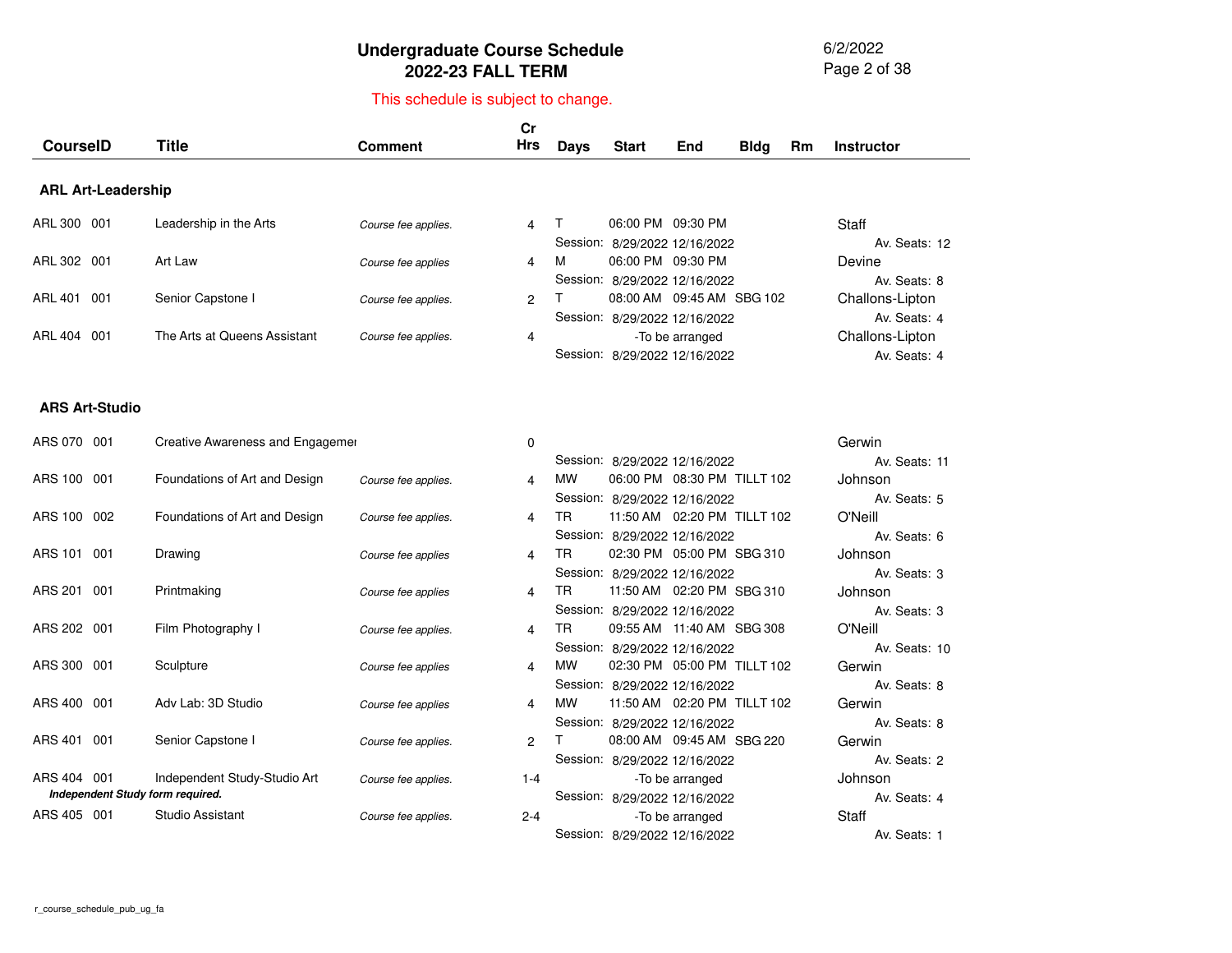6/2/2022 Page 3 of 38

|                    |                                                                                                                      |                     | Cr<br>Hrs      |               |                               |                              |             |    |                   |
|--------------------|----------------------------------------------------------------------------------------------------------------------|---------------------|----------------|---------------|-------------------------------|------------------------------|-------------|----|-------------------|
| <b>CourseID</b>    | <b>Title</b>                                                                                                         | <b>Comment</b>      |                | <b>Days</b>   | <b>Start</b>                  | End                          | <b>Bldg</b> | Rm | <b>Instructor</b> |
| <b>BIO Biology</b> |                                                                                                                      |                     |                |               |                               |                              |             |    |                   |
|                    | Laboratory courses MUST be taken with lecture. See www.queens.edu/Admissions-and-Financial-Aid/Tuition-and-fees.html |                     |                |               |                               |                              |             |    |                   |
| BIO 101 001        | Intro to Conservation Bio                                                                                            |                     | 1              | R             |                               | 01:45 PM 02:35 PM RSH 107    |             |    | Thomas            |
|                    |                                                                                                                      |                     |                |               | Session: 8/29/2022 12/16/2022 |                              |             |    | Av. Seats: 15     |
| BIO 120 L 001      | Microbiology for Health Professions Course fee Applies                                                               |                     | 4              | <b>MW</b>     |                               | 11:50 AM  01:00 PM  RSH  104 |             |    | Bahrani-Mostafavi |
|                    |                                                                                                                      |                     |                |               | Session: 8/29/2022 12/16/2022 |                              |             |    | Av. Seats: 1      |
|                    |                                                                                                                      |                     | 4              | R             |                               | 08:00 AM 10:30 AM RSH 207    |             |    | Bahrani-Mostafavi |
|                    |                                                                                                                      |                     |                |               | Session: 8/29/2022 12/16/2022 |                              |             |    | Av. Seats: 1      |
| BIO 201 L 001      | Cellular and Molecular Foundations Course fee applies.                                                               |                     | 4              | Τ             |                               | 09:20 AM 11:40 AM RSH 210    |             |    | Easterwood        |
|                    |                                                                                                                      |                     |                |               | Session: 8/29/2022 12/16/2022 |                              |             |    | Av. Seats: 0      |
|                    |                                                                                                                      |                     | 4              | R             |                               | 09:20 AM 11:40 AM RSH 210    |             |    | Easterwood        |
|                    |                                                                                                                      |                     |                |               | Session: 8/29/2022 12/16/2022 |                              |             |    | Av. Seats: 0      |
| BIO 201 L 002      | Cellular and Molecular Foundations Course fee applies.                                                               |                     | 4              | м             |                               | 11:50 AM  02:20 PM  RSH  210 |             |    | Katsanos          |
|                    |                                                                                                                      |                     |                |               | Session: 8/29/2022 12/16/2022 |                              |             |    | Av. Seats: 10     |
|                    |                                                                                                                      |                     | 4              | W             |                               | 11:50 AM 02:20 PM RSH 210    |             |    | Katsanos          |
|                    |                                                                                                                      |                     |                |               | Session: 8/29/2022 12/16/2022 |                              |             |    | Av. Seats: 10     |
| BIO 201 L 003      | Cellular and Molecular Foundations Course fee applies.                                                               |                     | 4              | Τ             |                               | 11:50 AM 02:20 PM RSH 210    |             |    | Katsanos          |
|                    |                                                                                                                      |                     |                |               | Session: 8/29/2022 12/16/2022 |                              |             |    | Av. Seats: 10     |
|                    |                                                                                                                      |                     | 4              | R.            |                               | 11:50 AM 02:20 PM RSH 210    |             |    | Katsanos          |
|                    |                                                                                                                      |                     |                |               | Session: 8/29/2022 12/16/2022 |                              |             |    | Av. Seats: 10     |
| BIO 213 L 001      | Human Anatomy and Physiology I                                                                                       | Course fee applies. | 4              | **CANCELLED** |                               |                              |             |    | Staff             |
|                    |                                                                                                                      |                     |                |               | Session: 8/29/2022 12/16/2022 |                              |             |    | Av. Seats: 15     |
| BIO 213 L 002      | Human Anatomy and Physiology I                                                                                       | Course fee applies. | 4              | <b>TR</b>     |                               | 11:50 AM  01:35 PM  RSH 011  |             |    | Sipprell          |
|                    |                                                                                                                      |                     |                |               | Session: 8/29/2022 12/16/2022 |                              |             |    | Av. Seats: 0      |
|                    |                                                                                                                      |                     | 4              | R             |                               | 01:45 PM 03:30 PM RSH 011    |             |    | Sipprell          |
|                    |                                                                                                                      |                     |                |               | Session: 8/29/2022 12/16/2022 |                              |             |    | Av. Seats: 0      |
| BIO 213 L 003      | Human Anatomy and Physiology I                                                                                       | Course fee applies. | 4              | м             |                               | 08:00 AM 10:30 AM RSH 011    |             |    | Koplas            |
|                    |                                                                                                                      |                     |                |               | Session: 8/29/2022 12/16/2022 |                              |             |    | Av. Seats: 3      |
|                    |                                                                                                                      |                     | 4              | w             |                               | 08:00 AM 10:30 AM RSH 011    |             |    | Koplas            |
|                    |                                                                                                                      |                     |                |               | Session: 8/29/2022 12/16/2022 |                              |             |    | Av. Seats: 3      |
| BIO 213 L 004      | Human Anatomy and Physiology I                                                                                       | Course fee applies. | $\overline{4}$ | м             |                               | 11:50 AM 02:20 PM RSH 011    |             |    | Walsh             |
|                    |                                                                                                                      |                     |                |               | Session: 8/29/2022 12/16/2022 |                              |             |    | Av. Seats: -2     |
|                    |                                                                                                                      |                     | 4              | W             |                               | 11:50 AM 02:20 PM RSH 011    |             |    | Walsh             |
|                    |                                                                                                                      |                     |                |               | Session: 8/29/2022 12/16/2022 |                              |             |    | Av. Seats: -2     |
| BIO 213 L 005      | Human Anatomy and Physiology I                                                                                       | Course fee applies. | 4              | м             |                               | 06:00 PM 08:30 PM RSH 011    |             |    | Walsh             |
|                    |                                                                                                                      |                     |                |               | Session: 8/29/2022 12/16/2022 |                              |             |    | Av. Seats: 4      |
|                    |                                                                                                                      |                     | 4              | w             |                               | 06:00 PM 08:30 PM RSH 011    |             |    | Walsh             |
|                    |                                                                                                                      |                     |                |               | Session: 8/29/2022 12/16/2022 |                              |             |    | Av. Seats: 4      |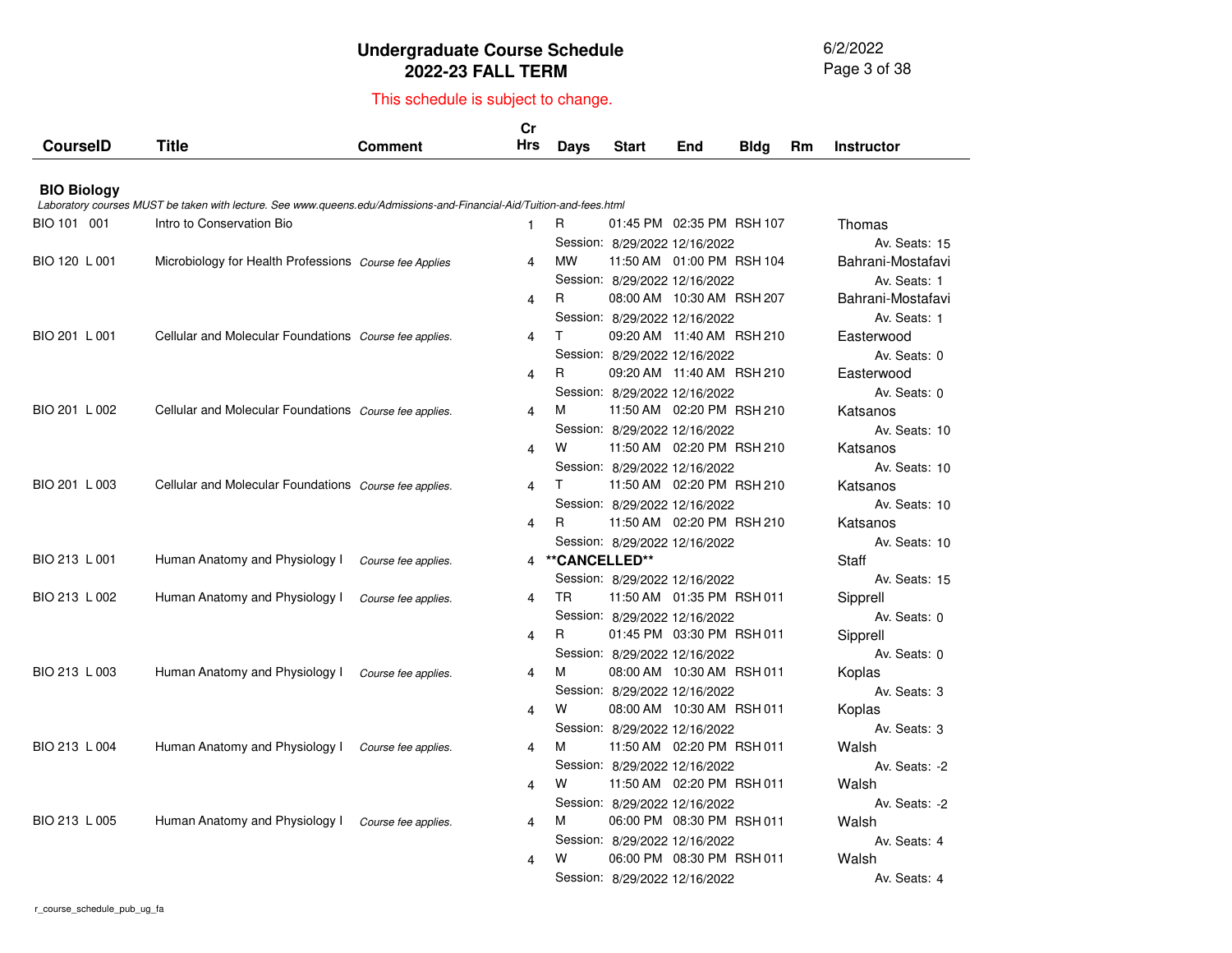6/2/2022 Page 4 of 38

|                       |                                                                                                                      |                     | cr           |            |                               |                              |             |           |                   |  |  |  |  |  |  |  |
|-----------------------|----------------------------------------------------------------------------------------------------------------------|---------------------|--------------|------------|-------------------------------|------------------------------|-------------|-----------|-------------------|--|--|--|--|--|--|--|
| <b>CourseID</b>       | <b>Title</b>                                                                                                         | <b>Comment</b>      | <b>Hrs</b>   | Days       | <b>Start</b>                  | End                          | <b>Bldg</b> | <b>Rm</b> | <b>Instructor</b> |  |  |  |  |  |  |  |
|                       |                                                                                                                      |                     |              |            |                               |                              |             |           |                   |  |  |  |  |  |  |  |
| <b>BIO Biology</b>    | Laboratory courses MUST be taken with lecture. See www.queens.edu/Admissions-and-Financial-Aid/Tuition-and-fees.html |                     |              |            |                               |                              |             |           |                   |  |  |  |  |  |  |  |
| BIO 220 001           | Applied Anatomy and Physiology                                                                                       |                     | 4            |            |                               | -To be arranged              |             |           | Koplas            |  |  |  |  |  |  |  |
|                       |                                                                                                                      |                     |              |            | Session: 8/29/2022 12/16/2022 |                              |             |           | Av. Seats: 0      |  |  |  |  |  |  |  |
| BIO 230 L 001         | Intro to Geospatical Analysis                                                                                        | Course fee applies. | 4            | TR         |                               | 11:50 AM  01:35 PM  RSH  108 |             |           | Hallman           |  |  |  |  |  |  |  |
|                       |                                                                                                                      |                     |              |            | Session: 8/29/2022 12/16/2022 |                              |             |           | Av. Seats: 8      |  |  |  |  |  |  |  |
| BIO 300 001           | <b>Writing for Biologists</b>                                                                                        |                     | 4            | <b>TR</b>  |                               | 01:45 PM 03:30 PM RSH 104    |             |           | <b>McEntire</b>   |  |  |  |  |  |  |  |
|                       |                                                                                                                      |                     |              |            | Session: 8/29/2022 12/16/2022 |                              |             |           | Av. Seats: 6      |  |  |  |  |  |  |  |
| BIO 300 002           | Writing for Biologists                                                                                               |                     | 4            | <b>MWF</b> |                               | 11:50 AM  01:00 PM  RSH  112 |             |           | Staff             |  |  |  |  |  |  |  |
|                       |                                                                                                                      |                     |              |            | Session: 8/29/2022 12/16/2022 |                              |             |           | Av. Seats: 2      |  |  |  |  |  |  |  |
| <b>BIO 301</b><br>001 | <b>Biology Roundtable</b>                                                                                            |                     | $\mathbf{1}$ | T.         |                               | 11:50 AM  12:40 PM  RSH  112 |             |           | Thomas            |  |  |  |  |  |  |  |
|                       |                                                                                                                      |                     |              |            | Session: 8/29/2022 12/16/2022 |                              |             |           | Av. Seats: 12     |  |  |  |  |  |  |  |
| BIO 301 002           | <b>Biology Roundtable</b>                                                                                            |                     | $\mathbf{1}$ | w          |                               | 02:30 PM 03:20 PM RSH 304    |             |           | Thomas            |  |  |  |  |  |  |  |
|                       |                                                                                                                      |                     |              |            | Session: 8/29/2022 12/16/2022 |                              |             |           | Av. Seats: 12     |  |  |  |  |  |  |  |
| BIO 301 003           | <b>Biology Roundtable</b>                                                                                            |                     | $\mathbf{1}$ | F          |                               | 11:50 AM  12:40 PM  RSH  304 |             |           | Katsanos          |  |  |  |  |  |  |  |
|                       |                                                                                                                      |                     |              |            | Session: 8/29/2022 12/16/2022 |                              |             |           | Av. Seats: 6      |  |  |  |  |  |  |  |
| BIO 320 L 001         | Ecology                                                                                                              |                     | 4            | <b>MWF</b> |                               | 01:10 PM 02:20 PM RSH 304    |             |           | McEntire          |  |  |  |  |  |  |  |
|                       |                                                                                                                      |                     |              |            | Session: 8/29/2022 12/16/2022 |                              |             |           | Av. Seats: 7      |  |  |  |  |  |  |  |
|                       |                                                                                                                      |                     | 4            | W          |                               | 02:30 PM 04:00 PM RSH 304    |             |           | <b>McEntire</b>   |  |  |  |  |  |  |  |
|                       |                                                                                                                      |                     |              |            | Session: 8/29/2022 12/16/2022 |                              |             |           | Av. Seats: 7      |  |  |  |  |  |  |  |
| BIO 330 L 001         | Microbiology                                                                                                         | Course fee applies. | 4            | м          |                               | 11:50 AM 02:20 PM RSH 304    |             |           | Easterwood        |  |  |  |  |  |  |  |
|                       |                                                                                                                      |                     |              |            | Session: 8/29/2022 12/16/2022 |                              |             |           | Av. Seats: 0      |  |  |  |  |  |  |  |
|                       |                                                                                                                      |                     | 4            | w          |                               | 11:50 AM 02:20 PM RSH 207    |             |           | Easterwood        |  |  |  |  |  |  |  |
|                       |                                                                                                                      |                     |              |            | Session: 8/29/2022 12/16/2022 |                              |             |           | Av. Seats: 0      |  |  |  |  |  |  |  |
| BIO 390 001           | <b>Biology Lab Assistant</b>                                                                                         |                     | $\mathbf{1}$ |            |                               | -To be arranged              |             |           | <b>McEntire</b>   |  |  |  |  |  |  |  |
|                       | <b>Permission by Instructor Required</b>                                                                             |                     |              |            | Session: 8/29/2022 12/16/2022 |                              |             |           | Av. Seats: 2      |  |  |  |  |  |  |  |
| BIO 401 L 001         | Adv Topics: Conservation Biology                                                                                     | Course fee applies. | 4            | т          |                               | 08:00 AM 11:40 AM RSH 204    |             |           | Thomas            |  |  |  |  |  |  |  |
|                       |                                                                                                                      |                     |              |            | Session: 8/29/2022 12/16/2022 |                              |             |           | Av. Seats: -3     |  |  |  |  |  |  |  |
|                       |                                                                                                                      |                     | 4            | R          |                               | 09:55 AM 11:40 AM RSH 204    |             |           | Thomas            |  |  |  |  |  |  |  |
|                       |                                                                                                                      |                     |              |            | Session: 8/29/2022 12/16/2022 |                              |             |           | Av. Seats: -3     |  |  |  |  |  |  |  |
| BIO 403 L 001         | <b>Research Seminar</b>                                                                                              | Course fee applies. | 4            |            |                               | -To be arranged              |             |           | Staff             |  |  |  |  |  |  |  |
|                       |                                                                                                                      |                     |              |            | Session: 8/29/2022 12/16/2022 |                              |             |           | Av. Seats: 4      |  |  |  |  |  |  |  |
| BIO 410 001           | Independent Study                                                                                                    |                     | $1 - 4$      |            |                               | -To be arranged              |             |           | Bahrani-Mostafavi |  |  |  |  |  |  |  |
|                       |                                                                                                                      |                     |              |            | Session: 8/29/2022 12/16/2022 |                              |             |           | Av. Seats: 9      |  |  |  |  |  |  |  |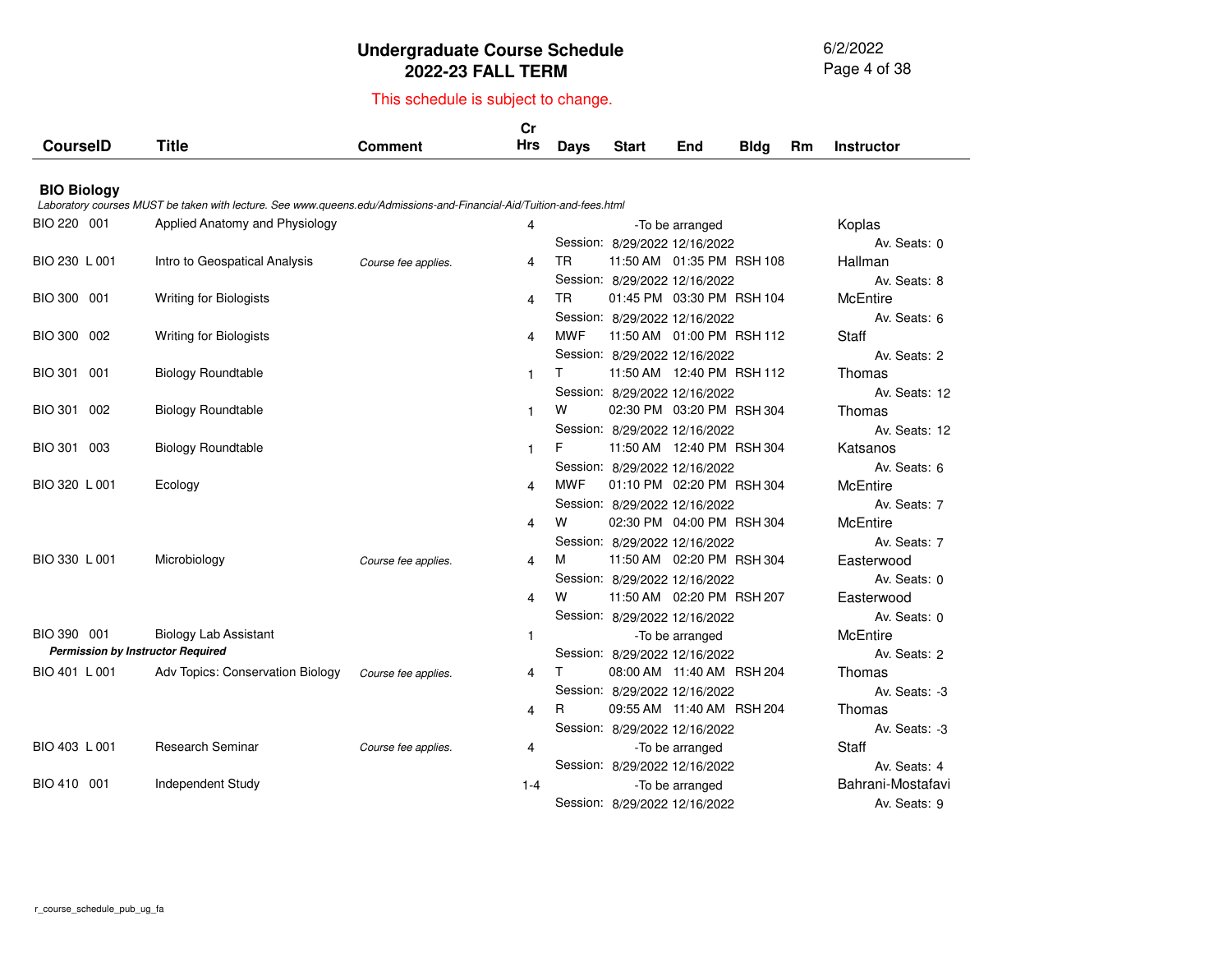6/2/2022 Page 5 of 38

|                 |     |                                       |                | Cr         |               |                               |                               |             |           |                         |
|-----------------|-----|---------------------------------------|----------------|------------|---------------|-------------------------------|-------------------------------|-------------|-----------|-------------------------|
| <b>CourseID</b> |     | Title                                 | <b>Comment</b> | <b>Hrs</b> | <b>Days</b>   | Start                         | End                           | <b>Bldg</b> | <b>Rm</b> | <b>Instructor</b>       |
|                 |     |                                       |                |            |               |                               |                               |             |           |                         |
|                 |     | <b>BUS Business Administration</b>    |                |            |               |                               |                               |             |           |                         |
| BUS 110 001     |     | <b>Fundamentals of Excel</b>          |                | 2          | <b>MW</b>     | 09:20 AM 10:10 AM             |                               |             |           | Johnston                |
|                 |     |                                       |                |            |               | Session: 8/29/2022 12/16/2022 |                               |             |           | Av. Seats: 0            |
| BUS 205 001     |     | Legal Environment of Business         |                | 3          | <b>TR</b>     |                               | 11:50 AM  01:05 PM  DANA  214 |             |           | Foster                  |
|                 |     |                                       |                |            |               | Session: 8/29/2022 12/16/2022 |                               |             |           | Av. Seats: 0            |
| BUS 205 002     |     | Legal Environment of Business         |                | 3          | T.            |                               | 06:00 PM 08:30 PM DANA 214    |             |           | Foster                  |
|                 |     |                                       |                |            |               | Session: 8/29/2022 12/16/2022 |                               |             |           | Av. Seats: 19           |
| BUS 210 001     |     | <b>Business Analytics</b>             |                | 3          | <b>TR</b>     |                               | 11:50 AM  01:05 PM  DANA  312 |             |           | Grannan                 |
|                 |     |                                       |                |            |               | Session: 8/29/2022 12/16/2022 |                               |             |           | Av. Seats: -2           |
| BUS 210 002     |     | <b>Business Analytics</b>             |                | 3          | W             |                               | 06:00 PM 08:30 PM DANA 312    |             |           | Grannan                 |
| BUS 218 001     |     | <b>Business Communications</b>        |                |            | TR.           | Session: 8/29/2022 12/16/2022 | 08:00 AM 09:15 AM SYKES 220   |             |           | Av. Seats: 11           |
|                 |     |                                       |                | 3          |               | Session: 8/29/2022 12/16/2022 |                               |             |           | Felsing<br>Av. Seats: 3 |
| <b>BUS 218</b>  | 002 | <b>Business Communications</b>        |                | 3          | TR            |                               | 03:40 PM 04:55 PM SYKES       |             |           | Kinny                   |
|                 |     |                                       |                |            |               | Session: 8/29/2022 12/16/2022 |                               |             |           | Av. Seats: 9            |
| <b>BUS 218</b>  | 003 | <b>Business Communications</b>        |                | 3          | R.            |                               | 06:00 PM 08:30 PM SYKES 220   |             |           | Staff                   |
|                 |     |                                       |                |            |               | Session: 8/29/2022 12/16/2022 |                               |             |           | Av. Seats: 13           |
| BUS 325 001     |     | Management Information Systems        |                | 3          | <b>MWF</b>    | 08:00 AM 08:50 AM             |                               |             |           | Staff                   |
|                 |     |                                       |                |            |               | Session: 8/29/2022 12/16/2022 |                               |             |           | Av. Seats: 3            |
| BUS 325 002     |     | <b>Management Information Systems</b> |                | 3          | м             |                               | 06:00 PM 08:30 PM DANA 312    |             |           | <b>Staff</b>            |
|                 |     |                                       |                |            |               | Session: 8/29/2022 12/16/2022 |                               |             |           | Av. Seats: 11           |
| BUS 350 001     |     | <b>Operations Management</b>          |                | 3          | <b>MWF</b>    |                               | 09:20 AM  10:10 AM  DANA  214 |             |           | Barzuna Hidalgo         |
|                 |     |                                       |                |            |               | Session: 8/29/2022 12/16/2022 |                               |             |           | Av. Seats: 0            |
| BUS 350 002     |     | <b>Operations Management</b>          |                | 3          | R             |                               | 06:00 PM 08:30 PM SYKES 222   |             |           | Staff                   |
|                 |     |                                       |                |            |               | Session: 8/29/2022 12/16/2022 |                               |             |           | Av. Seats: 5            |
| BUS 365 001     |     | <b>International Business</b>         |                | 3          | <b>MW</b>     |                               | 03:50 PM 05:05 PM SYKES 226   |             |           | Bowen                   |
|                 |     |                                       |                |            |               | Session: 8/29/2022 12/16/2022 |                               |             |           | Av. Seats: 4            |
| BUS 365 002     |     | <b>International Business</b>         |                | 3          | T.            |                               | 06:00 PM 08:30 PM SYKES 226   |             |           | Staff                   |
| BUS 372 001     |     | Personal Financial Planning           |                | 3          | T.            | Session: 8/29/2022 12/16/2022 | 06:00 PM 08:30 PM SYKES 220   |             |           | Av. Seats: 7<br>Morton  |
|                 |     |                                       |                |            |               | Session: 8/29/2022 12/16/2022 |                               |             |           | Av. Seats: 21           |
| BUS 375 002     |     | Databases-Analytics/Visualization     |                | 3          | **CANCELLED** |                               |                               |             |           | <b>Staff</b>            |
|                 |     |                                       |                |            |               | Session: 8/29/2022 12/16/2022 |                               |             |           | Av. Seats: 18           |
| BUS 415 001     |     | <b>Business Ethics</b>                |                | 3          | TR.           |                               | 09:55 AM 11:10 AM SYKES 322   |             |           | Foster                  |
|                 |     |                                       |                |            |               | Session: 8/29/2022 12/16/2022 |                               |             |           | Av. Seats: 6            |
| BUS 485 001     |     | Strategic Management                  |                | 3          | <b>MW</b>     | 03:50 PM 05:05 PM             |                               |             |           | Schneider               |
|                 |     |                                       |                |            |               | Session: 8/29/2022 12/16/2022 |                               |             |           | Av. Seats: 4            |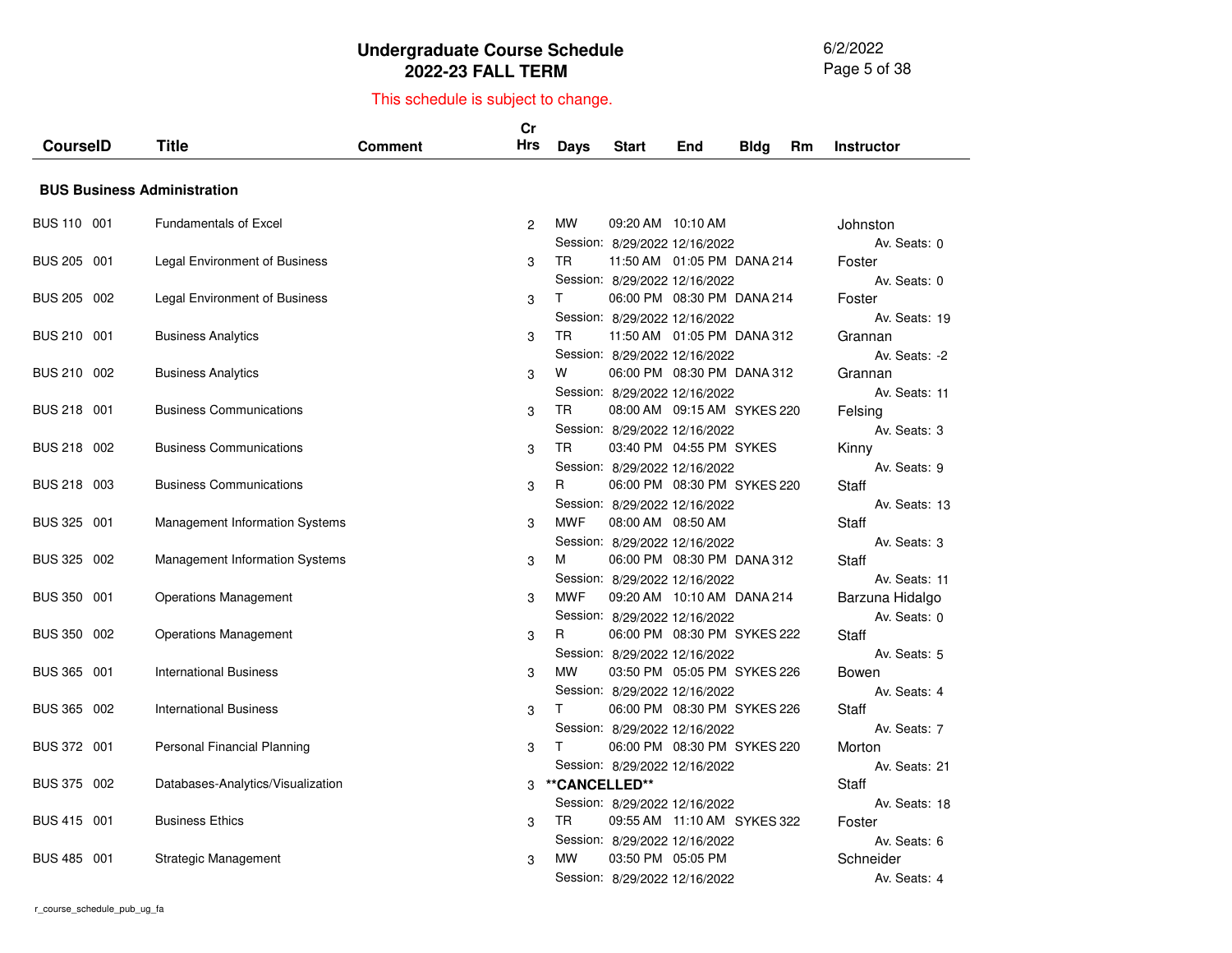6/2/2022 Page 6 of 38

| <b>CourseID</b>      | <b>Title</b>                                                                          | Comment             | Cr<br><b>Hrs</b> | <b>Days</b>   | <b>Start</b>                                                 | End | <b>Bldg</b> | Rm | <b>Instructor</b>             |
|----------------------|---------------------------------------------------------------------------------------|---------------------|------------------|---------------|--------------------------------------------------------------|-----|-------------|----|-------------------------------|
|                      | <b>BUS Business Administration</b>                                                    |                     |                  |               |                                                              |     |             |    |                               |
| BUS 485 002          | Strategic Management                                                                  |                     | 3                | R             | 06:00 PM 08:30 PM SYKES 226<br>Session: 8/29/2022 12/16/2022 |     |             |    | Davies<br>Av. Seats: 7        |
|                      | <b>CDA Computer &amp; Data Analytics</b>                                              |                     |                  |               |                                                              |     |             |    |                               |
| CDA 250 001          | Comp Programming for Data Analyti                                                     |                     | 4                | TR            | 09:55 AM 11:40 AM RSH 107<br>Session: 8/29/2022 12/16/2022   |     |             |    | Scipioni<br>Av. Seats: 0      |
| <b>CHM Chemistry</b> | Check www.queens.edu/Admissions-and-Financial-Aid/Tuition-and-fees.html for lab fees. |                     |                  |               |                                                              |     |             |    |                               |
| CHM 101 001          | Chemistry for Life                                                                    |                     | 3                | **CANCELLED** | Session: 8/29/2022 12/16/2022                                |     |             |    | <b>Staff</b><br>Av. Seats: 20 |
| CHM 101 L 001        | Chemistry for Life Laboratory                                                         | Course fee applies. | 1                | **CANCELLED** |                                                              |     |             |    | Staff                         |
| CHM 111 001          | General Chemistry I                                                                   |                     | 3                | **CANCELLED** | Session: 8/29/2022 12/16/2022                                |     |             |    | Av. Seats: 20<br><b>Staff</b> |
| CHM 111 002          | General Chemistry I                                                                   |                     | 3                | <b>MWF</b>    | Session: 8/29/2022 12/16/2022<br>09:20 AM 10:10 AM RSH 001   |     |             |    | Av. Seats: 20<br>Clifton      |
| CHM 111 003          | General Chemistry I                                                                   |                     | 3                | <b>MWF</b>    | Session: 8/29/2022 12/16/2022<br>11:50 AM  12:40 PM  RSH 001 |     |             |    | Av. Seats: 2<br>Emory         |
| CHM 111 L 001        | General Chemistry I Laboratory                                                        | Course fee applies. | $\mathbf{1}$     | м             | Session: 8/29/2022 12/16/2022<br>01:10 PM 03:40 PM RSH 312   |     |             |    | Av. Seats: 11<br>Socha        |
| CHM 111 L 002        | General Chemistry I Laboratory                                                        | Course fee applies. | 1                | T.            | Session: 8/29/2022 12/16/2022<br>01:45 PM 04:15 PM RSH 312   |     |             |    | Av. Seats: 0<br>Emory         |
| CHM 111 L 003        | General Chemistry I Laboratory                                                        | Course fee applies. | 1                | **CANCELLED** | Session: 8/29/2022 12/16/2022                                |     |             |    | Av. Seats: 10<br>Staff        |
| CHM 111 L 004        | General Chemistry I Laboratory                                                        | Course fee applies. | $\mathbf{1}$     | R             | Session: 8/29/2022 12/16/2022<br>01:45 PM 04:15 PM RSH 312   |     |             |    | Av. Seats: 14<br>Clifton      |
| CHM 111 L 005        | General Chemistry I Laboratory                                                        | Course fee applies. | 1                | T.            | Session: 8/29/2022 12/16/2022<br>08:00 AM 10:30 AM RSH 312   |     |             |    | Av. Seats: 9<br>Emory         |
| CHM 303 001          | Organic Chemistry I                                                                   |                     | 3                | <b>MWF</b>    | Session: 8/29/2022 12/16/2022<br>09:40 AM 10:30 AM RSH 303   |     |             |    | Av. Seats: 7<br>Acheson       |
| CHM 303 L 001        | Organic Chemistry I Laboratory                                                        | Course fee applies. | $\mathbf{1}$     | т             | Session: 8/29/2022 12/16/2022<br>01:45 PM 04:15 PM RSH 310   |     |             |    | Av. Seats: 1<br>Acheson       |
|                      |                                                                                       |                     |                  |               | Session: 8/29/2022 12/16/2022                                |     |             |    | Av. Seats: 4                  |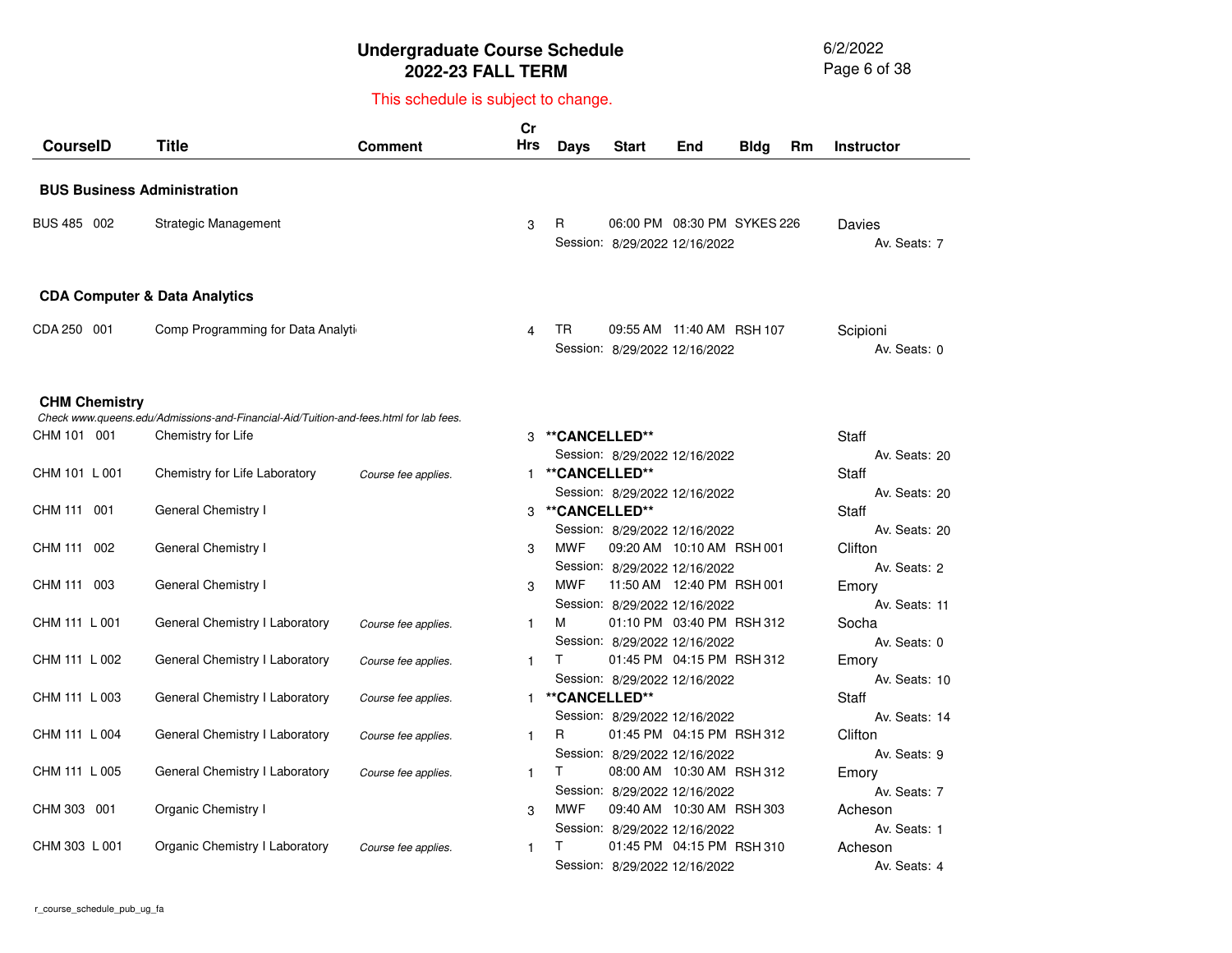6/2/2022 Page 7 of 38

| <b>CourseID</b>          | Title                                                                                 | Comment              | Cr<br><b>Hrs</b>        | <b>Days</b> | <b>Start</b>                                                   | End                          | <b>Bldg</b> | Rm | <b>Instructor</b>                          |
|--------------------------|---------------------------------------------------------------------------------------|----------------------|-------------------------|-------------|----------------------------------------------------------------|------------------------------|-------------|----|--------------------------------------------|
|                          |                                                                                       |                      |                         |             |                                                                |                              |             |    |                                            |
| <b>CHM Chemistry</b>     | Check www.queens.edu/Admissions-and-Financial-Aid/Tuition-and-fees.html for lab fees. |                      |                         |             |                                                                |                              |             |    |                                            |
| CHM 303 L 002            | Organic Chemistry I Laboratory                                                        | Course fee applies.  | 1                       | w           | Session: 8/29/2022 12/16/2022                                  | 01:30 PM 04:00 PM RSH 310    |             |    | Acheson<br>Av. Seats: 0                    |
| CHM 303 L 003            | Organic Chemistry I Laboratory                                                        |                      | 1                       | W           |                                                                | 01:30 PM 04:00 PM RSH        |             |    | Socha<br>Av. Seats: 12                     |
| CHM 308 001              | <b>Physical Chemistry I</b>                                                           |                      | 3                       | Τ           | Session: 8/29/2022 12/16/2022<br>Session: 8/29/2022 12/16/2022 | 08:00 AM 10:30 AM RSH 104    |             |    | Clifton<br>Av. Seats: 11                   |
| CHM 308 L 001            | <b>Physical Chemistry I Laboratory</b>                                                | Course fee applies.  | $\mathbf{1}$            | R           |                                                                | 08:00 AM 10:30 AM RSH 309    |             |    | Clifton                                    |
| CHM 391<br>001           | <b>Chemistry Lab Assistant</b><br><b>Permission of Instructor Required</b>            |                      | $\mathbf{1}$            |             | Session: 8/29/2022 12/16/2022                                  | -To be arranged              |             |    | Av. Seats: 11<br>Acheson                   |
| CHM 403 001              | <b>Advanced Biochemistry I</b>                                                        |                      | 3                       | <b>MWF</b>  | Session: 8/29/2022 12/16/2022                                  | 08:20 AM 09:10 AM RSH 212    |             |    | Av. Seats: 6<br>Emory                      |
| CHM 403 L 001            | Advanced Biochemistry I Laboratory Course fee applies.                                |                      | 1                       | w           | Session: 8/29/2022 12/16/2022                                  | 02:30 PM 05:00 PM RSH 212    |             |    | Av. Seats: 7<br>Emory                      |
| CHM 430<br>-001          | Topics: Scientific Entrepreneurship                                                   |                      | 4                       | TR.         | Session: 8/29/2022 12/16/2022                                  | 01:45 PM 04:15 PM RSH        |             |    | Av. Seats: 7<br>Socha                      |
| CHM 450 001              | Directed Individual Study                                                             |                      | $1 - 4$                 |             | Session: 8/29/2022 12/16/2022<br>Session: 8/29/2022 12/16/2022 | -To be arranged              |             |    | Av. Seats: 11<br>Socha<br>Av. Seats: 5     |
| <b>COM Communication</b> |                                                                                       |                      |                         |             |                                                                |                              |             |    |                                            |
| COM 100 001              | <b>Public Speaking</b>                                                                | <b>Hybrid Course</b> | 4                       | TR.         |                                                                | 09:55 AM 11:40 AM SYKES 220  |             |    | <b>Staff</b>                               |
| COM 101 001              | Intro to Communication Studies                                                        |                      | 4                       | <b>MWF</b>  | Session: 8/29/2022 12/16/2022                                  | 09:20 AM 10:30 AM KNC 309    |             |    | Av. Seats: -1<br>Smith                     |
| COM 250 001              | <b>Communication Theory</b>                                                           |                      | 4                       | <b>MWF</b>  | Session: 8/29/2022 12/16/2022                                  | 01:10 PM 02:20 PM            |             |    | Av. Seats: 0<br>Pluretti                   |
| COM 306<br>001           | Integrated Strategic Communication Online Course                                      |                      | 4                       |             | Session: 8/29/2022 12/16/2022                                  | -Online Course               |             |    | Av. Seats: 11<br>Nunez-Magula              |
| COM 320 001              | <b>Communication Research</b>                                                         |                      | $\overline{\mathbf{4}}$ | TR.         | Session: 8/29/2022 12/16/2022                                  | 01:45 PM 03:30 PM KNC 306    |             |    | Av. Seats: 2<br>Smith                      |
| <b>COM 326</b><br>001    | <b>Health Communication</b>                                                           |                      | 4                       | <b>TR</b>   | Session: 8/29/2022 12/16/2022                                  | 11:50 AM  01:35 PM  KNC  306 |             |    | Av. Seats: 12<br>White                     |
| COM 327<br>001           | Global Communication and Culture                                                      |                      | $\overline{\mathbf{4}}$ | MWF         | Session: 8/29/2022 12/16/2022<br>Session: 8/29/2022 12/16/2022 | 11:50 AM  01:00 PM  KNC  309 |             |    | Av. Seats: 14<br>Nathaniel<br>Av. Seats: 0 |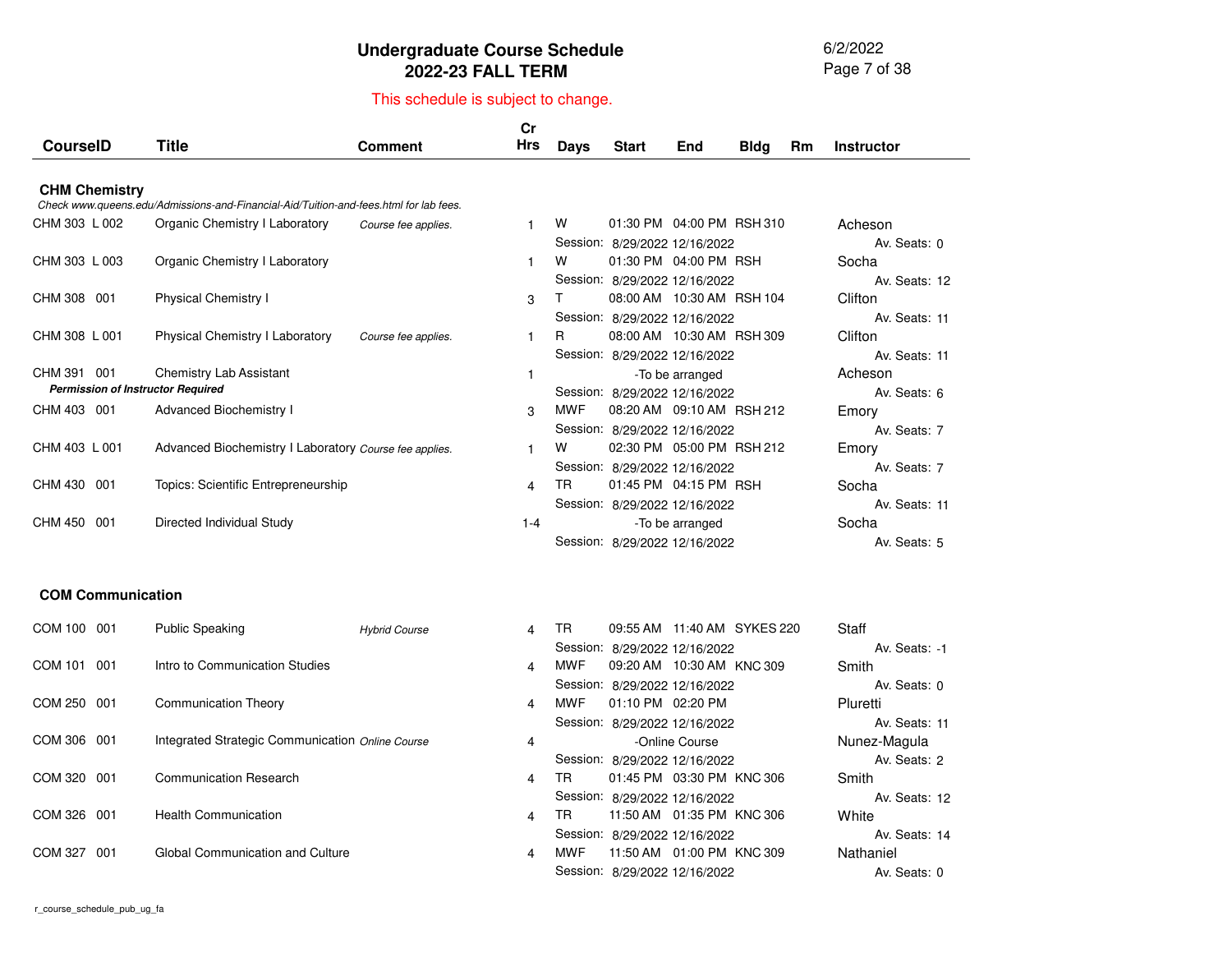6/2/2022 Page 8 of 38

**Staff** 

Av. Seats: <sup>22</sup>

## This schedule is subject to change.

| <b>CourseID</b>                                       | <b>Title</b>                         | <b>Comment</b>                | Cr<br><b>Hrs</b> | Days       | <b>Start</b>                  | End                         | <b>Bldg</b> | Rm | <b>Instructor</b>              |
|-------------------------------------------------------|--------------------------------------|-------------------------------|------------------|------------|-------------------------------|-----------------------------|-------------|----|--------------------------------|
| <b>COM Communication</b>                              |                                      |                               |                  |            |                               |                             |             |    |                                |
| COM 333 001                                           | <b>Health and Illness Narratives</b> |                               | 4                | TR.        | Session: 8/29/2022 12/16/2022 | 01:45 PM 03:30 PM KNC 309   |             |    | White<br>Av. Seats: 15         |
| COM 350 001<br><b>Independent Study form Required</b> | Independent Study                    |                               | $1 - 4$          |            | Session: 8/29/2022 12/16/2022 | -To be arranged             |             |    | Page<br>Av. Seats: 1           |
| COM 356 001                                           | Sports Communication                 | Virtual course at time listed | 4                | W          | Session: 8/29/2022 12/16/2022 | 06:00 PM 09:30 PM WEB WEB   |             |    | Crotts<br>Av. Seats: 9         |
| COM 401 001                                           | Seminar: Digital Communication       |                               | 4                | R.         | Session: 8/29/2022 12/16/2022 | 06:00 PM 09:30 PM MCEWN 101 |             |    | Podis<br>Av. Seats: 13         |
| COM 495 001                                           | <b>Communication Capstone</b>        |                               | 4                | <b>MWF</b> | Session: 8/29/2022 12/16/2022 | 01:10 PM 02:20 PM KNC 309   |             |    | Nathaniel<br>Av. Seats: 7      |
| <b>ECO Economics</b>                                  |                                      |                               |                  |            |                               |                             |             |    |                                |
| ECO 203 001                                           | Macroeconomics                       | <b>Hybrid Course</b>          | 3                | <b>MW</b>  | Session: 8/29/2022 12/16/2022 | 09:20 AM 10:30 AM SYKES 226 |             |    | Ivanov<br>Av. Seats: 8         |
| ECO 203 002                                           | Macroeconomics                       | <b>Hybrid Course</b>          | 3                | <b>MW</b>  | Session: 8/29/2022 12/16/2022 | 02:30 PM 03:20 PM SYKES 226 |             |    | Ivanov<br>Av. Seats: 13        |
| ECO 204 001                                           | <b>Microeconomics</b>                |                               | 3                | TR.        | Session: 8/29/2022 12/16/2022 | 09:55 AM 11:10 AM SYKES 226 |             |    | <b>Burson</b><br>Av. Seats: 8  |
| ECO 204 002                                           | Microeconomics                       |                               | 3                | TR.        | Session: 8/29/2022 12/16/2022 | 01:45 PM 03:00 PM SYKES 220 |             |    | <b>Burson</b><br>Av. Seats: 17 |

ECO 204 003 Microeconomics

#### **EDU Education**

| EDU 215 001    |     | Found of Elementary Education                    | <b>Hybrid Course</b> | 4 | <b>MWF</b> |                               | 09:20 AM 10:30 AM JERNI 211 |                             | <b>Black</b>  |
|----------------|-----|--------------------------------------------------|----------------------|---|------------|-------------------------------|-----------------------------|-----------------------------|---------------|
|                |     |                                                  |                      |   |            | Session: 8/29/2022 12/16/2022 |                             |                             | Av. Seats: 17 |
| EDU 235 001    |     | <b>Exceptional Learners</b>                      | <b>Hybrid Course</b> | 4 | W          |                               |                             | 06:00 PM 08:30 PM MCEWN 101 | Smith         |
|                |     |                                                  |                      |   |            | Session: 8/29/2022 12/16/2022 |                             |                             | Av. Seats: 16 |
| EDU 245 001    |     | Digital Literacies                               | <b>Hybrid Course</b> | 4 | M          |                               |                             | 06:00 PM 08:30 PM JERNI 214 | <b>Black</b>  |
|                |     |                                                  |                      |   |            | Session: 8/29/2022 12/16/2022 |                             |                             | Av. Seats: 12 |
| <b>EDU 257</b> | 001 | Foundations of Secondary Educatior Hybrid Course |                      | 4 | <b>MWF</b> |                               | 09:20 AM 10:30 AM JERNI 211 |                             | <b>Black</b>  |
|                |     |                                                  |                      |   |            | Session: 8/29/2022 12/16/2022 |                             |                             | Av. Seats: 18 |

3 M 06:00 PM 08:30 PM DANA 214 Session: 8/29/2022 12/16/2022

 $\sim$  3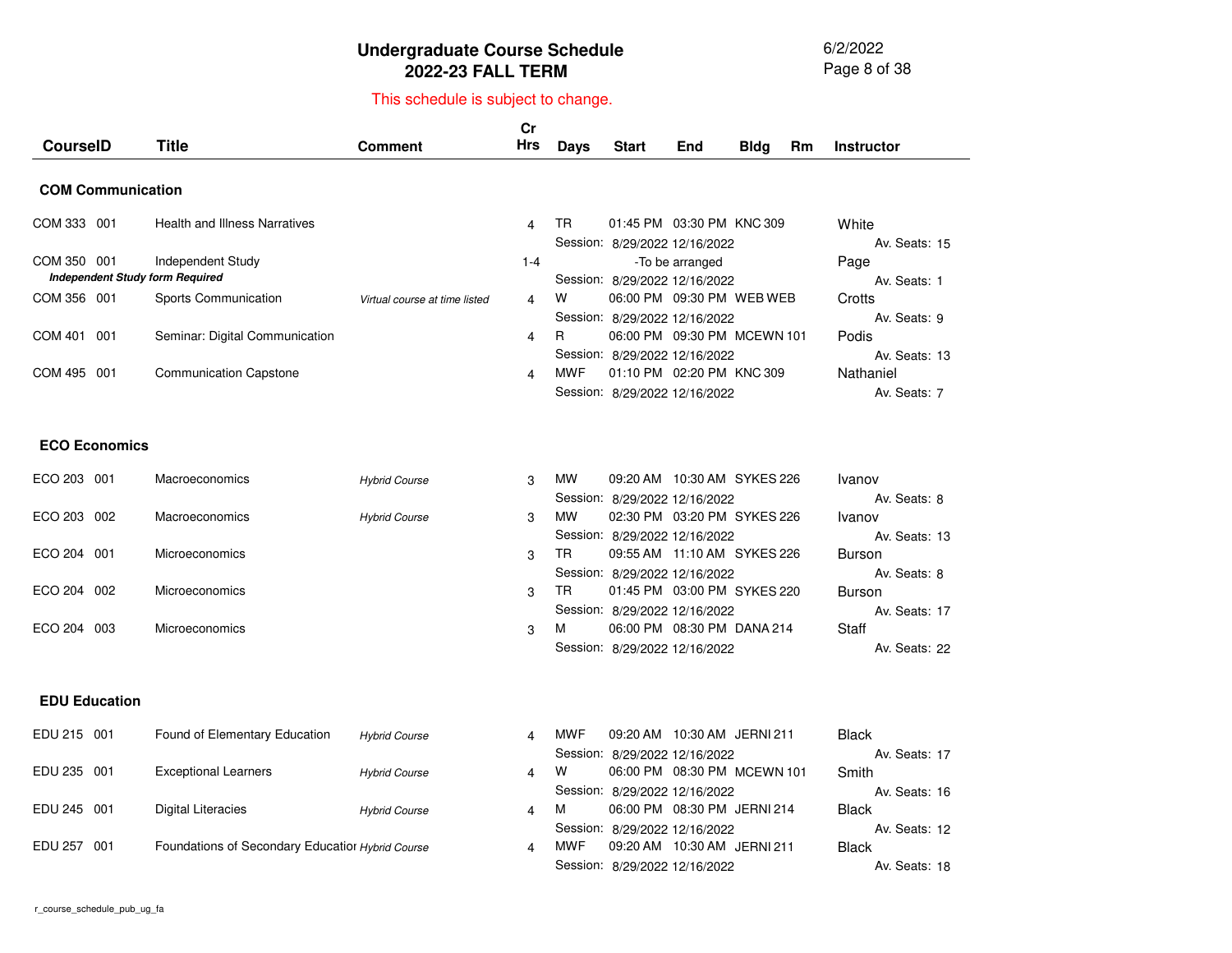6/2/2022 Page 9 of 38

| <b>CourseID</b>      | <b>Title</b>                                    | <b>Comment</b>       | cr<br><b>Hrs</b> | <b>Days</b> | <b>Start</b>                                                   | End                            | <b>Bldg</b> | Rm | <b>Instructor</b>             |
|----------------------|-------------------------------------------------|----------------------|------------------|-------------|----------------------------------------------------------------|--------------------------------|-------------|----|-------------------------------|
| <b>EDU Education</b> |                                                 |                      |                  |             |                                                                |                                |             |    |                               |
| EDU 299 001          | Exploratory Internship in Education             |                      | $1 - 4$          |             |                                                                | -To be arranged                |             |    | Thornburg<br>Av. Seats: 9     |
| EDU 300 001          | <b>Teaching Fellows Course</b>                  | <b>Hybrid Course</b> | 3                |             | Session: 8/29/2022 12/16/2022<br>Session: 8/29/2022 12/16/2022 | -To be arranged JERNI 211      |             |    | <b>Black</b><br>Av. Seats: 17 |
| EDU 304 001          | Classroom Mgmt/Conflict Resolution              |                      | 4                | м           | Session: 8/29/2022 12/16/2022                                  | 11:50 AM  03:30 PM  JERNI  211 |             |    | <b>Black</b><br>Av. Seats: 7  |
| EDU 315 001          | Data Driven Instruction/Assessment              |                      | 4                | T           | 01:45 PM 05:25 PM<br>Session: 8/29/2022 12/16/2022             |                                |             |    | Miles<br>Av. Seats: 15        |
| EDU 404 001          | Vocabulary Instruction                          |                      | 4                | $\top$      | Session: 8/29/2022 12/16/2022                                  | 08:00 AM 11:40 AM JERNI 211    |             |    | Thornburg<br>Av. Seats: 14    |
| EDU 415 001          | Balanced Literacy for K-2 Learners              |                      | 4                | W           | Session: 8/29/2022 12/16/2022                                  | 11:50 AM  03:30 PM  JERNI  211 |             |    | Roberts<br>Av. Seats: 12      |
| EDU 445 001          | <b>Elementary Science Methods</b>               | <b>Hybrid Course</b> | 4                | М           | Session: 8/29/2022 12/16/2022                                  | 03:50 PM 07:35 PM JERNI 211    |             |    | Ceglie<br>Av. Seats: 11       |
| EDU 465 001          | Critical Issues in Elem Education               |                      | 4                | R           | Session: 8/29/2022 12/16/2022                                  | 08:00 AM 11:40 AM JERNI 211    |             |    | Abernathy<br>Av. Seats: 14    |
| EDU 467 001          | Critical Issues in Secondary Educ               |                      | 4                | R           | Session: 8/29/2022 12/16/2022                                  | 08:00 AM 11:40 AM JERNI 211    |             |    | Abernathy<br>Av. Seats: 20    |
| EDU 485 001          | Application & Practice: Elem STEM Hybrid Course |                      | 4                | R           | Session: 8/29/2022 12/16/2022                                  | 01:45 PM 03:30 PM JERNI 211    |             |    | Ceglie<br>Av. Seats: 14       |
| EDU 487 001          | Secondary Methods & Materials                   | Online Course        | 4                |             | Session: 8/29/2022 12/16/2022                                  | -Online Course                 |             |    | Jenkins<br>Av. Seats: 16      |
| EDU 495 001          | Professional Internship in Elem Sch             |                      | 12               |             | Session: 8/29/2022 12/16/2022                                  | -To be arranged                |             |    | Thornburg<br>Av. Seats: 20    |
| <b>ENG English</b>   |                                                 |                      |                  |             |                                                                |                                |             |    |                               |
| ENG 100 001          | Practices in Critical Reading                   |                      | 4                | <b>MW</b>   | Session: 8/29/2022 12/16/2022                                  | 03:50 PM 05:35 PM DANA 202     |             |    | Shishko<br>Av. Seats: 0       |
| ENG 204 001          | Intro Professional Writing/Rhetoric             |                      | 4                | <b>MWF</b>  | Session: 8/29/2022 12/16/2022                                  | 09:20 AM 10:30 AM MCEWN 105    |             |    | McCrary<br>Av. Seats: 6       |
| ENG 204 002          | Intro Professional Writing/Rhetoric             |                      | 4                | <b>MWF</b>  | 02:30 PM 03:40 PM<br>Session: 8/29/2022 12/16/2022             |                                |             |    | McCrary<br>Av. Seats: 6       |
| ENG 206 001          | Introduction to Creative Writing                |                      | 4                | <b>TR</b>   | Session: 8/29/2022 12/16/2022                                  | 09:55 AM  11:40 AM  MCEWN 106  |             |    | Creech<br>Av. Seats: 7        |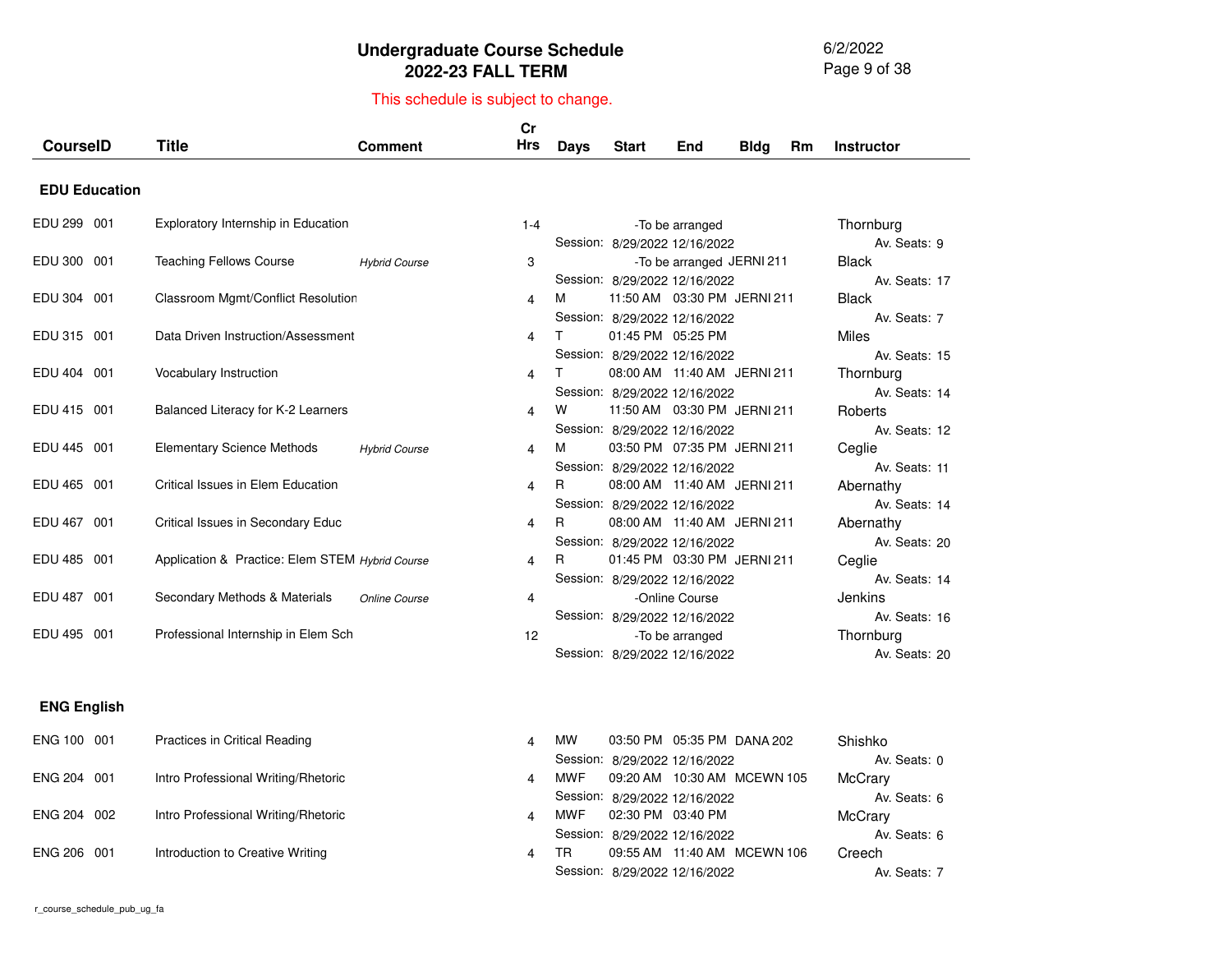6/2/2022 Page 10 of 38

|                       |                                      |                      | Cr         |               |                                                              |     |             |    |                              |
|-----------------------|--------------------------------------|----------------------|------------|---------------|--------------------------------------------------------------|-----|-------------|----|------------------------------|
| <b>CourseID</b>       | <b>Title</b>                         | Comment              | <b>Hrs</b> | <b>Days</b>   | <b>Start</b>                                                 | End | <b>Bldg</b> | Rm | <b>Instructor</b>            |
| <b>ENG English</b>    |                                      |                      |            |               |                                                              |     |             |    |                              |
| ENG 207 001           | Practicum in Composition Theory      |                      | 4          | R             | 06:00 PM 09:30 PM MCEWN 109<br>Session: 8/29/2022 12/16/2022 |     |             |    | Daniel<br>Av. Seats: 1       |
| ENG 225 001           | Survey of American Literature I      |                      | 4          | <b>MWF</b>    | 11:50 AM 01:00 PM                                            |     |             |    | Kobre                        |
| ENG 308 001           | <b>Writing of Poetry</b>             |                      | 4          | TR.           | Session: 8/29/2022 12/16/2022<br>01:45 PM 03:30 PM MCEWN 101 |     |             |    | Av. Seats: 12<br>Creech      |
| ENG 311 001           | Seminar in Creative Writing          |                      | 4          | TR.           | Session: 8/29/2022 12/16/2022<br>09:55 AM 11:40 AM MCEWN 115 |     |             |    | Av. Seats: 2<br>Creech       |
| <b>ENG 326</b><br>001 | <b>Studies in Literary Movements</b> |                      | 4          | **CANCELLED** | Session: 8/29/2022 12/16/2022                                |     |             |    | Av. Seats: 0<br><b>Staff</b> |
| <b>ENG 351</b><br>001 | Topics in Popular Culture            |                      | 4          | W             | Session: 8/29/2022 12/16/2022<br>06:00 PM 09:30 PM MCEWN 206 |     |             |    | Av. Seats: 15<br>Kobre       |
| ENG 367 001           | <b>Promotional Writing</b>           |                      | 4          | <b>MWF</b>    | Session: 8/29/2022 12/16/2022<br>09:20 AM 10:30 AM MCEWN 202 |     |             |    | Av. Seats: 4<br>Israel       |
| ENG 447 001           | Capstone Workshop in Prose           |                      | 4          | T.            | Session: 8/29/2022 12/16/2022<br>06:00 PM 09:30 PM MCEWN 105 |     |             |    | Av. Seats: 6<br>Renfroe      |
|                       |                                      |                      |            |               | Session: 8/29/2022 12/16/2022                                |     |             |    | Av. Seats: 5                 |
| <b>FIN Finance</b>    |                                      |                      |            |               |                                                              |     |             |    |                              |
| FIN 360 001           | Corporate Finance                    |                      | 3          | <b>MWF</b>    | 09:20 AM 10:10 AM SYKES 220                                  |     |             |    | Powell<br>Av. Seats: 1       |
| FIN 360 002           | Corporate Finance                    |                      | 3          | м             | Session: 8/29/2022 12/16/2022<br>06:00 PM 08:30 PM SYKES 220 |     |             |    | Banerjee                     |
| FIN 370 001           | <b>Investment Analysis</b>           |                      | 3          | <b>MW</b>     | Session: 8/29/2022 12/16/2022<br>03:50 PM 05:05 PM SYKES 220 |     |             |    | Av. Seats: 3<br>Banerjee     |
| FIN 474 001           | Intermediate Corporate Finance       |                      | 3          | <b>MWF</b>    | Session: 8/29/2022 12/16/2022<br>08:00 AM 08:50 AM SYKES 226 |     |             |    | Av. Seats: 12<br>Powell      |
| FIN 478 001           | <b>International Finance</b>         | <b>Hybrid Course</b> | 3          | <b>MW</b>     | Session: 8/29/2022 12/16/2022<br>11:50 AM 12:40 PM           |     |             |    | Av. Seats: 11<br>Ivanov      |
| FIN 480<br>001        | <b>Financial Derivatives</b>         | <b>Hybrid Course</b> | 3          | <b>MW</b>     | Session: 8/29/2022 12/16/2022<br>01:10 PM 02:00 PM           |     |             |    | Av. Seats: 7<br>Ivanov       |
|                       |                                      |                      |            |               | Session: 8/29/2022 12/16/2022                                |     |             |    | Av. Seats: 8                 |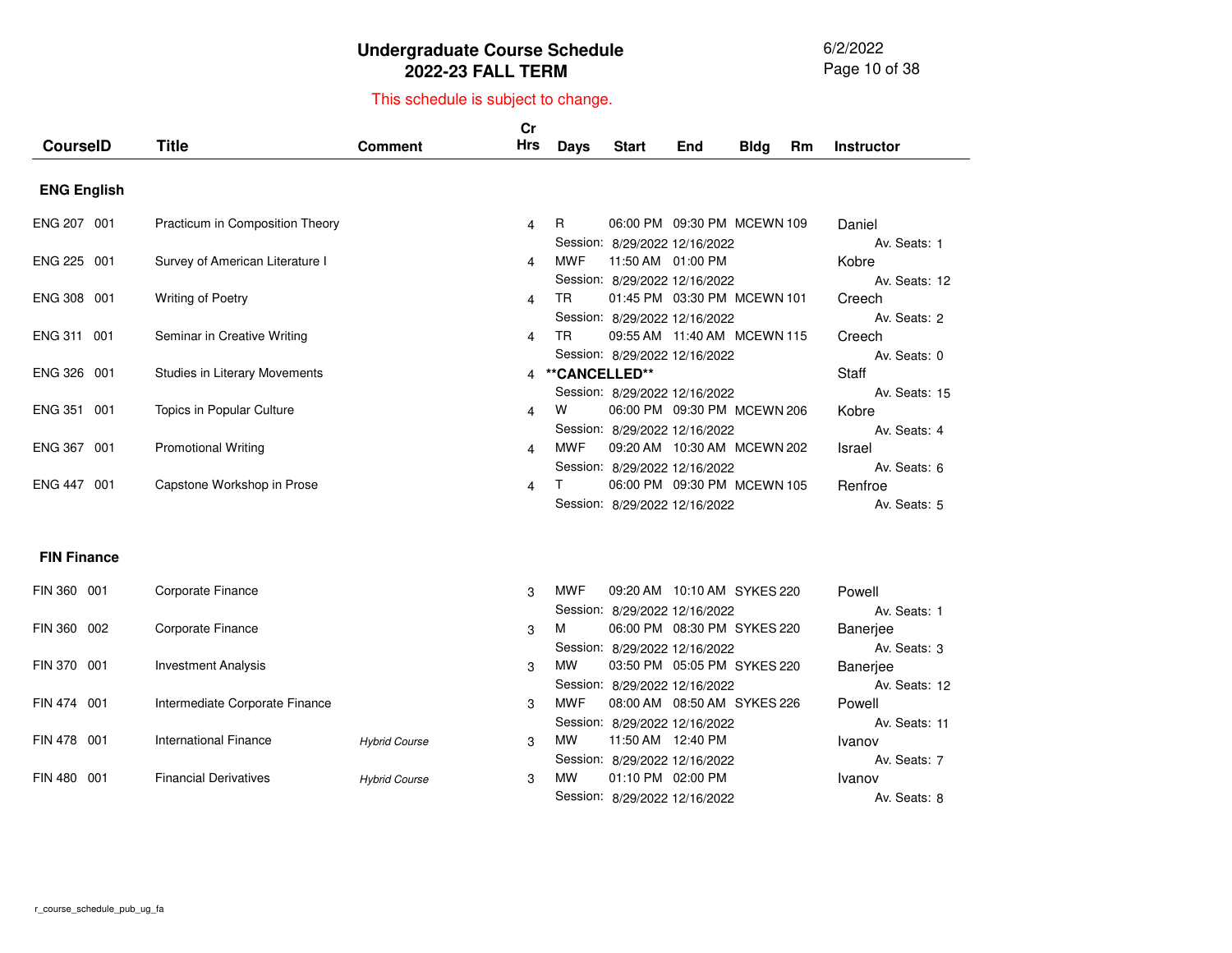6/2/2022 Page 11 of 38

| <b>CourseID</b>      |                            | <b>Title</b>                  | <b>Comment</b> | cr<br><b>Hrs</b>      | Days       | <b>Start</b>                                                    | End                            | <b>Bldg</b> | Rm | <b>Instructor</b>         |
|----------------------|----------------------------|-------------------------------|----------------|-----------------------|------------|-----------------------------------------------------------------|--------------------------------|-------------|----|---------------------------|
| <b>CHN - Chinese</b> | <b>FOREIGN LANGUAGES</b>   |                               |                |                       |            |                                                                 |                                |             |    |                           |
| CHN 101 001          |                            | Elementary Chinese I          |                | 4                     | TR         | 01:45 PM 03:30 PM MCEWN 115<br>Session: 8/29/2022 12/16/2022    |                                |             |    | Han<br>Av. Seats: 8       |
| CHN 220 001          |                            | Intermediate Chinese I        |                | 4                     | TR.        | 01:45 PM 03:30 PM MCEWN 115<br>Session: 8/29/2022 12/16/2022    |                                |             |    | Han<br>Av. Seats: 10      |
| CHN 340 001          |                            | <b>Conversational Chinese</b> |                | 4                     | TR         | 01:45 PM 02:30 PM MCEWN 115<br>Session: 8/29/2022 12/16/2022    |                                |             |    | Han<br>Av. Seats: 10      |
| <b>FRN French</b>    |                            |                               |                |                       |            |                                                                 |                                |             |    |                           |
| FRN 101 001          |                            | <b>Elementary French I</b>    |                | 4                     | <b>MWF</b> | 01:10 PM 02:20 PM MCEWN<br>Session: 8/29/2022 12/16/2022        |                                |             |    | Lien<br>Av. Seats: 12     |
| FRN 101              | 002                        | <b>Elementary French I</b>    |                | 4                     | <b>MWF</b> | 11:50 AM  01:00 PM  MCEWN  211<br>Session: 8/29/2022 12/16/2022 |                                |             |    | Lien<br>Av. Seats: 13     |
| FRN 420 001          |                            | Capstone Seminar in French    |                | 4                     |            | Session: 8/29/2022 12/16/2022                                   | -To be arranged                |             |    | Lien<br>Av. Seats: 9      |
|                      | <b>LNG Language--Other</b> |                               |                |                       |            |                                                                 |                                |             |    |                           |
| LNG 101 001          |                            | Elementary German I           |                | 4                     | <b>MWF</b> | 11:50 AM  01:00 PM  DANA  302<br>Session: 8/29/2022 12/16/2022  |                                |             |    | Ghislain<br>Av. Seats: 16 |
| LNG 101 002          |                            | Elementary Italian I          |                | 4                     | <b>MW</b>  | 11:50 AM  01:00 PM  LEVIN 120A<br>Session: 8/29/2022 12/16/2022 |                                |             |    | Rains<br>Av. Seats: 13    |
| LNG 370 001          |                            | Latino Studies Project        |                | $1 - 4$               |            | Session: 8/29/2022 12/16/2022                                   | -To be arranged                |             |    | Shaul<br>Av. Seats: 5     |
| <b>SPN Spanish</b>   |                            |                               |                |                       |            |                                                                 |                                |             |    |                           |
| SPN 101 001          |                            | Elementary Spanish I          |                | 4                     | <b>MW</b>  | 08:00 AM 09:10 AM<br>Session: 8/29/2022 12/16/2022              |                                |             |    | Galleno<br>Av. Seats: 11  |
| SPN 101 002          |                            | Elementary Spanish I          |                | 4                     | TR.        | Session: 8/29/2022 12/16/2022                                   | 09:55 AM  11:40 AM  MCEWN  201 |             |    | DeBell<br>Av. Seats: 7    |
| SPN 101 003          |                            | Elementary Spanish I          |                | $\boldsymbol{\Delta}$ | <b>MW</b>  | 09:20 AM 10:30 AM<br>Session: 8/29/2022 12/16/2022              |                                |             |    | Galleno<br>Av. Seats: 12  |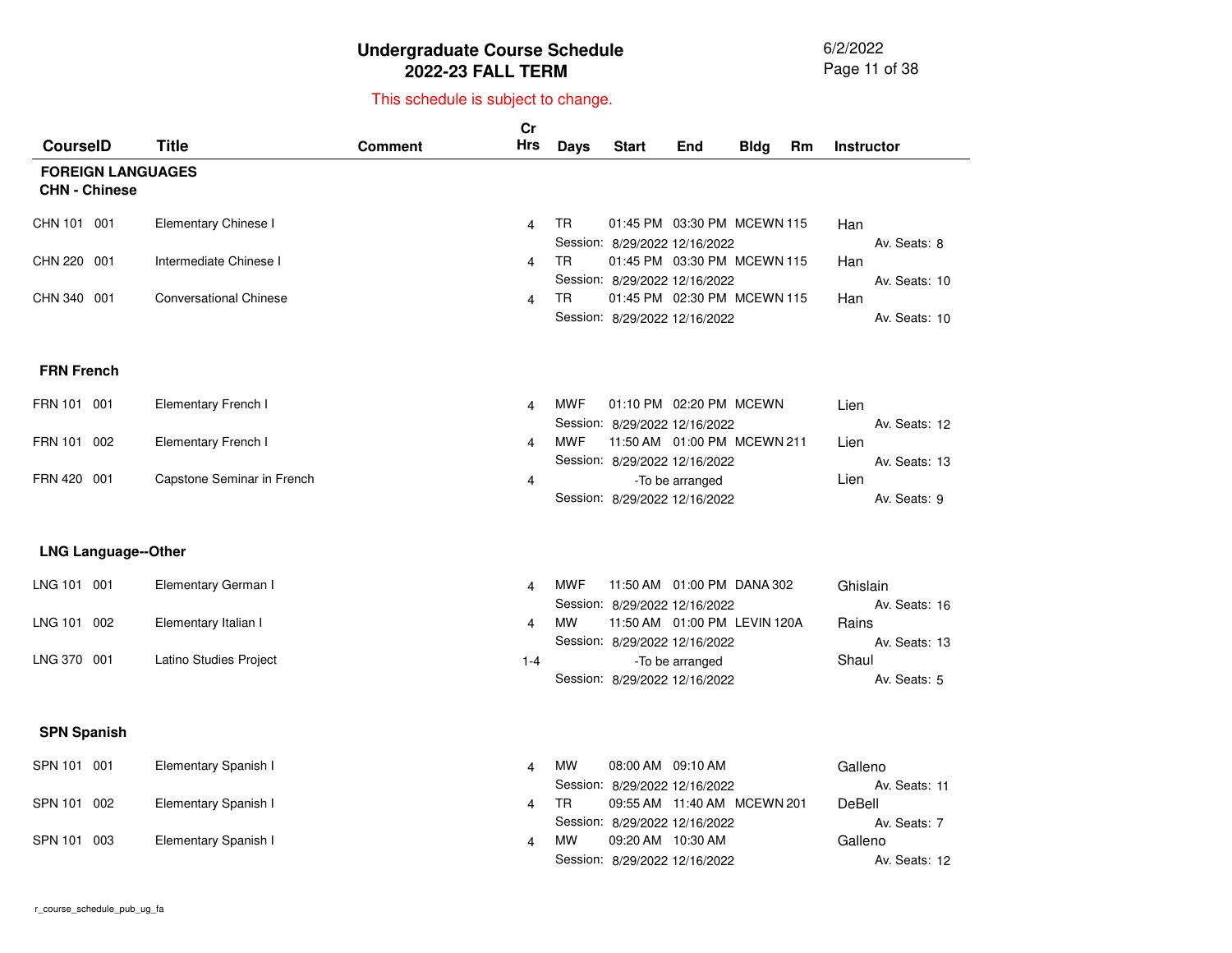6/2/2022 Page 12 of 38

**Wirth** 

**Staff** 

Wirth

Gamez

Av. Seats: <sup>2</sup>

Av. Seats: <sup>9</sup>

Av. Seats: <sup>3</sup>

Av. Seats: <sup>7</sup>

#### This schedule is subject to change.

| <b>CourseID</b>           | <b>Title</b>                      | <b>Comment</b>               | Cr<br>Hrs | <b>Days</b>   | <b>Start</b>                                                 | End             | <b>Bldg</b> | <b>Rm</b> | <b>Instructor</b>                      |
|---------------------------|-----------------------------------|------------------------------|-----------|---------------|--------------------------------------------------------------|-----------------|-------------|-----------|----------------------------------------|
|                           |                                   |                              |           |               |                                                              |                 |             |           |                                        |
| <b>SPN Spanish</b>        |                                   |                              |           |               |                                                              |                 |             |           |                                        |
| SPN 101 004               | Elementary Spanish I              |                              | 4         | <b>TR</b>     | 01:45 PM 03:30 PM MCEWN 201                                  |                 |             |           | DeBell                                 |
| SPN 101 005               | Elementary Spanish I              |                              | 4         | <b>MW</b>     | Session: 8/29/2022 12/16/2022<br>03:50 PM 05:35 PM MCEWN 101 |                 |             |           | Av. Seats: 10<br>Rivero Fernandez      |
| <b>SPN 101</b><br>006     | Elementary Spanish I              |                              | 4         | <b>MWF</b>    | Session: 8/29/2022 12/16/2022<br>11:50 AM  01:00 PM  MCEWN   |                 |             |           | Av. Seats: 13<br><b>Badillo Carlos</b> |
| SPN 101 007               | Elementary Spanish I              |                              | 4         | <b>TR</b>     | Session: 8/29/2022 12/16/2022<br>03:40 PM 05:25 PM MCEWN 101 |                 |             |           | Av. Seats: 13<br>Rivero Fernandez      |
| SPN 101<br>008            | Elementary Spanish I              | Virtual class at time listed | 4         | **CANCELLED** | Session: 8/29/2022 12/16/2022                                |                 |             |           | Av. Seats: 13<br><b>Staff</b>          |
| SPN 101 009               | Elementary Spanish I              |                              | 4         | <b>MWF</b>    | Session: 8/29/2022 12/16/2022<br>01:10 PM 02:20 PM           |                 |             |           | Av. Seats: 15<br><b>Badillo Carlos</b> |
| SPN 102 001               | Elementary Spanish II             |                              | 4         | <b>TR</b>     | Session: 8/29/2022 12/16/2022<br>03:40 PM 05:25 PM MCEWN 105 |                 |             |           | Av. Seats: 15<br>Bell                  |
| SPN 220 001               | Inter: Grammar & Conversation     | <b>Hybrid Course</b>         | 4         | <b>MW</b>     | Session: 8/29/2022 12/16/2022<br>02:30 PM 03:40 PM           |                 |             |           | Av. Seats: 10<br>Shaul                 |
| SPN 351<br>001            | Civilization and Culture of Spain |                              | 4         | <b>MW</b>     | Session: 8/29/2022 12/16/2022<br>11:50 AM 01:00 PM           |                 |             |           | Av. Seats: 13<br>Galleno               |
| SPN 410 001               | The Nuances of Grammar            |                              | 4         | <b>TR</b>     | Session: 8/29/2022 12/16/2022<br>01:45 PM 03:30 PM           |                 |             |           | Av. Seats: 9<br><b>Badillo Carlos</b>  |
| <b>SPN 420</b><br>001     | Capstone Seminar in Spanish       |                              | 4         |               | Session: 8/29/2022 12/16/2022                                | -To be arranged |             |           | Av. Seats: 18<br>Shaul                 |
|                           |                                   |                              |           |               | Session: 8/29/2022 12/16/2022                                |                 |             |           | Av. Seats: 7                           |
| <b>GDN Graphic Design</b> |                                   |                              |           |               |                                                              |                 |             |           |                                        |
| GDN 070 001               | Creative Awareness and Engagemer  |                              | $\Omega$  |               | Session: 8/29/2022 12/16/2022                                | -To be arranged |             |           | Gamez<br>Av. Seats: 16                 |

4 MWF 08:00 AM 09:10 AM SBG 312 Session:8/29/2022 12/16/2022

Session: 8/29/2022 12/16/2022

Session: 8/29/2022 12/16/2022

 11:50 AM 01:35 PMTRSBG 312Session: 8/29/2022 12/16/2022

08:00 AM 09:45 AMTRLIBRY MACLB

01:45 PM 03:30 PMTRLIBRY MACLB

g and  $\overline{a}$  and  $\overline{a}$  and  $\overline{a}$  and  $\overline{a}$  and  $\overline{a}$  and  $\overline{a}$  and  $\overline{a}$  and  $\overline{a}$  and  $\overline{a}$  and  $\overline{a}$  and  $\overline{a}$  and  $\overline{a}$  and  $\overline{a}$  and  $\overline{a}$  and  $\overline{a}$  and  $\overline{a}$  and  $\overline{a}$ 

 $n \hspace{2.5cm} 4$ 

 $\mathsf y$  4

n  $\sim$  4

GDN 100 001 Graphic Design Drawing

GDN 211 001 Image Making-Illustration

GDN 212 001 Digital Typography

GDN 110 001 Fundamentals of Graphic Design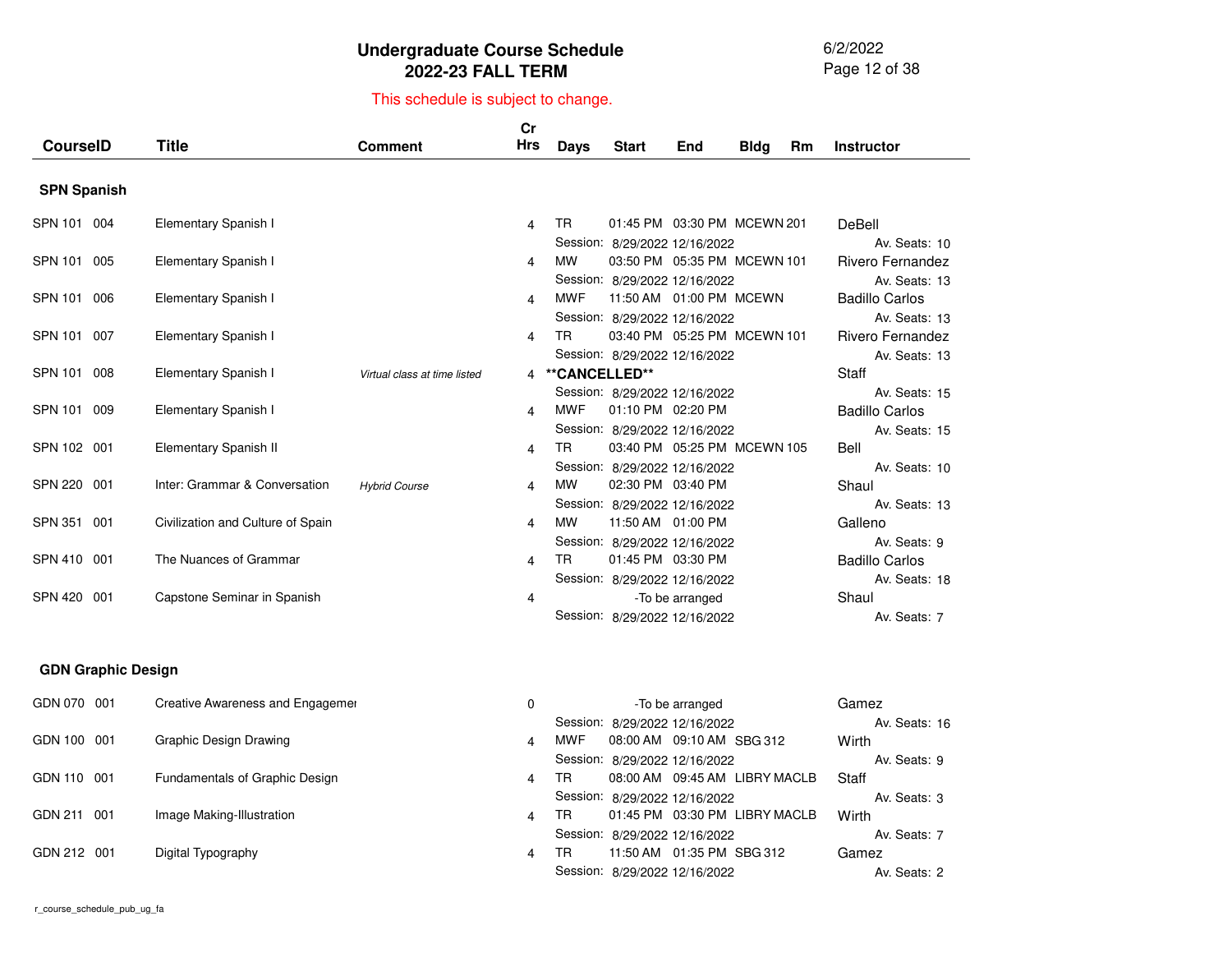6/2/2022 Page 13 of 38

#### This schedule is subject to change.

| <b>CourselD</b>                  | Title                               | <b>Comment</b> | Cr<br>Hrs      | Days | <b>Start</b>                  | End                         | <b>Bldg</b> | Rm | <b>Instructor</b>     |
|----------------------------------|-------------------------------------|----------------|----------------|------|-------------------------------|-----------------------------|-------------|----|-----------------------|
|                                  |                                     |                |                |      |                               |                             |             |    |                       |
| <b>GDN Graphic Design</b>        |                                     |                |                |      |                               |                             |             |    |                       |
| GDN 313 001                      | User Experience Design              |                | 4              | TR   |                               | 06:00 PM 07:45 PM SBG 312   |             |    | Kinney                |
| GDN 320 001                      | History of Graphic Design           |                | 4              | MWF  | Session: 8/29/2022 12/16/2022 | 11:50 AM  01:00 PM  SBG 312 |             |    | Av. Seats: 5<br>Wirth |
|                                  |                                     |                |                |      | Session: 8/29/2022 12/16/2022 |                             |             |    | Av. Seats: 7          |
| GDN 404 001                      | Graphic Design Independent Study    |                | 4              |      |                               | -To be arranged             |             |    | Staff                 |
| Independent Study form Required. |                                     |                |                |      | Session: 8/29/2022 12/16/2022 |                             |             |    | Av. Seats: 5          |
| GDN 405 001                      | Graphic Design Assistant            |                | 4              |      |                               | -To be arranged             |             |    | Staff                 |
|                                  |                                     |                |                |      | Session: 8/29/2022 12/16/2022 |                             |             |    | Av. Seats: 5          |
| <b>GDN 429</b><br>001            | Topics in Graphic Design            |                | 4              | MWF  |                               | 09:20 AM 10:30 AM SBG 312   |             |    | Wirth                 |
|                                  |                                     |                |                |      | Session: 8/29/2022 12/16/2022 |                             |             |    | Av. Seats: 11         |
| GDN 450<br>001                   | Senior Capstone I--Mentored Project |                | $\overline{2}$ | R.   |                               | 08:00 AM 09:45 AM SBG 220   |             |    | Gamez                 |
|                                  |                                     |                |                |      | Session: 8/29/2022 12/16/2022 |                             |             |    | Av. Seats: 14         |

#### **HLT Health**

| <b>HLT 101</b> | 001 | Intro Health Education/Promotion                 | Hybrid course                | 4              | MWF | 09:20 AM  10:30 AM  MCEWN  201 | Shockley      |
|----------------|-----|--------------------------------------------------|------------------------------|----------------|-----|--------------------------------|---------------|
|                |     |                                                  |                              |                |     | Session: 8/29/2022 12/16/2022  | Av. Seats: 11 |
| HLT 102 001    |     | Introduction to Health Sciences                  |                              | $\overline{4}$ | TR  | 11:50 AM  01:35 PM  MCEWN 101  | Shockley      |
|                |     |                                                  |                              |                |     | Session: 8/29/2022 12/16/2022  | Av. Seats: 4  |
| <b>HLT 200</b> | 001 | Introduction to Public Health                    | <b>Hybrid Course</b>         | $\overline{4}$ | R.  | 06:00 PM 09:30 PM MCEWN 106    | Smith         |
|                |     |                                                  |                              |                |     | Session: 8/29/2022 12/16/2022  | Av. Seats: 23 |
| <b>HLT 201</b> | 001 | Health Research and Informatics                  |                              | 4              |     |                                | Shockley      |
|                |     |                                                  |                              |                |     | Session: 8/29/2022 12/16/2022  | Av. Seats: 6  |
| <b>HLT 328</b> | 001 | US Healthcare Systems                            | Virtual class at time listed | 4              | M   | 06:00 PM 09:30 PM WEB WEB      | Sadler        |
|                |     |                                                  |                              |                |     | Session: 8/29/2022 12/16/2022  | Av. Seats: 12 |
| <b>HLT 401</b> | 001 | Hith Education/Promotion Senior Se Online Course |                              | 4              |     | -Online Course                 | <b>Bobb</b>   |
|                |     |                                                  |                              |                |     | Session: 8/29/2022 12/16/2022  | Av. Seats: 15 |

#### **HNR Honors - \*See Also QLC Offerings\***

| HNR 110 001 | Honors Gateway Seminar | <b>MWF</b> |                               | 09:20 AM  10:30 AM  MCEWN  204 | Giffin        |  |
|-------------|------------------------|------------|-------------------------------|--------------------------------|---------------|--|
|             |                        |            | Session: 8/29/2022 12/16/2022 |                                | Av. Seats: 14 |  |
| HNR 110 002 | Honors Gateway Seminar | MWF        |                               | 09:20 AM  10:30 AM  MCEWN  205 | Stephens      |  |
|             |                        |            | Session: 8/29/2022 12/16/2022 |                                | Av. Seats: 15 |  |
|             |                        |            |                               |                                |               |  |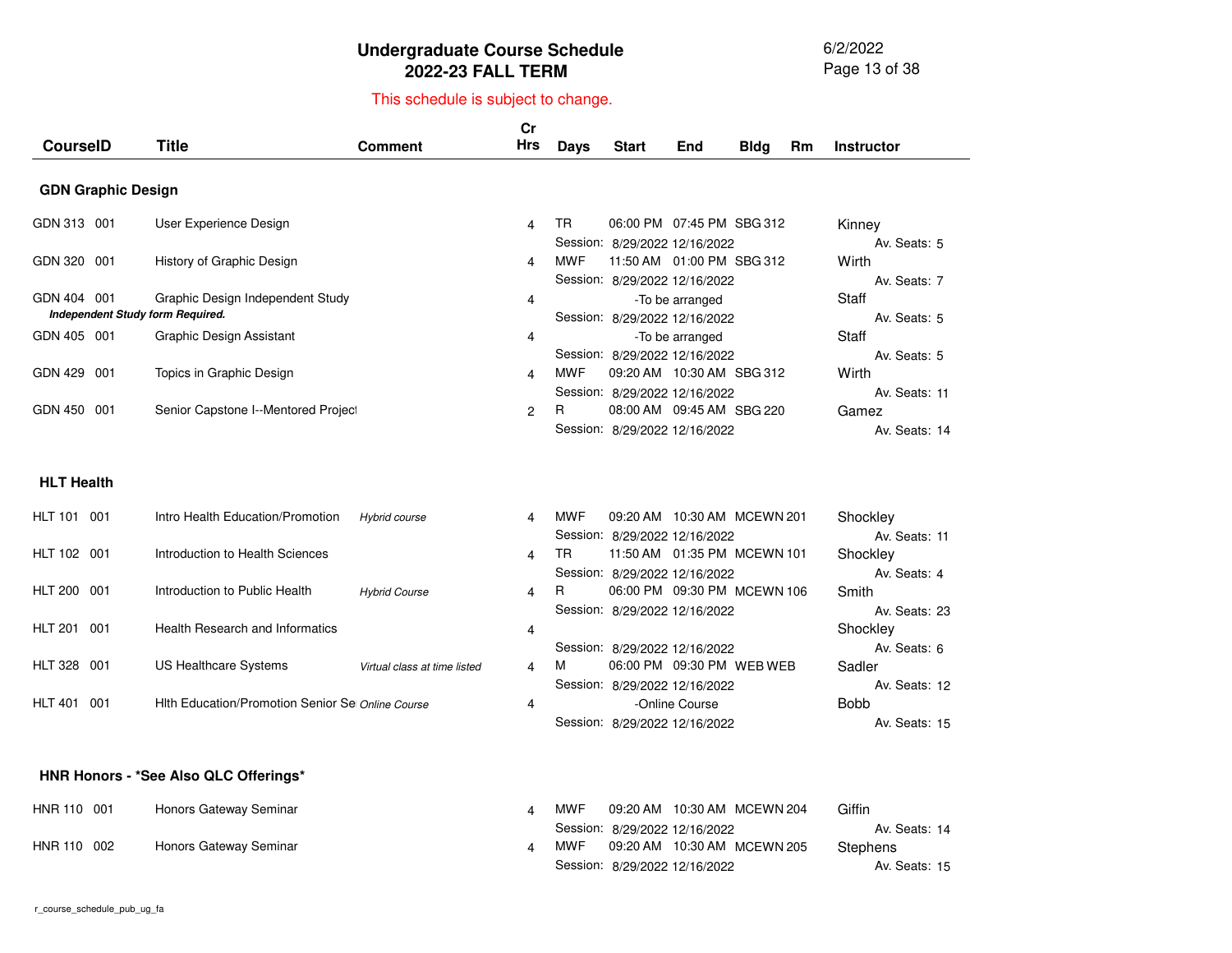6/2/2022 Page 14 of 38

| <b>CourseID</b>    |     | <b>Title</b>                                   | <b>Comment</b>       | Cr<br>Hrs | <b>Days</b> | <b>Start</b>                                                    | End            | <b>Bldg</b> | Rm | <b>Instructor</b>           |
|--------------------|-----|------------------------------------------------|----------------------|-----------|-------------|-----------------------------------------------------------------|----------------|-------------|----|-----------------------------|
|                    |     | HNR Honors - *See Also QLC Offerings*          |                      |           |             |                                                                 |                |             |    |                             |
| HNR 110 003        |     | Honors Gateway Seminar                         |                      | 4         | <b>MWF</b>  | 08:00 AM 09:10 AM MCEWN 204<br>Session: 8/29/2022 12/16/2022    |                |             |    | Stephens<br>Av. Seats: 15   |
| HNR 110 004        |     | Honors Gateway Seminar                         |                      | 4         | <b>MWF</b>  | 01:10 PM 02:20 PM<br>Session: 8/29/2022 12/16/2022              |                |             |    | Giffin<br>Av. Seats: 15     |
| HNR 400 001        |     | <b>Honors Connects</b>                         | Online Course        | 2         |             | Session: 8/29/2022 12/16/2022                                   | -Online Course |             |    | Pasiali<br>Av. Seats: -3    |
|                    |     | <b>HSS Human Service Studies</b>               |                      |           |             |                                                                 |                |             |    |                             |
| HSS 100 001        |     | Intro to Human Service Studies                 | Hybrid course        | 4         | T           | 09:55 AM 11:40 AM SYKES 224<br>Session: 8/29/2022 12/16/2022    |                |             |    | Penn<br>Av. Seats: 18       |
| <b>HSS 220</b>     | 001 | General Case Management                        |                      | 4         | W           | 06:00 PM 09:30 PM MCEWN 106<br>Session: 8/29/2022 12/16/2022    |                |             |    | Krikorian<br>Av. Seats: 11  |
| HSS 250 001        |     | Social Science Research Methods                | Online Course        | 4         |             | Session: 8/29/2022 12/16/2022                                   |                |             |    | Shockley<br>Av. Seats: 18   |
| HSS 300            | 001 | Leading Groups and Communities                 | <b>Hybrid Course</b> | 4         | <b>MW</b>   | 11:50 AM  01:00 PM  LEVIN 120A<br>Session: 8/29/2022 12/16/2022 |                |             |    | Penn<br>Av. Seats: 9        |
| HSS 350 001        |     | <b>Chemical Dependency</b>                     | <b>Online Course</b> | 4         |             | Session: 8/29/2022 12/16/2022                                   | -Online Course |             |    | Ward<br>Av. Seats: 8        |
| HSS 375 001        |     | <b>Administration of Non-Profits</b>           | Online Course        | 4         |             | Session: 8/29/2022 12/16/2022                                   | -Online Course |             |    | Gavarkavich<br>Av. Seats: 8 |
| HSS 450            | 001 | Senior Seminar in Human Services Online Course |                      | 4         |             | Session: 8/29/2022 12/16/2022                                   | -Online Course |             |    | <b>Bobb</b><br>Av. Seats: 9 |
| <b>HST History</b> |     |                                                |                      |           |             |                                                                 |                |             |    |                             |
| HST 121 001        |     | The New American Nation                        |                      | 4         | <b>MWF</b>  | 01:10 PM 02:20 PM MCEWN 206<br>Session: 8/29/2022 12/16/2022    |                |             |    | Grego<br>Av. Seats: 14      |
| HST 180 001        |     | East Asian History since 1400                  |                      | 4         | <b>MWF</b>  | 11:50 AM 01:00 PM<br>Session: 8/29/2022 12/16/2022              |                |             |    | Griffith<br>Av. Seats: 12   |
| <b>HST 285</b>     | 001 | <b>Prohibition America</b>                     |                      | 4         | <b>TR</b>   | 09:55 AM 11:40 AM<br>Session: 8/29/2022 12/16/2022              |                |             |    | Griffith<br>Av. Seats: 15   |
| <b>HST 326</b>     | 001 | Civil War America                              |                      | 4         | MWF         | Session: 8/29/2022 12/16/2022                                   |                |             |    | Grego<br>Av. Seats: 15      |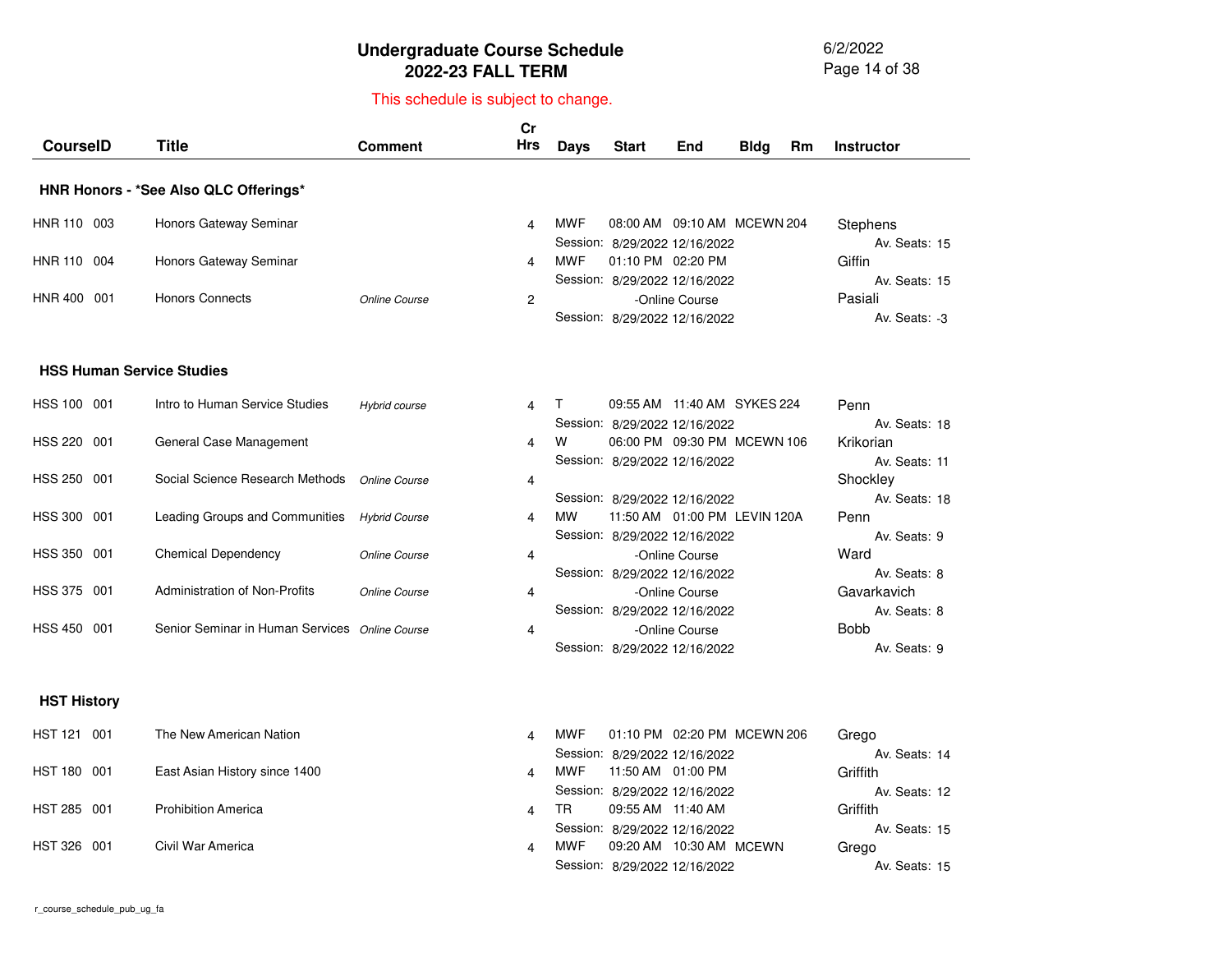6/2/2022 Page 15 of 38

# This schedule is subject to change.

| <b>CourselD</b>                | <b>Title</b>                        | <b>Comment</b>       | cr<br><b>Hrs</b> | <b>Days</b> | <b>Start</b>                                                                                | End            | <b>Bldg</b> | <b>Rm</b> | Instructor                            |
|--------------------------------|-------------------------------------|----------------------|------------------|-------------|---------------------------------------------------------------------------------------------|----------------|-------------|-----------|---------------------------------------|
| <b>HST History</b>             |                                     |                      |                  |             |                                                                                             |                |             |           |                                       |
| HST 495 001                    | <b>Masterworks</b>                  | <b>Hybrid Course</b> | 4                | Т           | 01:45 PM 03:30 PM RSH 303<br>Session: 8/29/2022 12/16/2022                                  |                |             |           | Griffith<br>Av. Seats: 11             |
| IAD Interior Architecture/Dsgn |                                     |                      |                  |             |                                                                                             |                |             |           |                                       |
| IAD 070 001                    | Creative Awareness/Engagement       | Online Course        | 0                |             | Session: 8/29/2022 12/16/2022                                                               | -Online Course |             |           | Furman<br>Av. Seats: 21               |
| IAD 111 001                    | Fund Interior Architecture & Design |                      | 4                | TR.         | 11:50 AM  01:35 PM  SBG 311<br>Session: 8/29/2022 12/16/2022                                |                |             |           | Furman<br>Av. Seats: 4                |
| IAD 111 002                    | Fund Interior Architecture & Design |                      | 4                | <b>TR</b>   | 09:55 AM 11:40 AM SBG 311                                                                   |                |             |           | Furman<br>Av. Seats: 8                |
| IAD 121 001                    | Design Drawing I                    |                      | 4                | TR.         | Session: 8/29/2022 12/16/2022<br>01:45 PM 03:30 PM SBG 312                                  |                |             |           | Gamez                                 |
| IAD 121 002                    | Design Drawing I                    |                      | 4                | TR.         | Session: 8/29/2022 12/16/2022<br>03:50 PM 05:35 PM SBG 312                                  |                |             |           | Av. Seats: 5<br><b>Staff</b>          |
| IAD 231 001                    | Material and Assembly               |                      | 4                | <b>TR</b>   | Session: 8/29/2022 12/16/2022<br>06:00 PM 07:45 PM SBG 221                                  |                |             |           | Av. Seats: 6<br>Furman / Staff        |
| <b>IAD 241</b><br>001          | <b>Human Environments</b>           |                      | 4                | <b>TR</b>   | Session: 8/29/2022 12/16/2022<br>02:30 PM 05:00 PM SBG 311                                  |                |             |           | Av. Seats: 10<br>Furman               |
| IAD 324 001                    | Adv Computer Aided Design           |                      | 4                | w           | Session: 8/29/2022 12/16/2022<br>06:00 PM 09:30 PM RSH 108                                  |                |             |           | Av. Seats: 9<br>Pinheiro              |
| IAD 332 001                    | <b>Environmental Ergonomics I</b>   | Online Course        | 2                |             | Session: 8/29/2022 12/16/2022                                                               | -Online Course |             |           | Av. Seats: 13<br>Wade                 |
| IAD 343 001                    | <b>Branded Environments</b>         |                      | 4                | <b>MW</b>   | Session: 8/29/2022 12/16/2022<br>02:30 PM 05:00 PM SBG 311                                  |                |             |           | Av. Seats: 9<br>Staff                 |
| IAD 433 001                    | <b>Contracts and Documents</b>      |                      | 4                | м           | Session: 8/29/2022 12/16/2022<br>06:00 PM 09:30 PM SBG 311                                  |                |             |           | Av. Seats: 10<br>Dougherty            |
| <b>IAD 455</b><br>001          | Capstone 1: Research & Programmi    |                      | 2                |             | Session: 8/29/2022 12/16/2022<br>06:00 PM 08:30 PM SBG 311<br>Session: 8/29/2022 12/16/2022 |                |             |           | Av. Seats: 9<br>Staff<br>Av. Seats: 7 |

#### **IDS Interdisciplinary Studies**

| IDS 300 001 | Interfaith Comp for HIth Profession |  | 08:00 AM  09:40 AM  RSH  212  | Koplas        |
|-------------|-------------------------------------|--|-------------------------------|---------------|
|             |                                     |  | Session: 8/29/2022 12/16/2022 | Av. Seats: 11 |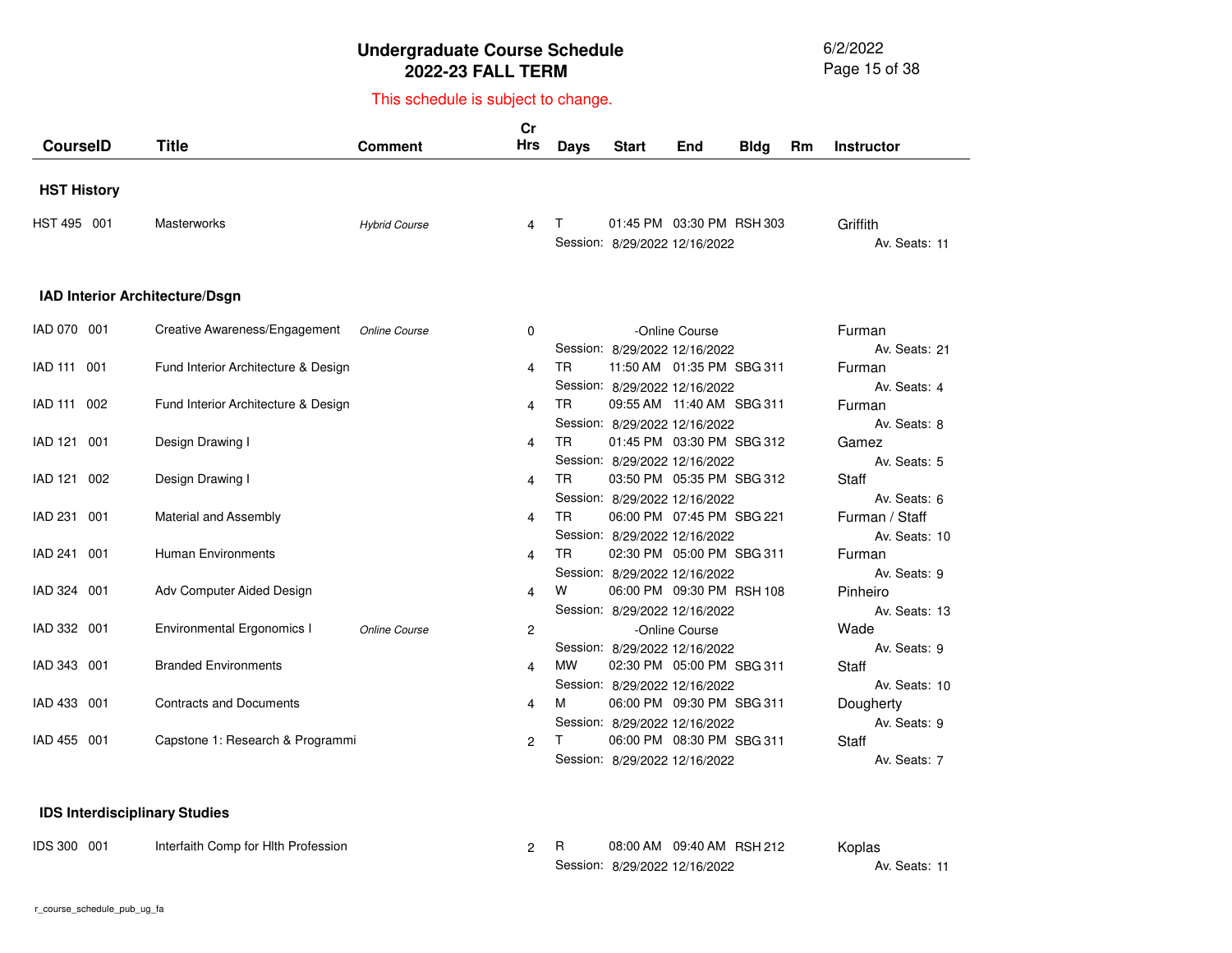6/2/2022 Page 16 of 38

| <b>CourselD</b>                  | Title                                                                      | <b>Comment</b>                | Cr<br><b>Hrs</b> | <b>Days</b> | <b>Start</b>                                                   | End                         | <b>Bldg</b> | Rm | <b>Instructor</b>                         |
|----------------------------------|----------------------------------------------------------------------------|-------------------------------|------------------|-------------|----------------------------------------------------------------|-----------------------------|-------------|----|-------------------------------------------|
| <b>INS International Studies</b> |                                                                            |                               |                  |             |                                                                |                             |             |    |                                           |
| INS 303 001                      | Topics: Latino Studies Project                                             |                               | $2 - 4$          |             |                                                                | -To be arranged             |             |    | Shaul                                     |
| INS 350 001                      | International Residency Project<br>Restricted to students studying abroad. |                               | 2                |             | Session: 8/29/2022 12/16/2022<br>Session: 8/29/2022 12/16/2022 | -To be arranged             |             |    | Av. Seats: 5<br>Commins<br>Av. Seats: 5   |
| <b>INT Internship</b>            |                                                                            |                               |                  |             |                                                                |                             |             |    |                                           |
| INT 201 001                      | <b>Career Connections</b>                                                  |                               | $\overline{c}$   | Τ           | 06:00 PM 06:50 PM                                              |                             |             |    | Dean                                      |
| <b>INT 201</b><br>002            | <b>Career Connections</b>                                                  |                               | $\overline{c}$   | м           | Session: 8/29/2022 12/16/2022                                  | 06:00 PM 06:50 PM MCEWN 24  |             |    | Av. Seats: 3<br>Scarborough               |
| <b>INT 201</b><br>003            | <b>Career Connections</b>                                                  |                               | $\overline{c}$   | T.          | Session: 8/29/2022 12/16/2022<br>03:40 PM 04:30 PM             |                             |             |    | Av. Seats: 1<br>Miller                    |
| <b>INT 201</b><br>004            | <b>Career Connections</b>                                                  | Virtual class at time listed. | $\overline{2}$   | W           | Session: 8/29/2022 12/16/2022                                  | 01:10 PM 02:00 PM WEB WEB   |             |    | Av. Seats: 3<br>Faulkner                  |
| INT 201<br>005                   | <b>Career Connections</b>                                                  | Virtual class at time listed. | $\overline{c}$   | R           | Session: 8/29/2022 12/16/2022                                  | 03:40 PM 04:30 PM WEB WEB   |             |    | Av. Seats: 1<br>Pennycooke                |
| <b>INT 201</b><br>006            | <b>Career Connections</b>                                                  |                               | $\overline{2}$   | W           | Session: 8/29/2022 12/16/2022                                  | 06:00 PM 06:50 PM MCEWN 109 |             |    | Av. Seats: 5<br>McLemore                  |
| INT 401 001                      | Professional Internship I                                                  | Online Course                 | $\overline{2}$   |             | Session: 8/29/2022 12/16/2022                                  | -Online Course              |             |    | Av. Seats: 15<br>Faulkner                 |
| <b>INT 401</b><br>002            | Professional Internship I                                                  | <b>Online Class</b>           | $\overline{c}$   |             | Session: 8/29/2022 12/16/2022                                  | -Online Course              |             |    | Av. Seats: 8<br>Faulkner                  |
| INT 402 001                      | Professional Internship II                                                 | Online Course                 | $\overline{c}$   |             | Session: 8/29/2022 12/16/2022                                  | -Online Course              |             |    | Av. Seats: 23<br>Wright                   |
| INT 402 002                      | Professional Internship II                                                 | Online class                  | $\overline{c}$   |             | Session: 8/29/2022 12/16/2022                                  | -Online Course              |             |    | Av. Seats: 17<br>Milanese                 |
| <b>INT 403</b><br>001            | Extended Professional Internship                                           | Online Course                 | 4                |             | Session: 8/29/2022 12/16/2022                                  | -Online Course              |             |    | Av. Seats: 19<br>Shannon                  |
| INT 403 002                      | <b>Extended Professional Internship</b>                                    | <b>Onlince Course</b>         | 4                |             | Session: 8/29/2022 12/16/2022                                  | -Online Course              |             |    | Av. Seats: 18<br>Morganstern              |
| INT 404 001                      | Professional Internship III                                                | Online Course                 | $1-6$            |             | Session: 8/29/2022 12/16/2022                                  | -Online Course              |             |    | Av. Seats: 22<br>Weller                   |
| INT 405<br>001                   | Professional Internship                                                    | Online Course                 | $1-6$            |             | Session: 8/29/2022 12/16/2022<br>Session: 8/29/2022 12/16/2022 | -Online Course              |             |    | Av. Seats: 21<br>Younger<br>Av. Seats: 22 |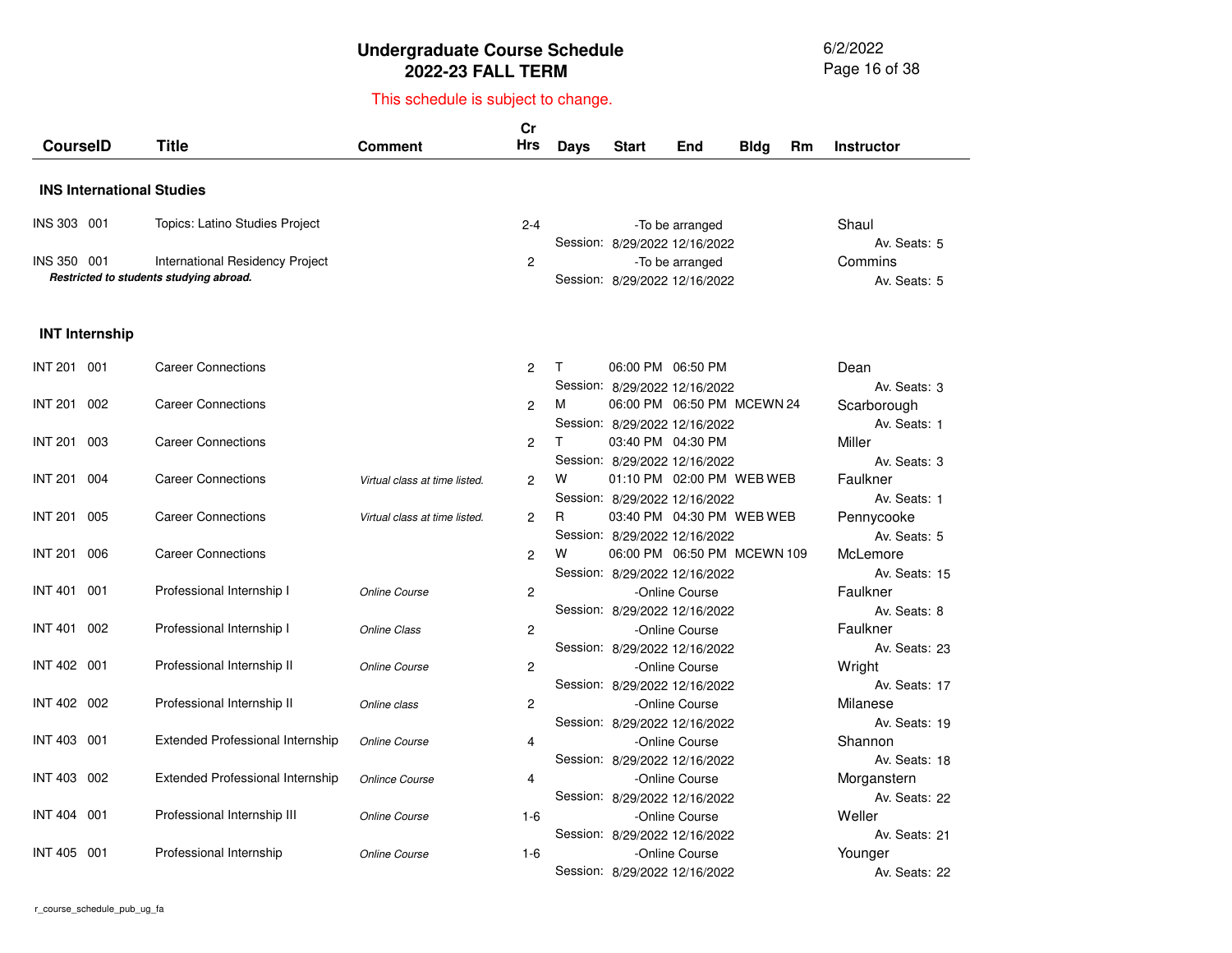6/2/2022 Page 17 of 38

| <b>CourseID</b>        | <b>Title</b>                                     | Comment              | cr<br>Hrs    | Days       | <b>Start</b>                  | End                            | Bldg | Rm | <b>Instructor</b>      |
|------------------------|--------------------------------------------------|----------------------|--------------|------------|-------------------------------|--------------------------------|------|----|------------------------|
| <b>KIN Kinesiology</b> |                                                  |                      |              |            |                               |                                |      |    |                        |
|                        |                                                  |                      |              | <b>TR</b>  |                               |                                |      |    |                        |
| KIN 110 001            | Introduction to Sport Management                 |                      | 4            |            | Session: 8/29/2022 12/16/2022 | 11:50 AM  01:35 PM  LEVIN 120A |      |    | Jones<br>Av. Seats: 11 |
| KIN 120<br>001         | Found of Exercise and Sport Scienc Hybrid Course |                      | 4            | <b>MW</b>  |                               | 09:20 AM 10:30 AM LEVIN 120A   |      |    | Pfeiffer               |
|                        |                                                  |                      |              |            | Session: 8/29/2022 12/16/2022 |                                |      |    | Av. Seats: 9           |
| KIN 210 001            | Sport History                                    | Online Course        | 4            |            |                               | -Online Course                 |      |    | Burke                  |
|                        |                                                  |                      |              |            | Session: 8/29/2022 12/16/2022 |                                |      |    | Av. Seats: 8           |
| KIN 230<br>001         | Sport Governance/Administration                  | Online Course        | 4            |            |                               | -Online Course                 |      |    | Jones                  |
|                        |                                                  |                      |              |            | Session: 8/29/2022 12/16/2022 |                                |      |    | Av. Seats: 13          |
| KIN 300<br>001         | Motor Behavior                                   | <b>Hybrid Course</b> | 4            | <b>MW</b>  |                               |                                |      |    | Pfeiffer               |
|                        |                                                  |                      |              |            | Session: 8/29/2022 12/16/2022 |                                |      |    | Av. Seats: 13          |
| KIN 310 001            | Sport Sociology                                  | <b>Hybrid Course</b> | 4            | <b>TR</b>  |                               | 11:50 AM  01:35 PM  LEVIN 120B |      |    | <b>Burke</b>           |
|                        |                                                  |                      |              |            | Session: 8/29/2022 12/16/2022 |                                |      |    | Av. Seats: 16          |
| KIN 314<br>001         | <b>Exercise and Sport Physiology</b>             | Course fee applies.  | 4            | <b>MWF</b> |                               | 09:20 AM 10:30 AM LEVIN 120B   |      |    | Knab<br>Av. Seats: 5   |
| KIN 314 002            | Exercise and Sport Physiology                    | Course fee applies.  | 4            | TR         | Session: 8/29/2022 12/16/2022 | 01:45 PM 03:30 PM LEVIN 120B   |      |    | Pfeiffer               |
|                        |                                                  |                      |              |            | Session: 8/29/2022 12/16/2022 |                                |      |    | Av. Seats: 6           |
| KIN 314 L 001          | Exercise and Sport Physiology Lab                |                      | $\Omega$     | T.         |                               | 06:00 PM 08:00 PM LEVIN 118    |      |    | Knab                   |
|                        |                                                  |                      |              |            | Session: 8/29/2022 12/16/2022 |                                |      |    | Av. Seats: 1           |
| KIN 314 L 002          | Exercise and Sport Physiology Lab                |                      | $\Omega$     | w          |                               | 06:00 PM 08:00 PM LEVIN 118    |      |    | Pfeiffer               |
|                        |                                                  |                      |              |            | Session: 8/29/2022 12/16/2022 |                                |      |    | Av. Seats: 10          |
| KIN 316 001            | Indep Study: Exercise/Sport Science              |                      | $1 - 4$      |            |                               | -To be arranged                |      |    | <b>Staff</b>           |
|                        | <b>Independent Study Form Required</b>           |                      |              |            | Session: 8/29/2022 12/16/2022 |                                |      |    | Av. Seats: 5           |
| KIN 320 001            | Sport Marketing                                  |                      | 4            | TR         |                               | 09:55 AM 11:40 AM LEVIN 120B   |      |    | Dawson                 |
|                        |                                                  |                      |              |            | Session: 8/29/2022 12/16/2022 |                                |      |    | Av. Seats: 9           |
| KIN 330<br>001         | Sport Event/Facility Management                  | <b>Hybrid Course</b> | 4            | TR         |                               | 08:00 AM  09:45 AM  LEVIN 120A |      |    | Dawson                 |
|                        |                                                  |                      |              |            | Session: 8/29/2022 12/16/2022 |                                |      |    | Av. Seats: 10          |
| KIN 410 001            | Sport Law                                        |                      | 4            | <b>MWF</b> |                               | 01:10 PM 02:20 PM LEVIN 120B   |      |    | Dawson                 |
| KIN 412 001            | Prin Strength and Conditioning                   |                      | 4            | <b>MW</b>  | Session: 8/29/2022 12/16/2022 | 11:50 AM  01:00 PM  LEVIN 120B |      |    | Av. Seats: 15<br>Knab  |
|                        |                                                  | <b>Hybrid Course</b> |              |            | Session: 8/29/2022 12/16/2022 |                                |      |    | Av. Seats: -5          |
| KIN 412 L 001          | Strength and Conditioning Lab                    |                      | $\mathbf{0}$ | F.         |                               | 11:50 AM  02:00 PM  LEVIN 118  |      |    | Knab                   |
|                        |                                                  |                      |              |            | Session: 8/29/2022 12/16/2022 |                                |      |    | Av. Seats: -5          |
| KIN 418 001            | Exercise and Sport Psychology                    |                      | 4            | TR.        |                               | 09:55 AM  11:40 AM  LEVIN 120A |      |    | <b>Burke</b>           |
|                        |                                                  |                      |              |            | Session: 8/29/2022 12/16/2022 |                                |      |    | Av. Seats: 18          |
| KIN 475 001            | Senior Seminar in Sport Mgmt                     |                      | 4            | <b>TR</b>  |                               | 01:45 PM 03:30 PM LEVIN 120A   |      |    | Jones                  |
|                        |                                                  |                      |              |            | Session: 8/29/2022 12/16/2022 |                                |      |    | Av. Seats: 14          |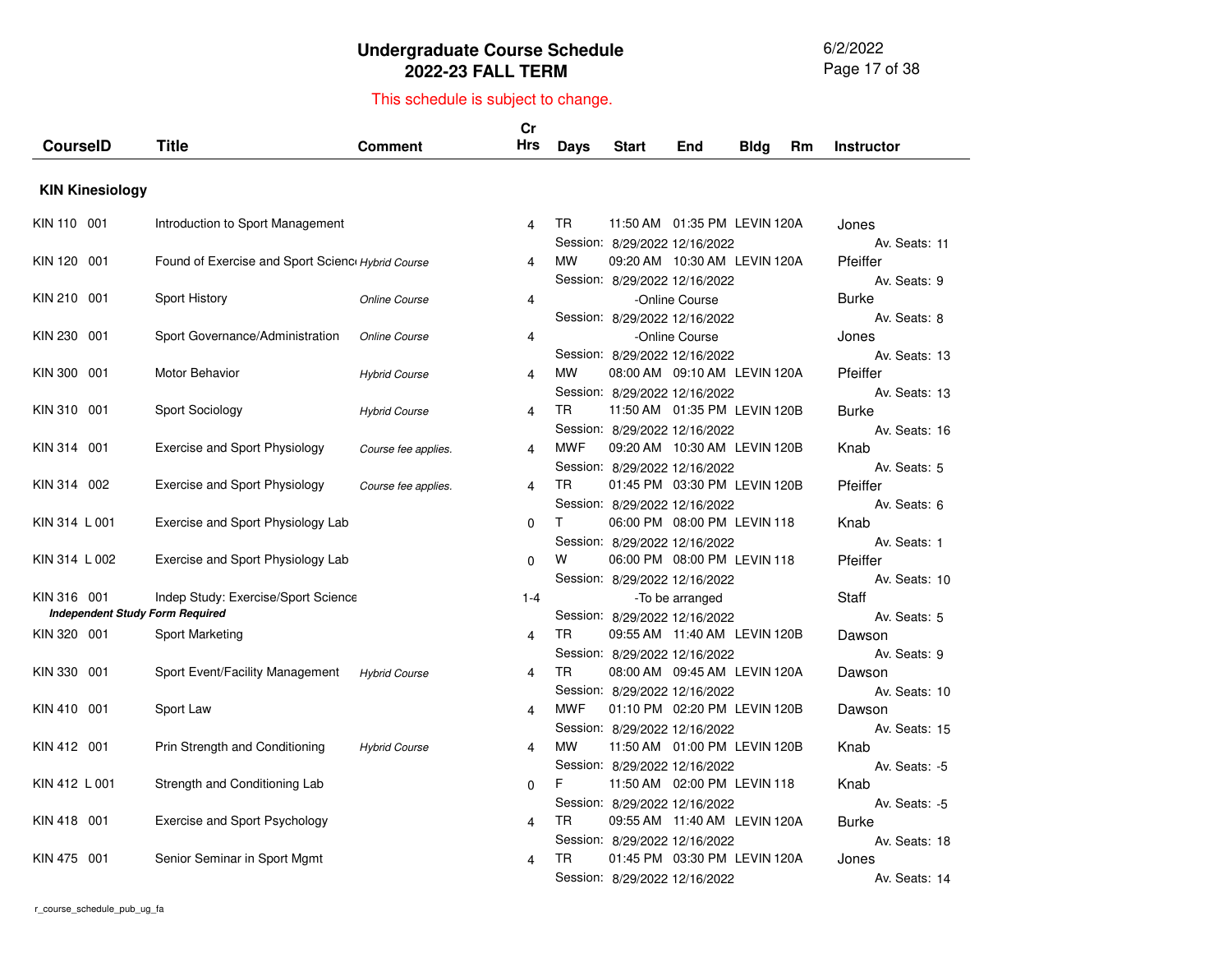6/2/2022 Page 18 of 38

| <b>CourseID</b>        | <b>Title</b>                                                              | <b>Comment</b>       | cr<br>Hrs | Days       | <b>Start</b>                                                   | End             | <b>Bldg</b> | Rm | <b>Instructor</b>          |
|------------------------|---------------------------------------------------------------------------|----------------------|-----------|------------|----------------------------------------------------------------|-----------------|-------------|----|----------------------------|
|                        |                                                                           |                      |           |            |                                                                |                 |             |    |                            |
| <b>KIN Kinesiology</b> |                                                                           |                      |           |            |                                                                |                 |             |    |                            |
| KIN 480 001            | Indep Study in Sport Management<br><b>Independent Study Form Required</b> |                      | $1-8$     |            | Session: 8/29/2022 12/16/2022                                  | -To be arranged |             |    | Staff<br>Av. Seats: 5      |
| <b>MAT Mathematics</b> |                                                                           |                      |           |            |                                                                |                 |             |    |                            |
| MAT 111 001            | <b>Quantitative Business Methods I</b>                                    | <b>Hybrid Course</b> | 3         | <b>MWF</b> | 08:00 AM  09:10 AM  MCEWN 109<br>Session: 8/29/2022 12/16/2022 |                 |             |    | Kutnak<br>Av. Seats: 19    |
| MAT 111 002            | <b>Quantitative Business Methods I</b>                                    | <b>Hybrid Course</b> | 3         | <b>MWF</b> | 09:20 AM 10:30 AM MCEWN 109<br>Session: 8/29/2022 12/16/2022   |                 |             |    | Kutnak<br>Av. Seats: 15    |
| MAT 111<br>003         | <b>Quantitative Business Methods I</b>                                    | <b>Hybrid Course</b> | 3         | <b>TR</b>  | 08:00 AM 09:45 AM MCEWN 211<br>Session: 8/29/2022 12/16/2022   |                 |             |    | Kutnak<br>Av. Seats: 19    |
| MAT 111 004            | <b>Quantitative Business Methods I</b>                                    |                      | 3         | T.         | 06:00 PM 08:30 PM MCEWN 24<br>Session: 8/29/2022 12/16/2022    |                 |             |    | Bain<br>Av. Seats: 24      |
| MAT 112 001            | Quantitative Business Methods II                                          |                      | 3         |            | Session: 8/29/2022 12/16/2022                                  | -To be arranged |             |    | Staff<br>Av. Seats: 20     |
| MAT 112 002            | <b>Quantitative Business Methods II</b>                                   |                      | 3         | TR.        | 01:45 PM 03:00 PM MCEWN 105<br>Session: 8/29/2022 12/16/2022   |                 |             |    | Tarabek<br>Av. Seats: 5    |
| MAT 131 001            | Intro Statistics for Social Science                                       | Hybrid course        | 4         | R.         | 08:00 AM  09:45 AM  MCEWN 106<br>Session: 8/29/2022 12/16/2022 |                 |             |    | Pardue<br>Av. Seats: 12    |
| MAT 131 002            | Intro Statistics for Social Science                                       | <b>Hybrid Course</b> | 4         | <b>MW</b>  | 02:30 PM 03:40 PM MCEWN 106<br>Session: 8/29/2022 12/16/2022   |                 |             |    | Pardue<br>Av. Seats: 10    |
| MAT 131 003            | Intro Statistics for Social Science                                       |                      | 4         | <b>TR</b>  | 09:55 AM  11:40 AM  MCEWN 24<br>Session: 8/29/2022 12/16/2022  |                 |             |    | Awadallah<br>Av. Seats: 15 |
| MAT 140 001            | Precalculus                                                               |                      | 4         | <b>TR</b>  | 09:55 AM 11:40 AM MCEWN 211<br>Session: 8/29/2022 12/16/2022   |                 |             |    | Kutnak<br>Av. Seats: 13    |
| MAT 140 002            | Precalculus                                                               |                      | 4         | TR.        | 11:50 AM  01:35 PM  MCEWN 24<br>Session: 8/29/2022 12/16/2022  |                 |             |    | Awadallah<br>Av. Seats: 17 |
| MAT 150 001            | <b>Mathematical Explorations</b>                                          |                      | 4         | <b>MWF</b> | 02:30 PM 03:40 PM MCEWN 105<br>Session: 8/29/2022 12/16/2022   |                 |             |    | Tarabek<br>Av. Seats: 18   |
| MAT 210 001            | Single Variable Calculus I                                                |                      | 4         | TR         | 09:55 AM 11:40 AM MCEWN 105<br>Session: 8/29/2022 12/16/2022   |                 |             |    | Wu<br>Av. Seats: 10        |
| MAT 220 001            | Calculus II with Diff Equations                                           |                      | 4         | <b>MWF</b> | 09:20 AM 10:30 AM<br>Session: 8/29/2022 12/16/2022             |                 |             |    | Tarabek<br>Av. Seats: 10   |
| MAT 250 001            | Topics: Intro Statistics using R                                          |                      | 4         | <b>TR</b>  | 01:45 PM 03:30 PM RSH 112<br>Session: 8/29/2022 12/16/2022     |                 |             |    | Pardue<br>Av. Seats: 14    |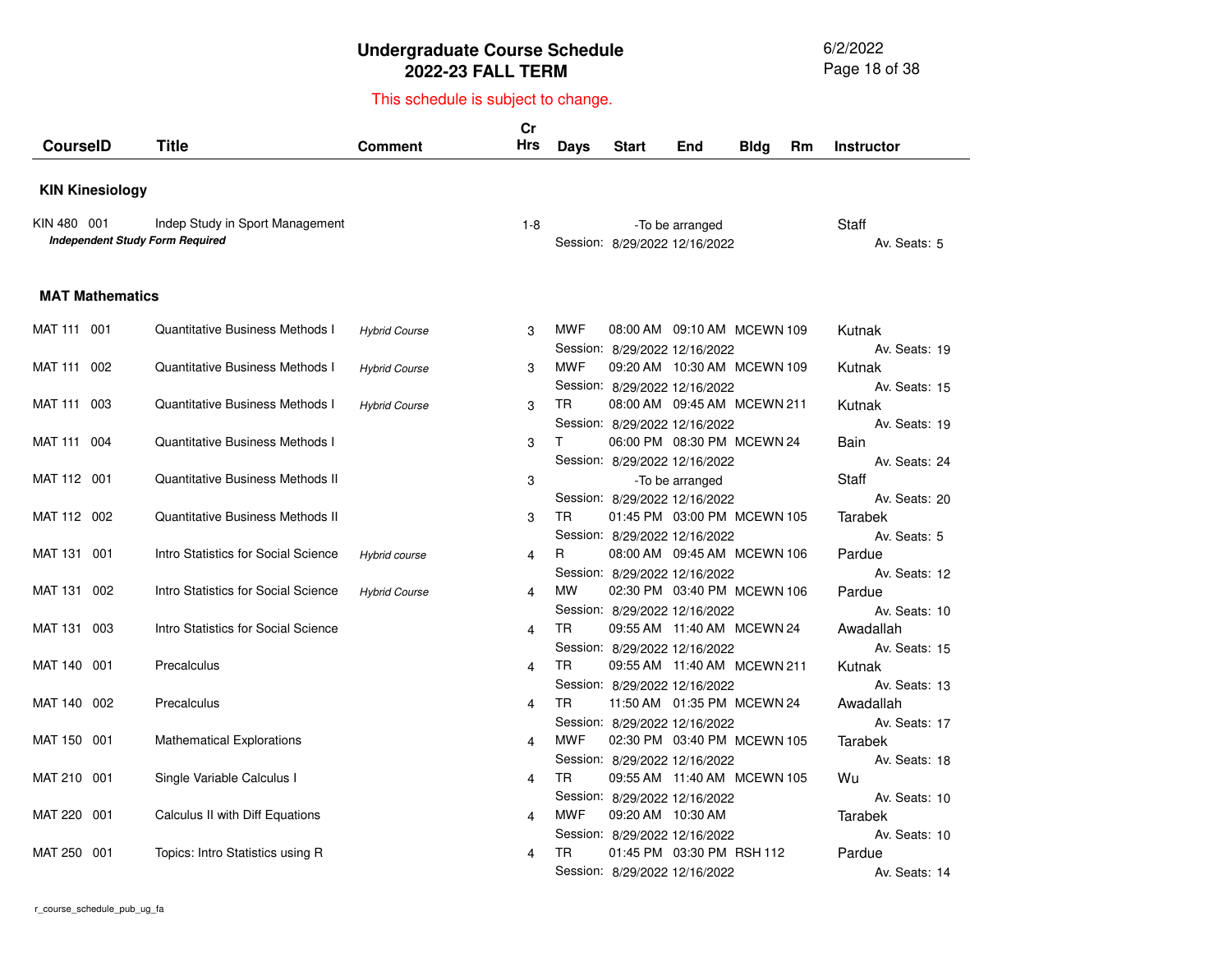6/2/2022 Page 19 of 38

| <b>CourseID</b>        |     | <b>Title</b>                     | Comment       | cr<br><b>Hrs</b> | Days       | <b>Start</b>                                                                        | End             | <b>Bldg</b> | Rm | <b>Instructor</b>                       |
|------------------------|-----|----------------------------------|---------------|------------------|------------|-------------------------------------------------------------------------------------|-----------------|-------------|----|-----------------------------------------|
| <b>MAT Mathematics</b> |     |                                  |               |                  |            |                                                                                     |                 |             |    |                                         |
| MAT 310 001            |     | Linear Algebra and Programming   |               | 4                | TR.        | 01:45 PM 03:30 PM RSH 102                                                           |                 |             |    | Wu                                      |
| MAT 415 001            |     | Modern Algebra                   |               | 4                | <b>MWF</b> | Session: 8/29/2022 12/16/2022<br>01:10 PM 02:30 PM<br>Session: 8/29/2022 12/16/2022 |                 |             |    | Av. Seats: 4<br>Tarabek<br>Av. Seats: 4 |
| MAT 492 001            |     | <b>Mathematical Research</b>     |               | 3                |            | Session: 8/29/2022 12/16/2022                                                       | -To be arranged |             |    | Tarabek<br>Av. Seats: 5                 |
| <b>MGT Management</b>  |     |                                  |               |                  |            |                                                                                     |                 |             |    |                                         |
| MGT 303 001            |     | Introduction to Entrepreneurship |               | 3                | м          | 06:00 PM 08:30 PM<br>Session: 8/29/2022 12/16/2022                                  |                 |             |    | Barzuna Hidalgo<br>Av. Seats: 0         |
| MGT 333 001            |     | Principles of Management         |               | 3                | TR.        | 01:45 PM 03:00 PM SYKES 226<br>Session: 8/29/2022 12/16/2022                        |                 |             |    | <b>Broderick</b><br>Av. Seats: 9        |
| MGT 333 002            |     | Principles of Management         |               | 3                | R          | 06:00 PM 08:30 PM DANA 214<br>Session: 8/29/2022 12/16/2022                         |                 |             |    | Chanland<br>Av. Seats: 18               |
| MGT 335 001            |     | Creativity and Ideation          | Online course | 3                |            | Session: 8/29/2022 12/16/2022                                                       | -Online Course  |             |    | Berka<br>Av. Seats: -3                  |
| MGT 345 001            |     | Leadership                       |               | 3                | TR.        | 03:40 PM 04:55 PM SYKES 220<br>Session: 8/29/2022 12/16/2022                        |                 |             |    | <b>Broderick</b><br>Av. Seats: 9        |
| MGT 370 001            |     | Cross-Cultural Management        |               | 3                | <b>MWF</b> | 02:30 PM 03:20 PM SYKES 220<br>Session: 8/29/2022 12/16/2022                        |                 |             |    | Schneider<br>Av. Seats: 7               |
| MGT 380 001            |     | <b>Applied Decision Making</b>   |               | 3                | TR.        | 01:45 PM 03:00 PM SYKES 222<br>Session: 8/29/2022 12/16/2022                        |                 |             |    | Kinny<br>Av. Seats: 12                  |
| MGT 385 001            |     | Leading Change/Managing Human    |               | 3                | <b>TR</b>  | 03:40 PM 04:55 PM SYKES 222<br>Session: 8/29/2022 12/16/2022                        |                 |             |    | Chanland<br>Av. Seats: 13               |
| <b>MKT Marketing</b>   |     |                                  |               |                  |            |                                                                                     |                 |             |    |                                         |
| MKT 340 001            |     | Principles of Marketing          |               | 3                | <b>MWF</b> | 11:50 AM  12:40 PM  SYKES 226<br>Session: 8/29/2022 12/16/2022                      |                 |             |    | <b>Brooks</b><br>Av. Seats: -1          |
| MKT 340 002            |     | <b>Principles of Marketing</b>   |               | 3                | W          | 06:00 PM 08:30 PM SYKES 226<br>Session: 8/29/2022 12/16/2022                        |                 |             |    | Cox<br>Av. Seats: 6                     |
| MKT 351                | 001 | <b>Consumer Behavior</b>         |               | 3                | <b>MWF</b> | 01:10 PM 02:00 PM SYKES 226<br>Session: 8/29/2022 12/16/2022                        |                 |             |    | <b>Brooks</b><br>Av. Seats: 2           |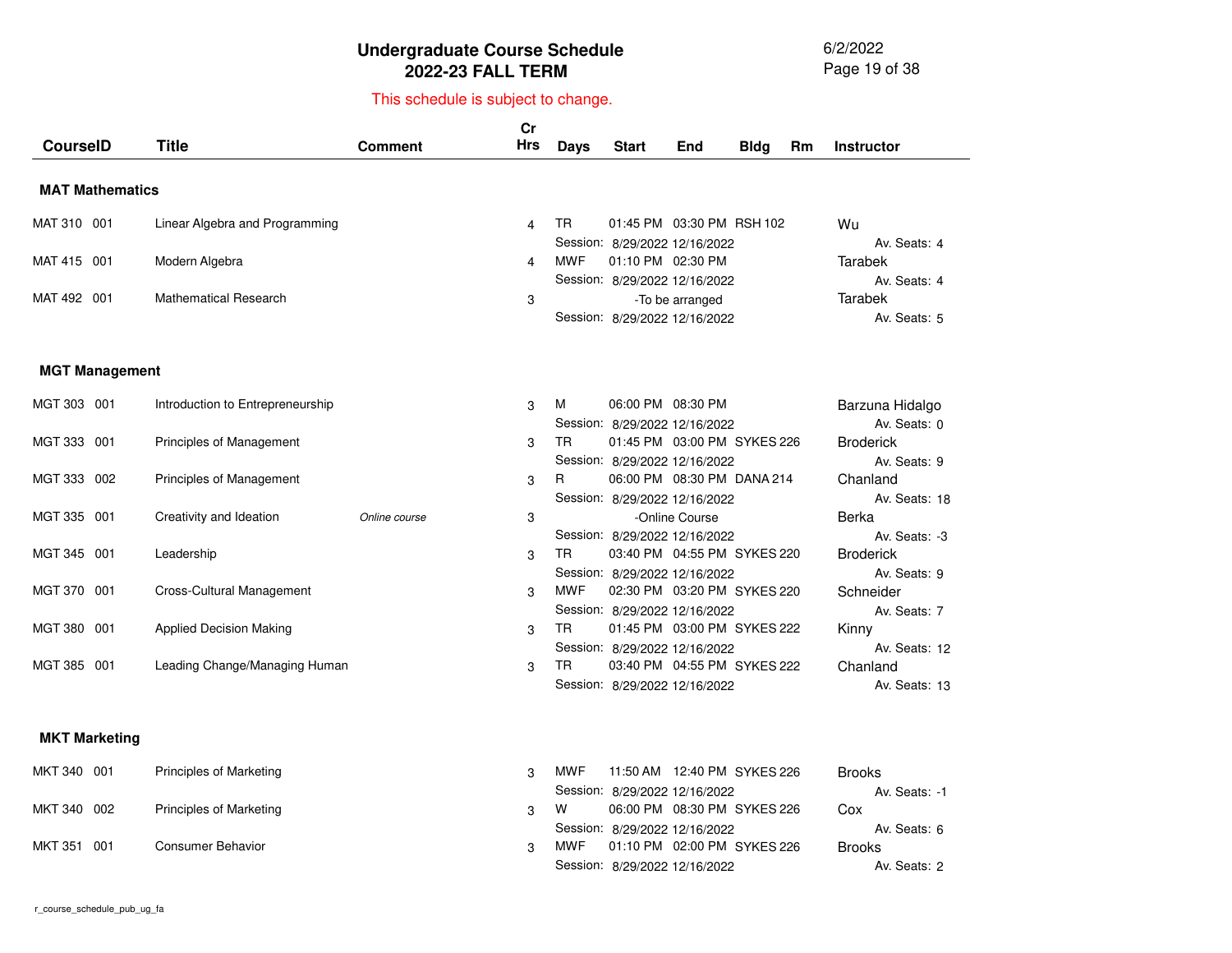6/2/2022 Page 20 of 38

## This schedule is subject to change.

|                                              |                                  |                                | Cr         |             |                               |                               |             |           |                   |
|----------------------------------------------|----------------------------------|--------------------------------|------------|-------------|-------------------------------|-------------------------------|-------------|-----------|-------------------|
| <b>CourselD</b>                              | <b>Title</b>                     | Comment                        | <b>Hrs</b> | <b>Days</b> | <b>Start</b>                  | End                           | <b>Bldg</b> | <b>Rm</b> | <b>Instructor</b> |
|                                              |                                  |                                |            |             |                               |                               |             |           |                   |
| <b>MKT Marketing</b>                         |                                  |                                |            |             |                               |                               |             |           |                   |
| MKT 453 001                                  | <b>Marketing Research</b>        |                                | 3          | <b>MWF</b>  |                               | 11:50 AM  12:40 PM  SYKES 220 |             |           | Cox               |
|                                              |                                  |                                |            |             | Session: 8/29/2022 12/16/2022 |                               |             |           | Av. Seats: 9      |
| MKT 460 001                                  | Digital Marketing                |                                | 3          | w           |                               | 06:00 PM 08:30 PM SYKES 220   |             |           | Green             |
|                                              |                                  |                                |            |             | Session: 8/29/2022 12/16/2022 |                               |             |           | Av. Seats: 15     |
|                                              |                                  |                                |            |             |                               |                               |             |           |                   |
| <b>MMS Multimedia Storytelling</b>           |                                  |                                |            |             |                               |                               |             |           |                   |
|                                              |                                  |                                |            |             |                               |                               |             |           |                   |
| MMS 101 001                                  | Intro to Multimedia Storytelling |                                | 4          | <b>MWF</b>  |                               | 09:20 AM 10:30 AM KNC 309     |             |           | Smith             |
|                                              |                                  |                                |            |             | Session: 8/29/2022 12/16/2022 |                               |             |           | Av. Seats: 11     |
| MMS 210 001                                  | Digital Media Production         |                                | 4          | <b>TR</b>   | 09:55 AM 11:40 AM KNC 306     |                               |             |           | Cornelius         |
|                                              |                                  |                                |            |             | Session: 8/29/2022 12/16/2022 |                               |             |           | Av. Seats: 7      |
| MMS 210 002                                  | Digital Media Production         |                                | 4          |             |                               | 06:00 PM 09:30 PM KNC 306     |             |           | Cornelius         |
|                                              |                                  |                                |            |             | Session: 8/29/2022 12/16/2022 |                               |             |           | Av. Seats: 12     |
| MMS 213 001                                  | Practicum: Queens Student Media  |                                | 2          | <b>MW</b>   |                               | 03:50 PM 05:35 PM KNC 306     |             |           | Page              |
|                                              |                                  |                                |            |             | Session: 8/29/2022 12/16/2022 |                               |             |           | Av. Seats: 12     |
| MMS 219 001                                  | Principles/History of Journalism | Virtual class at times listed. | 4          | <b>MWF</b>  | 11:50 AM  01:00 PM  WEB  WEB  |                               |             |           | Off               |
|                                              |                                  |                                |            |             | Session: 8/29/2022 12/16/2022 |                               |             |           | Av. Seats: 16     |
| MMS 220 001                                  | News Writing and Reporting       |                                | 4          | <b>TR</b>   |                               | 08:00 AM 09:45 AM KNC 309     |             |           | Tabor             |
|                                              |                                  |                                |            |             | Session: 8/29/2022 12/16/2022 |                               |             |           | Av. Seats: 16     |
| MMS 231 001                                  | The Cinematic Arts               |                                | 4          | т           | 06:00 PM 09:30 PM             |                               |             |           | Pluretti          |
|                                              |                                  |                                |            |             | Session: 8/29/2022 12/16/2022 |                               |             |           | Av. Seats: 16     |
| MMS 316 001                                  | Entrepreneurial Journalism       |                                | 4          | <b>TR</b>   | 08:00 AM 09:45 AM KNC 306     |                               |             |           | <b>Bolling</b>    |
|                                              |                                  |                                |            |             | Session: 8/29/2022 12/16/2022 |                               |             |           | Av. Seats: 21     |
| MMS 359 001                                  | Social Media and Audience        | Online Course                  | 4          |             |                               | -Online Course                |             |           | Pluretti          |
|                                              |                                  |                                |            |             | Session: 8/29/2022 12/16/2022 |                               |             |           | Av. Seats: 2      |
| MMS 364 001<br>Virtual class at time listed. | Media Law and Ethics             | Virtual class at time listed   | 4          | м           |                               | 06:00 PM 09:30 PM WEB WEB     |             |           | Pereira           |
|                                              |                                  |                                |            |             | Session: 8/29/2022 12/16/2022 |                               |             |           | Av. Seats: 9      |
| MMS 495 001                                  | <b>Storytelling Capstone</b>     |                                | 4          | <b>MWF</b>  |                               | 01:10 PM 02:20 PM KNC 306     |             |           | Nathaniel         |
|                                              |                                  |                                |            |             | Session: 8/29/2022 12/16/2022 |                               |             |           | Av. Seats: 14     |

#### **MTH Music Therapy**

| MTH 121 001 | Prof Found of Music Therapy I |  | 08:55 AM  09:45 AM  SBG 025   |  | Johnson       |
|-------------|-------------------------------|--|-------------------------------|--|---------------|
|             |                               |  | Session: 8/29/2022 12/16/2022 |  | Av. Seats: 17 |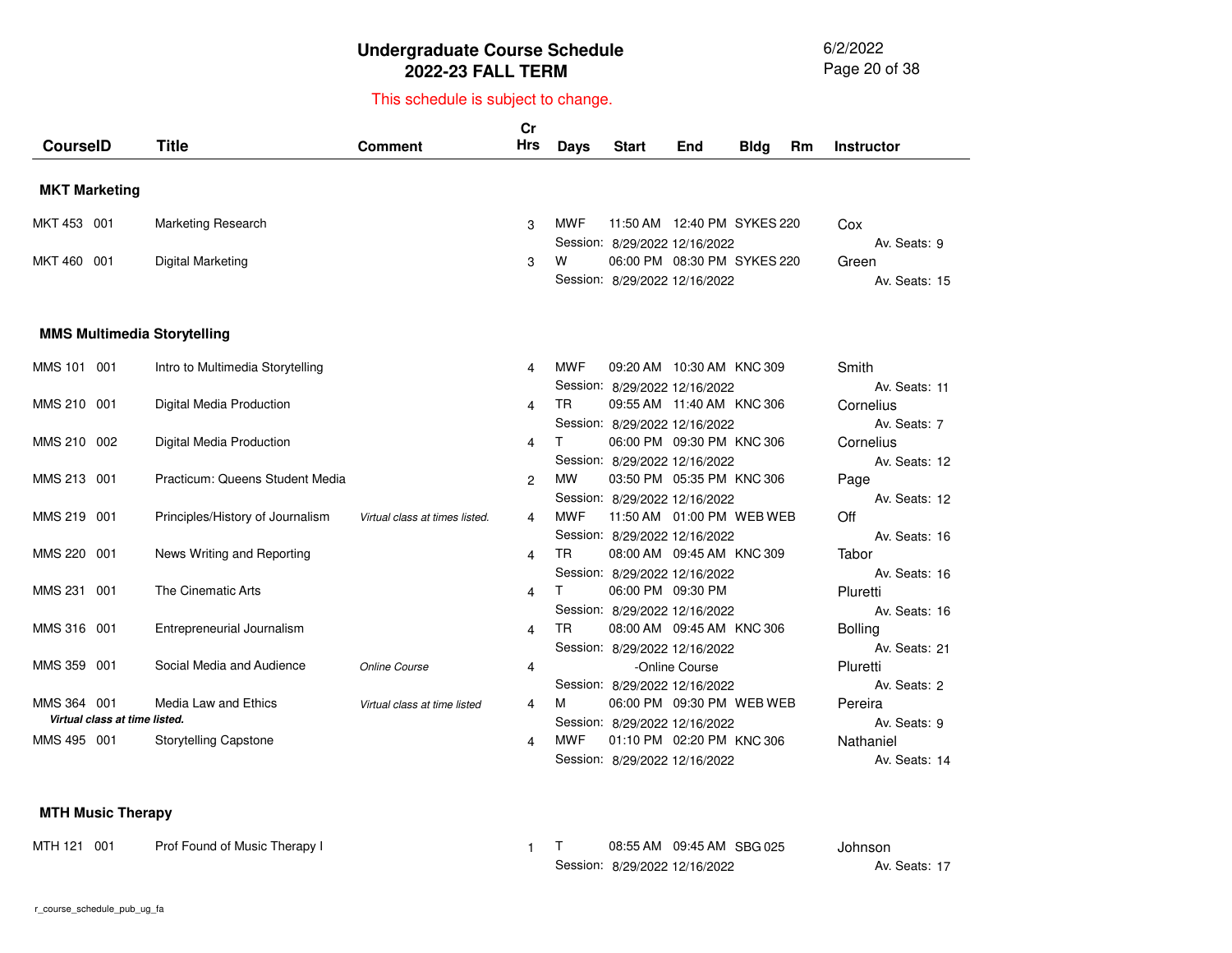6/2/2022 Page 21 of 38

# This schedule is subject to change.

| <b>CourseID</b> |                          | <b>Title</b>                                | Comment | cr<br><b>Hrs</b> | Days      | <b>Start</b>                                                                                | End                       | <b>Bldg</b> | Rm. | <b>Instructor</b>                              |
|-----------------|--------------------------|---------------------------------------------|---------|------------------|-----------|---------------------------------------------------------------------------------------------|---------------------------|-------------|-----|------------------------------------------------|
|                 |                          |                                             |         |                  |           |                                                                                             |                           |             |     |                                                |
|                 | <b>MTH Music Therapy</b> |                                             |         |                  |           |                                                                                             |                           |             |     |                                                |
| MTH 131 001     |                          | Entry Level Field Studies I                 |         | $\mathbf{1}$     | R.        | 08:55 AM 09:45 AM SBG 025                                                                   |                           |             |     | Johnson                                        |
| MTH 160 001     |                          | Voice Class for Instrumentalists            |         | 1                | TR.       | Session: 8/29/2022 12/16/2022<br>02:45 PM 03:35 PM SBG 221<br>Session: 8/29/2022 12/16/2022 |                           |             |     | Av. Seats: 24<br>Piazza-Pick<br>Av. Seats: 10  |
| MTH 185 001     |                          | <b>Improvisation Ensemble</b>               |         | $\mathbf{1}$     | TR.       | Session: 8/29/2022 12/16/2022                                                               | 01:45 PM 02:35 PM SBG     |             |     | Chen<br>Av. Seats: 6                           |
| MTH 221 001     |                          | App Techniques for Music Therapy I          |         | $\overline{2}$   | <b>MW</b> |                                                                                             | 09:40 AM 10:30 AM SBG 221 |             |     | Chen                                           |
| MTH 231 001     |                          | Entry Level Field Studies III               |         | $\mathbf{1}$     | R.        | Session: 8/29/2022 12/16/2022<br>02:45 PM 03:35 PM SBG 001                                  |                           |             |     | Av. Seats: 8<br>Johnson                        |
| MTH 250 001     |                          | Percussion Techniques for Therapy           |         | 1                | м         | Session: 8/29/2022 12/16/2022<br>01:10 PM 02:25 PM SBG 208                                  |                           |             |     | Av. Seats: 14<br><b>Burton</b><br>Av. Seats: 0 |
| MTH 250 002     |                          | Percussion Techniques for Therapy           |         | 1                | м         | Session: 8/29/2022 12/16/2022                                                               | 02:35 PM 03:45 PM SBG 208 |             |     | <b>Burton</b>                                  |
| MTH 260 001     |                          | <b>Functional Guitar I</b>                  |         | $\mathbf{1}$     | TR.       | Session: 8/29/2022 12/16/2022<br>03:40 PM 04:30 PM SBG 221                                  |                           |             |     | Av. Seats: 4<br>Teixeira                       |
| MTH 321 001     |                          | <b>Applied Techniques III</b>               |         | 2                | TR.       | Session: 8/29/2022 12/16/2022<br>08:55 AM 09:45 AM SBG 221                                  |                           |             |     | Av. Seats: 4<br>Pasiali                        |
| MTH 331 001     |                          | Upper Level Field Studies I                 |         | $\mathbf{1}$     | T.        | Session: 8/29/2022 12/16/2022<br>02:45 PM 03:35 PM SBG 208                                  |                           |             |     | Av. Seats: 11<br>Johnson                       |
| MTH 370 001     |                          | Music Therapy Clinical Repertoire           |         | $\mathbf{1}$     |           | Session: 8/29/2022 12/16/2022                                                               | -To be arranged SBG       |             |     | Av. Seats: 15<br>Chen                          |
| MTH 420 001     |                          | <b>Research Methods - Clinical Practice</b> |         | 3                | TR.       | Session: 8/29/2022 12/16/2022<br>09:55 AM 11:10 AM SBG 221                                  |                           |             |     | Av. Seats: 19<br>Chen                          |
| MTH 421 002     |                          | <b>Applied Clinical Research</b>            |         | $\mathbf{1}$     |           | Session: 8/29/2022 12/16/2022                                                               | -To be arranged           |             |     | Av. Seats: 14<br>Chen                          |
| MTH 431 001     |                          | Upper Level Field Studies III               |         | 2                | w         | Session: 8/29/2022 12/16/2022<br>09:40 AM 10:30 AM SBG 025                                  |                           |             |     | Av. Seats: 3<br>Johnson                        |
| MTH 499 001     |                          | Professional Internship in MT               |         | 6                |           | Session: 8/29/2022 12/16/2022<br>Session: 8/29/2022 12/16/2022                              | -To be arranged           |             |     | Av. Seats: 13<br>Johnson<br>Av. Seats: 17      |

#### **MUS Music**

MUS 010 001 Concert Attendance 0 -To be arranged **Teixeira** 

Session:8/29/2022 12/16/2022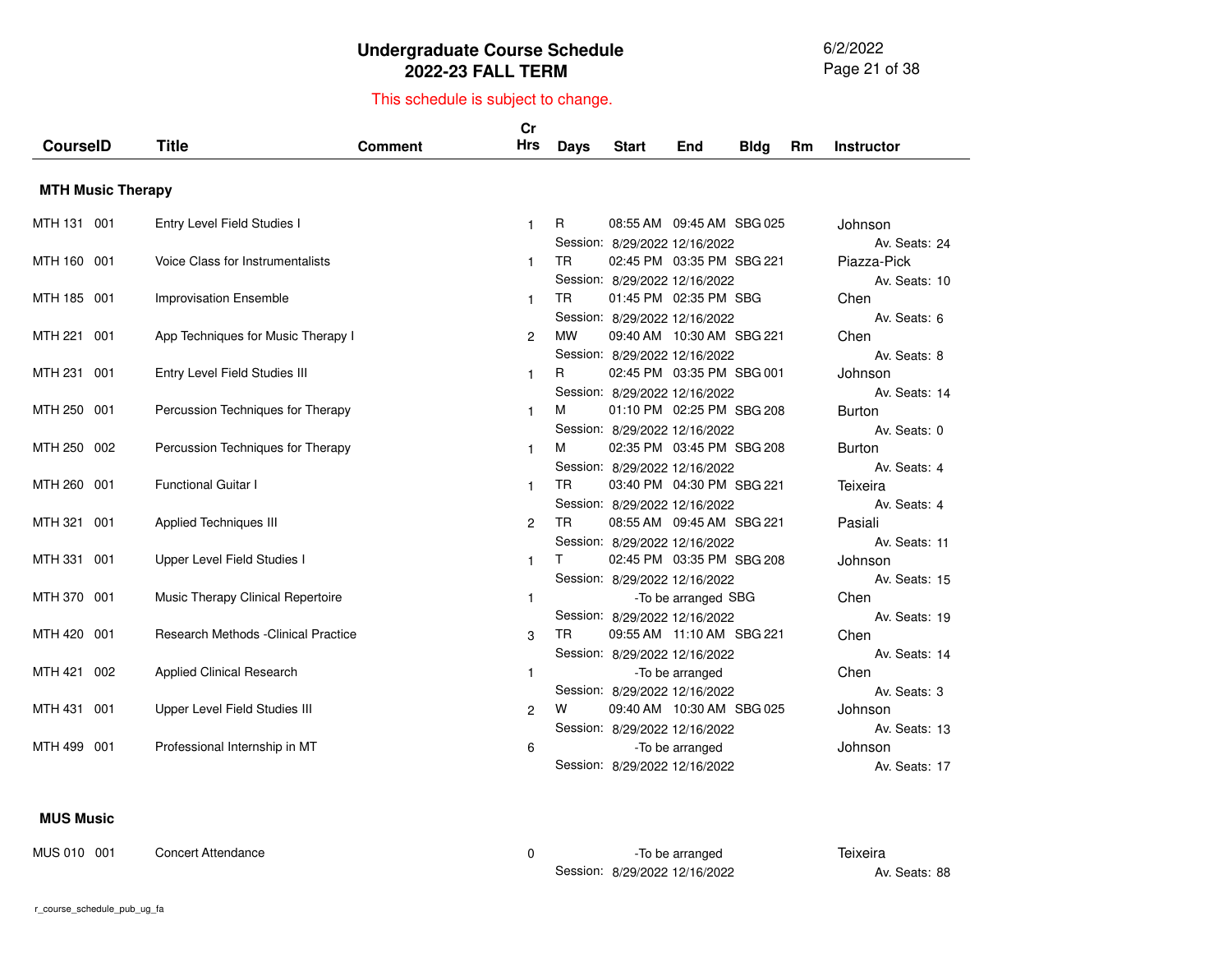6/2/2022 Page 22 of 38

|                  |                                      |                | Cr             |             |                                 |                 |             |    |                   |
|------------------|--------------------------------------|----------------|----------------|-------------|---------------------------------|-----------------|-------------|----|-------------------|
| <b>CourseID</b>  | <b>Title</b>                         | <b>Comment</b> | <b>Hrs</b>     | <b>Days</b> | <b>Start</b>                    | End             | <b>Bldg</b> | Rm | <b>Instructor</b> |
|                  |                                      |                |                |             |                                 |                 |             |    |                   |
| <b>MUS Music</b> |                                      |                |                |             |                                 |                 |             |    |                   |
| MUS 011 001      | <b>Concert Attendance</b>            |                | 0              |             |                                 | -To be arranged |             |    | Teixeira          |
|                  |                                      |                |                |             | Session: 8/29/2022 12/16/2022   |                 |             |    | Av. Seats: 39     |
| MUS 105 001      | Music Theory & Ear Training I        |                | 4              | <b>MWF</b>  | 01:10 PM 02:00 PM SBG 221       |                 |             |    | Zubow             |
|                  |                                      |                |                |             | Session: 8/29/2022 12/16/2022   |                 |             |    | Av. Seats: 18     |
|                  |                                      |                | 4              | TR          | 12:45 PM 01:35 PM SBG 221       |                 |             |    | Zubow             |
|                  |                                      |                |                |             | Session: 8/29/2022 12/16/2022   |                 |             |    | Av. Seats: 18     |
| MUS 157 001      | Piano Class I                        |                | $\mathbf{1}$   | <b>TR</b>   | 01:45 PM 02:35 PM SBG 002       |                 |             |    | Edmonds           |
|                  | Music and music therapy majors only. |                |                |             | Session: 8/29/2022 12/16/2022   |                 |             |    | Av. Seats: 5      |
| MUS 157 002      | Piano Class I                        |                | $\mathbf{1}$   | TR          | 10:50 AM 11:40 AM SBG 002       |                 |             |    | Edmonds           |
|                  | Music and Music therapy majors only. |                |                |             | Session: 8/29/2022 12/16/2022   |                 |             |    | Av. Seats: 5      |
| MUS 159 002      | Piano Class III                      |                | $\mathbf{1}$   | <b>TR</b>   | 12:45 PM 01:35 PM SBG 002       |                 |             |    | Edmonds           |
|                  |                                      |                |                |             | Session: 8/29/2022 12/16/2022   |                 |             |    | Av. Seats: 2      |
| MUS 179 001      | Orchestra                            |                | $\mathbf{1}$   | м           | 06:30 PM 08:30 PM SBG THR       |                 |             |    | Yamamoto          |
|                  |                                      |                |                |             | Session: 8/29/2022 12/16/2022   |                 |             |    | Av. Seats: 47     |
| MUS 192 001      | <b>Chamber Ensemble</b>              |                | $\mathbf{1}$   |             |                                 | -To be arranged |             |    | Staff             |
|                  |                                      |                |                |             | Session: 8/29/2022 12/16/2022   |                 |             |    | Av. Seats: 20     |
| MUS 193 001      | <b>Guitar Ensemble</b>               |                | 1              | м           | 07:00 PM 09:00 PM SBG 001       |                 |             |    | Teixeira          |
|                  |                                      |                |                |             | Session: 8/29/2022 12/16/2022   |                 |             |    | Av. Seats: 6      |
| MUS 196 001      | <b>Choral Union</b>                  |                | $\mathbf{1}$   | T.          | 07:30 PM 09:45 PM SBG THR       |                 |             |    | Smith             |
|                  |                                      |                |                |             | Session: 8/29/2022 12/16/2022   |                 |             |    | Av. Seats: 46     |
| MUS 197 001      | Queens Chamber Singers               |                | $\mathbf{1}$   | <b>TR</b>   | 05:30 PM 06:45 PM SBG THR       |                 |             |    | Smith             |
|                  |                                      |                |                |             | Session: 8/29/2022 12/16/2022   |                 |             |    | Av. Seats: 24     |
| MUS 205 001      | Music Theory and Ear Training III    |                | 4              |             | MTWRF 11:50 AM 12:40 PM SBG 221 |                 |             |    | Zubow             |
|                  |                                      |                |                |             | Session: 8/29/2022 12/16/2022   |                 |             |    | Av. Seats: 12     |
| MUS 215 001      | Diction for Singers-Eng/Latin/Ital   |                | $\overline{c}$ |             |                                 | -To be arranged |             |    | Staff             |
|                  |                                      |                |                |             | Session: 8/29/2022 12/16/2022   |                 |             |    | Av. Seats: 7      |
| MUS 310 001      | Conducting                           |                | 2              | TR          | 04:10 PM 05:00 PM SBG           |                 |             |    | Smith             |
|                  |                                      |                |                |             | Session: 8/29/2022 12/16/2022   |                 |             |    | Av. Seats: 18     |
| MUS 313 001      | Piano Pedagogy                       |                | 2              |             |                                 | -To be arranged |             |    | Staff             |
|                  |                                      |                |                |             | Session: 8/29/2022 12/16/2022   |                 |             |    | Av. Seats: 7      |
| MUS 316 001      | Guitar Literature                    |                | 2              |             |                                 | -To be arranged |             |    | Teixeira          |
|                  |                                      |                |                |             | Session: 8/29/2022 12/16/2022   |                 |             |    | Av. Seats: 7      |
| MUS 321 001      | Music History and Literature I       |                | 3              | <b>MW</b>   | 02:30 PM 03:40 PM SBG 221       |                 |             |    | Smith             |
|                  |                                      |                |                |             | Session: 8/29/2022 12/16/2022   |                 |             |    | Av. Seats: 14     |
| MUS 323 001      | Vocal Pedagogy                       |                | 2              |             |                                 | -To be arranged |             |    | Staff             |
|                  |                                      |                |                |             | Session: 8/29/2022 12/16/2022   |                 |             |    | Av. Seats: 7      |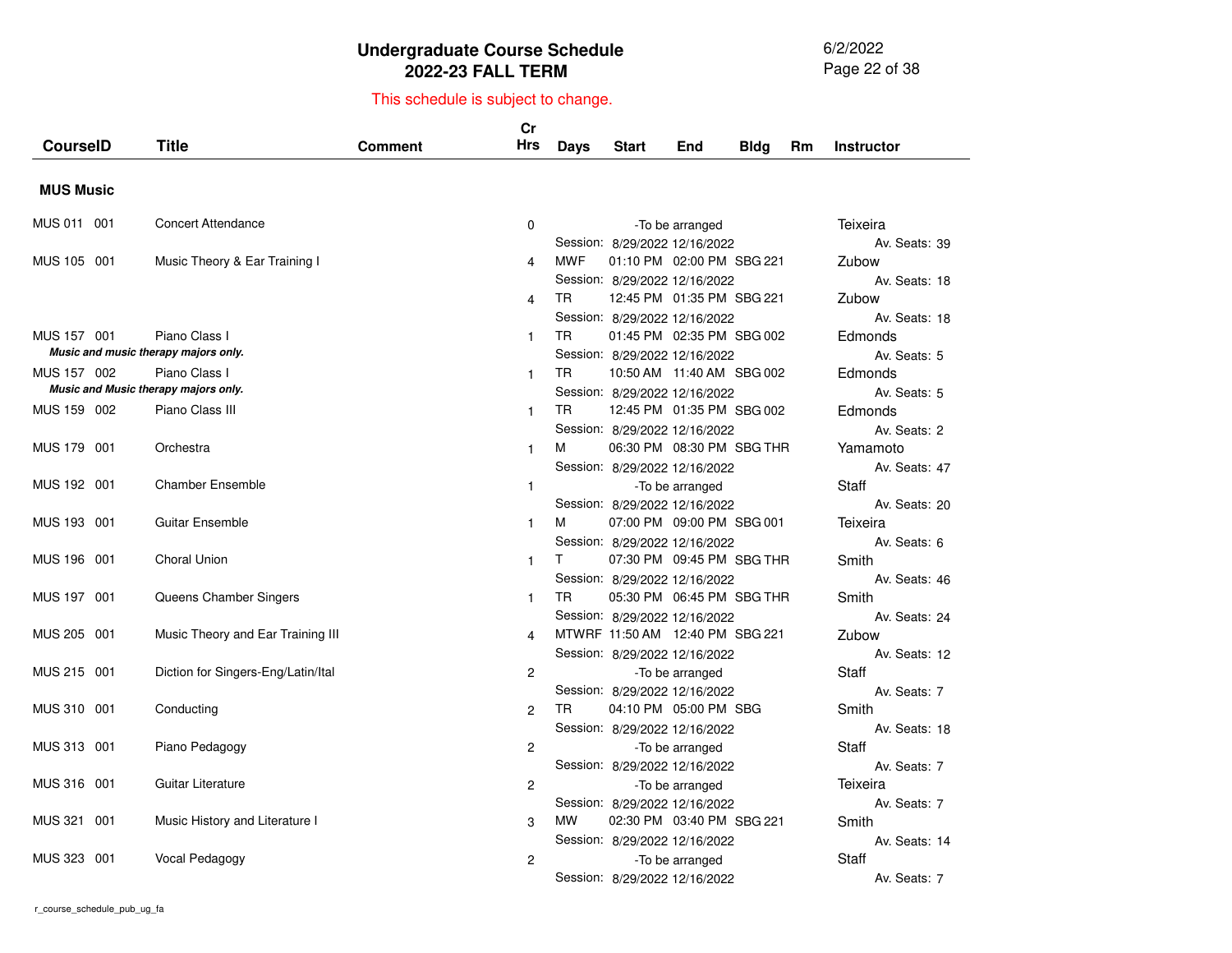6/2/2022 Page 23 of 38

# This schedule is subject to change.

| <b>CourseID</b>        | <b>Title</b>                    | <b>Comment</b> | Cr<br>Hrs | <b>Days</b> | <b>Start</b>                  | End             | Bldg | Rm | <b>Instructor</b> |
|------------------------|---------------------------------|----------------|-----------|-------------|-------------------------------|-----------------|------|----|-------------------|
|                        |                                 |                |           |             |                               |                 |      |    |                   |
| <b>MUS Music</b>       |                                 |                |           |             |                               |                 |      |    |                   |
| <b>MUS 330</b><br>-001 | Guitar Seminar                  |                | 2         |             |                               | -To be arranged |      |    | Staff             |
|                        |                                 |                |           |             | Session: 8/29/2022 12/16/2022 |                 |      |    | Av. Seats: 7      |
| MUS 395 001            | <b>Functional Piano Class I</b> |                |           | TR.         | 08:55 AM 09:45 AM SBG 002     |                 |      |    | <b>Edmonds</b>    |
|                        |                                 |                |           |             | Session: 8/29/2022 12/16/2022 |                 |      |    | Av. Seats: 3      |
| MUS 395 002            | <b>Functional Piano Class I</b> |                |           | TR.         | 09:55 AM 10:45 AM SBG 002     |                 |      |    | <b>Edmonds</b>    |
|                        |                                 |                |           |             | Session: 8/29/2022 12/16/2022 |                 |      |    | Av. Seats: 5      |
| MUS 396 001            | <b>Half Recital</b>             |                |           |             |                               | -To be arranged |      |    | Staff             |
|                        |                                 |                |           |             | Session: 8/29/2022 12/16/2022 |                 |      |    | Av. Seats: 8      |
| <b>MUS 400</b><br>001  | <b>Full Recital</b>             |                | 2         |             |                               | -To be arranged |      |    | Staff             |
|                        |                                 |                |           |             | Session: 8/29/2022 12/16/2022 |                 |      |    | Av. Seats: 10     |
| <b>MUS 402</b><br>001  | Music Capstone I                |                | 2         |             |                               | -To be arranged |      |    | Piazza-Pick       |
|                        |                                 |                |           |             | Session: 8/29/2022 12/16/2022 |                 |      |    | Av. Seats: 14     |
|                        |                                 |                |           |             |                               |                 |      |    |                   |

#### **Music: Applied Private Lessons**

| MUS 161 D 001             | <b>Applied Music Percussion</b> | Course fee applies. | $1 - 2$ | -To be arranged               | <b>Burton</b> |               |
|---------------------------|---------------------------------|---------------------|---------|-------------------------------|---------------|---------------|
| <b>Non-Majors Only</b>    |                                 |                     |         | Session: 8/29/2022 12/16/2022 |               | Av. Seats: 19 |
| MUS 161 G 001             | <b>Applied Music Guitar</b>     | Course fee applies. | $1 - 2$ | -To be arranged               | Staff         |               |
| <b>Non-Majors Only</b>    |                                 |                     |         | Session: 8/29/2022 12/16/2022 |               | Av. Seats: 16 |
| MUS 161 H 001             | Applied Music Harp              | Course fee applies. | $1 - 2$ | -To be arranged               | Staff         |               |
| <b>Non-Majors Only</b>    |                                 |                     |         | Session: 8/29/2022 12/16/2022 |               | Av. Seats: 20 |
| MUS 161 O 001             | Applied Music Organ             | Course fee applies. | $1 - 2$ | -To be arranged               | Staff         |               |
| <b>Non-Majors Only</b>    |                                 |                     |         | Session: 8/29/2022 12/16/2022 |               | Av. Seats: 20 |
| MUS 161 P 001             | Applied Music Piano             | Course fee applies. | $1 - 2$ | -To be arranged               | Staff         |               |
| <b>Non-Majors Only</b>    |                                 |                     |         | Session: 8/29/2022 12/16/2022 |               | Av. Seats: 16 |
| MUS 161 S 001             | <b>Applied Music Strings</b>    | Course fee applies. | $1 - 2$ | -To be arranged               | Staff         |               |
| <b>Non-Majors Only</b>    |                                 |                     |         | Session: 8/29/2022 12/16/2022 |               | Av. Seats: 20 |
| MUS 161 V 001             | <b>Applied Music Voice</b>      | Course fee applies. | $1 - 2$ | -To be arranged               | Staff         |               |
| <b>Non-Majors Only</b>    |                                 |                     |         | Session: 8/29/2022 12/16/2022 |               | Av. Seats: 19 |
| MUS 161 V 002             | <b>Applied Music--Voice</b>     |                     | $1 - 2$ | -To be arranged               | Staff         |               |
|                           |                                 |                     |         | Session: 8/29/2022 12/16/2022 |               | Av. Seats: 10 |
| MUS 161 W 001             | Applied Music Wind Instrument   | Course fee applies. | $1 - 2$ | -To be arranged               | Staff         |               |
| <b>Non-Majors Only</b>    |                                 |                     |         | Session: 8/29/2022 12/16/2022 |               | Av. Seats: 20 |
| MUS 175 C 001             | Applied Music--Composition      |                     | $1 - 2$ | -To be arranged               | Staff         |               |
| <b>Majors/Minors Only</b> |                                 |                     |         | Session: 8/29/2022 12/16/2022 |               | Av. Seats: 17 |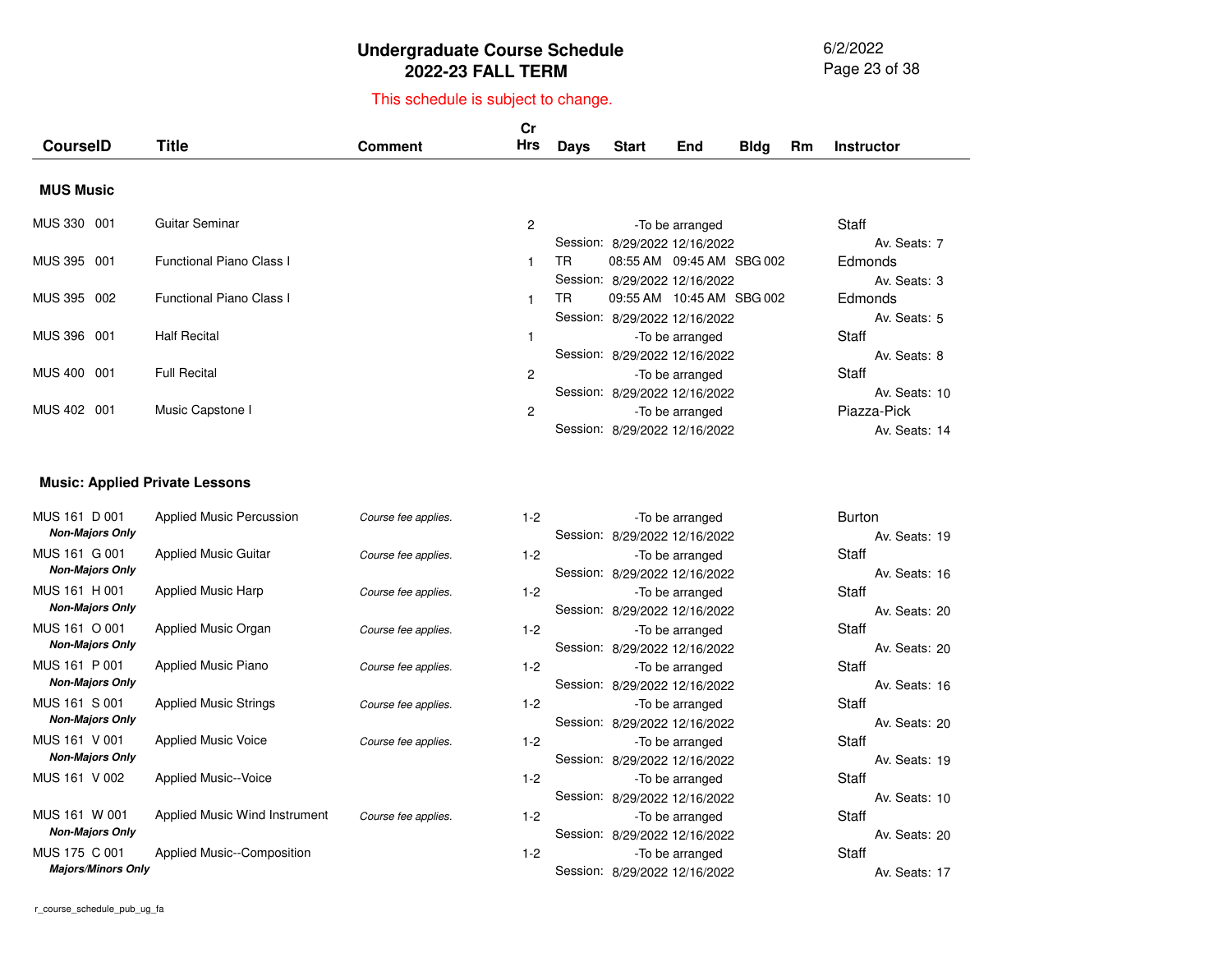6/2/2022 Page 24 of 38

| <b>CourseID</b>                            | <b>Title</b>                          | <b>Comment</b> | Cr<br><b>Hrs</b> | Days | <b>Start</b>                  | End             | <b>Bldg</b> | Rm | <b>Instructor</b>              |
|--------------------------------------------|---------------------------------------|----------------|------------------|------|-------------------------------|-----------------|-------------|----|--------------------------------|
|                                            |                                       |                |                  |      |                               |                 |             |    |                                |
|                                            | <b>Music: Applied Private Lessons</b> |                |                  |      |                               |                 |             |    |                                |
| MUS 175 D 001<br><b>Majors/Minors Only</b> | <b>Applied Music--Percussion</b>      |                | $1 - 2$          |      | Session: 8/29/2022 12/16/2022 | -To be arranged |             |    | <b>Burton</b><br>Av. Seats: 17 |
| MUS 175 G 001<br><b>Majors/Minors Only</b> | <b>Applied Music--Guitar</b>          |                | $1 - 2$          |      | Session: 8/29/2022 12/16/2022 | -To be arranged |             |    | Staff<br>Av. Seats: 11         |
| MUS 175 H 001<br><b>Majors/Minors Only</b> | Applied Music---Harp                  |                | $1 - 2$          |      | Session: 8/29/2022 12/16/2022 | -To be arranged |             |    | Staff<br>Av. Seats: 20         |
| MUS 175 O 001<br><b>Majors/Minors Only</b> | Applied Music---Organ                 |                | $1 - 2$          |      | Session: 8/29/2022 12/16/2022 | -To be arranged |             |    | Staff<br>Av. Seats: 19         |
| MUS 175 P 001<br><b>Majors/Minors Only</b> | Applied Music--Piano                  |                | $1 - 2$          |      | Session: 8/29/2022 12/16/2022 | -To be arranged |             |    | Staff<br>Av. Seats: 17         |
| MUS 175 S 001<br><b>Majors/Minors Only</b> | <b>Applied Music--Strings</b>         |                | $1 - 2$          |      | Session: 8/29/2022 12/16/2022 | -To be arranged |             |    | <b>Staff</b><br>Av. Seats: 19  |
| MUS 175 V 001<br><b>Majors/Minors Only</b> | <b>Applied Music--Voice</b>           |                | $1 - 2$          |      | Session: 8/29/2022 12/16/2022 | -To be arranged |             |    | <b>Staff</b><br>Av. Seats: 17  |
| MUS 175 W 001<br><b>Majors/Minors Only</b> | Applied Music--Wind Instrument        |                | $1 - 2$          |      | Session: 8/29/2022 12/16/2022 | -To be arranged |             |    | Staff<br>Av. Seats: 19         |
| MUS 271 C 001<br><b>Majors/Minors Only</b> | Applied Music-Composition             |                | $1 - 2$          |      | Session: 8/29/2022 12/16/2022 | -To be arranged |             |    | Staff<br>Av. Seats: 18         |
| MUS 271 D 001<br><b>Majors/Minors only</b> | <b>Applied Music--Percussion</b>      |                | $1 - 2$          |      | Session: 8/29/2022 12/16/2022 | -To be arranged |             |    | <b>Burton</b><br>Av. Seats: 20 |
| MUS 271 G 001<br><b>Majors/Minors only</b> | <b>Applied Music-Guitar</b>           |                | $1 - 2$          |      | Session: 8/29/2022 12/16/2022 | -To be arranged |             |    | Staff<br>Av. Seats: 19         |
| MUS 271 H 001<br><b>Majors/Minors only</b> | <b>Applied Music--Harp</b>            |                | $1 - 2$          |      | Session: 8/29/2022 12/16/2022 | -To be arranged |             |    | Staff<br>Av. Seats: 20         |
| MUS 271 O 001<br><b>Majors/Minors only</b> | Applied Music--Organ                  |                | $1 - 2$          |      | Session: 8/29/2022 12/16/2022 | -To be arranged |             |    | <b>Staff</b><br>Av. Seats: 20  |
| MUS 271 P 001<br><b>Majors/Minors only</b> | Applied Music--Piano                  |                | $1-2$            |      | Session: 8/29/2022 12/16/2022 | -To be arranged |             |    | Staff<br>Av. Seats: 28         |
| MUS 271 S 001<br><b>Majors/Minors only</b> | <b>Applied Music--Strings</b>         |                | $1 - 2$          |      | Session: 8/29/2022 12/16/2022 | -To be arranged |             |    | <b>Staff</b><br>Av. Seats: 19  |
| MUS 271 V 001<br><b>Majors/Minors only</b> | <b>Applied Music--Voice</b>           |                | $1-2$            |      | Session: 8/29/2022 12/16/2022 | -To be arranged |             |    | <b>Staff</b><br>Av. Seats: 25  |
| MUS 271 W 001<br><b>Majors/Minors only</b> | Applied Music-Wind Instrument         |                | $1-2$            |      | Session: 8/29/2022 12/16/2022 | -To be arranged |             |    | Staff<br>Av. Seats: 20         |
| MUS 371 D 001<br><b>Majors/Minors only</b> | Applied Music--Percussion             |                | $1 - 2$          |      | Session: 8/29/2022 12/16/2022 | -To be arranged |             |    | <b>Burton</b><br>Av. Seats: 20 |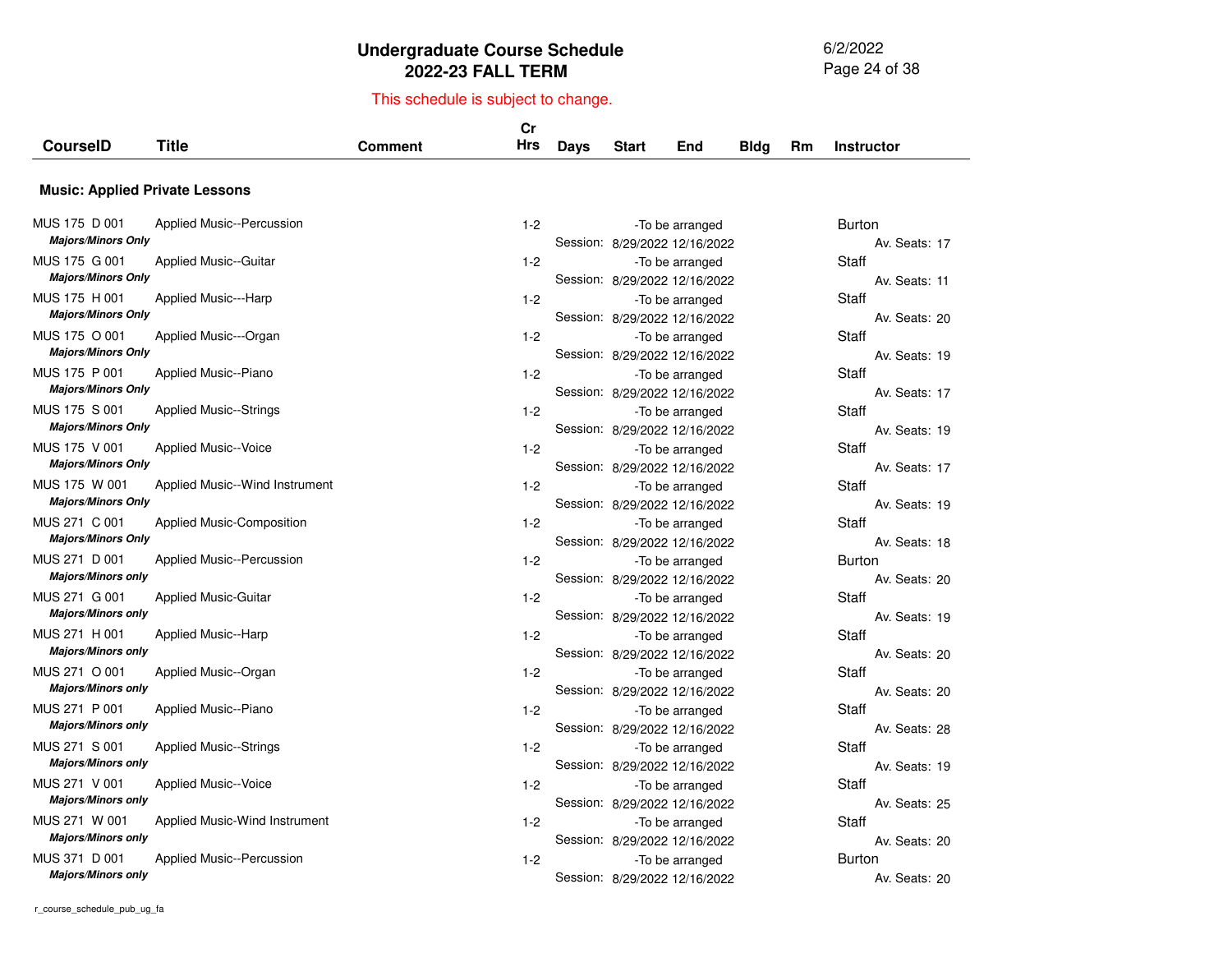6/2/2022 Page 25 of 38

## This schedule is subject to change.

|                                            |                                |                | Cr         |             |              |                                                  |             |    |                                |
|--------------------------------------------|--------------------------------|----------------|------------|-------------|--------------|--------------------------------------------------|-------------|----|--------------------------------|
| <b>CourseID</b>                            | <b>Title</b>                   | <b>Comment</b> | <b>Hrs</b> | <b>Days</b> | <b>Start</b> | End                                              | <b>Bldg</b> | Rm | <b>Instructor</b>              |
| <b>Music: Applied Private Lessons</b>      |                                |                |            |             |              |                                                  |             |    |                                |
| MUS 371 G 001<br><b>Majors/Minors only</b> | <b>Applied Music--Guitar</b>   |                | $1 - 2$    |             |              | -To be arranged<br>Session: 8/29/2022 12/16/2022 |             |    | <b>Staff</b><br>Av. Seats: 19  |
| MUS 371 H 001<br><b>Majors/Minors only</b> | <b>Applied Music-Harp</b>      |                | $1 - 2$    |             |              | -To be arranged<br>Session: 8/29/2022 12/16/2022 |             |    | Staff<br>Av. Seats: 20         |
| MUS 371 O 001<br><b>Majors/Minors only</b> | Applied Music--Organ           |                | $1 - 2$    |             |              | -To be arranged<br>Session: 8/29/2022 12/16/2022 |             |    | Staff<br>Av. Seats: 20         |
| MUS 371 P 001<br><b>Majors/Minors only</b> | Applied Music--Piano           |                | $1 - 2$    |             |              | -To be arranged<br>Session: 8/29/2022 12/16/2022 |             |    | Staff<br>Av. Seats: 29         |
| MUS 371 S 001<br><b>Majors/Minors only</b> | <b>Applied Music--Strings</b>  |                | $1 - 2$    |             |              | -To be arranged<br>Session: 8/29/2022 12/16/2022 |             |    | Staff<br>Av. Seats: 19         |
| MUS 371 V 001<br><b>Majors/Minors only</b> | <b>Applied Music--Voice</b>    |                | $1-2$      |             |              | -To be arranged<br>Session: 8/29/2022 12/16/2022 |             |    | Staff<br>Av. Seats: 25         |
| MUS 371 W 001<br><b>Majors/Minors only</b> | Applied Music--Wind Instrument |                | $1 - 2$    |             |              | -To be arranged<br>Session: 8/29/2022 12/16/2022 |             |    | Staff<br>Av. Seats: 19         |
| MUS 471 D 001<br><b>Majors/Minors only</b> | Applied Music--Percussion      |                | $1 - 2$    |             |              | -To be arranged<br>Session: 8/29/2022 12/16/2022 |             |    | <b>Burton</b><br>Av. Seats: 20 |
| MUS 471 G 001<br><b>Majors/Minors only</b> | <b>Applied Music--Guitar</b>   |                | $1 - 2$    |             |              | -To be arranged<br>Session: 8/29/2022 12/16/2022 |             |    | Staff<br>Av. Seats: 19         |
| MUS 471 H 001<br><b>Majors/Minors only</b> | <b>Applied Music--Harp</b>     |                | $1 - 2$    |             |              | -To be arranged<br>Session: 8/29/2022 12/16/2022 |             |    | Staff<br>Av. Seats: 20         |
| MUS 471 O 001<br><b>Majors/Minors only</b> | Applied Music--Organ           |                | $1 - 2$    |             |              | -To be arranged<br>Session: 8/29/2022 12/16/2022 |             |    | Staff<br>Av. Seats: 20         |
| MUS 471 P 001<br><b>Majors/Minors only</b> | Applied Music--Piano           |                | $1-2$      |             |              | -To be arranged<br>Session: 8/29/2022 12/16/2022 |             |    | Staff<br>Av. Seats: 29         |
| MUS 471 S 001<br><b>Majors/Minors only</b> | <b>Applied Music--Strings</b>  |                | $1 - 2$    |             |              | -To be arranged<br>Session: 8/29/2022 12/16/2022 |             |    | Staff<br>Av. Seats: 20         |
| MUS 471 V 001<br><b>Majors/Minors only</b> | <b>Applied Music--Voice</b>    |                | $1 - 2$    |             |              | -To be arranged<br>Session: 8/29/2022 12/16/2022 |             |    | Staff<br>Av. Seats: 29         |
| MUS 471 W 001<br><b>Majors/Minors only</b> | Applied Music--Wind Instrument |                | $1 - 2$    |             |              | -To be arranged<br>Session: 8/29/2022 12/16/2022 |             |    | Staff<br>Av. Seats: 20         |

#### **NUR Nursing**

|             | Nursing clinicals MUST be taken in conjunction with lecture. |               |                               |               |
|-------------|--------------------------------------------------------------|---------------|-------------------------------|---------------|
| NUR 105 001 | Medical Terminology                                          | Online Course | -Online Course                | Enweana       |
|             |                                                              |               | Session: 8/29/2022 12/16/2022 | Av. Seats: 17 |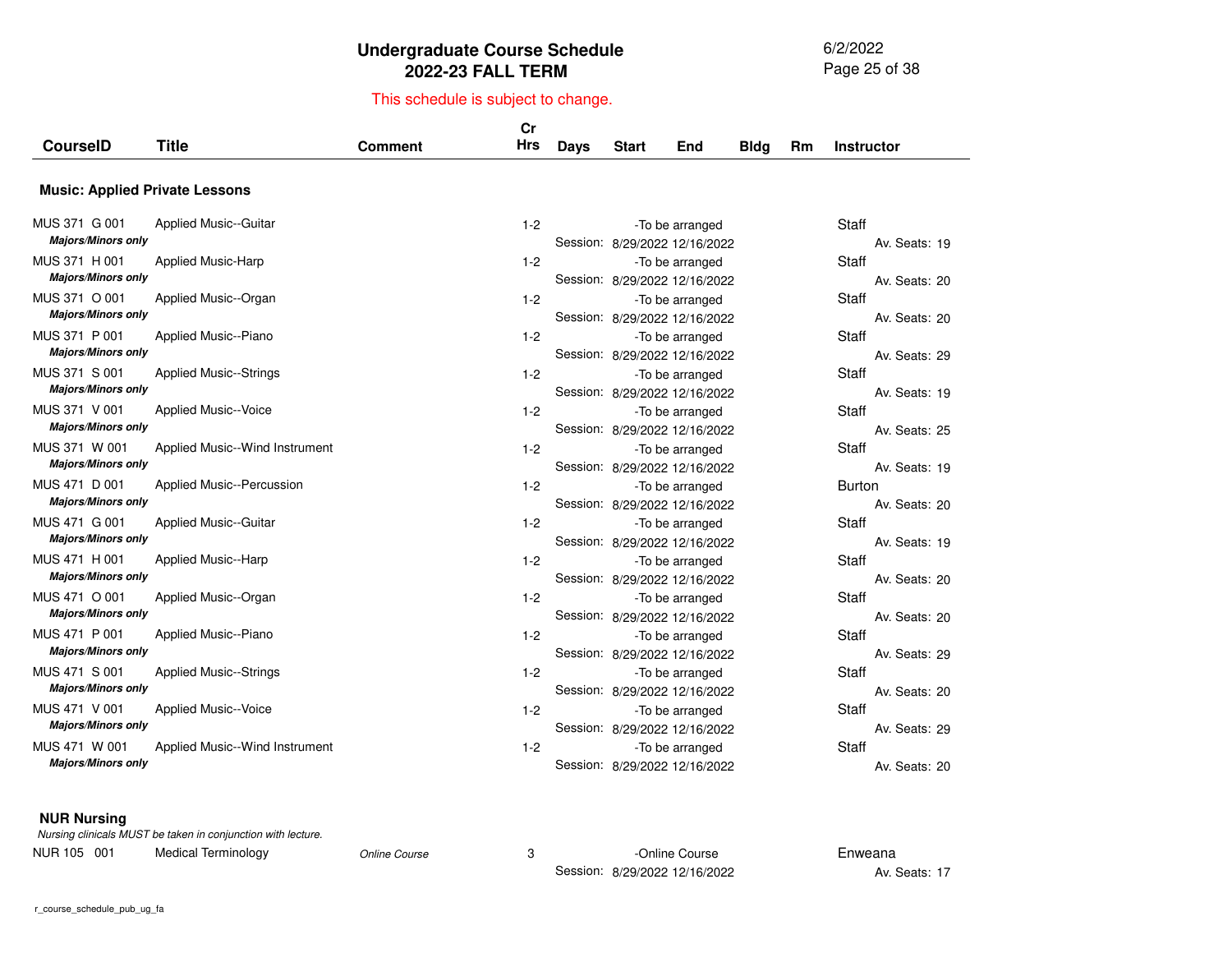6/2/2022 Page 26 of 38

| <b>CourseID</b>           | <b>Title</b>                                                 | <b>Comment</b> | Cr<br><b>Hrs</b> | Days          | <b>Start</b>                  | End            | <b>Bldg</b> | Rm | <b>Instructor</b> |
|---------------------------|--------------------------------------------------------------|----------------|------------------|---------------|-------------------------------|----------------|-------------|----|-------------------|
| <b>NUR Nursing</b>        |                                                              |                |                  |               |                               |                |             |    |                   |
|                           | Nursing clinicals MUST be taken in conjunction with lecture. |                |                  |               |                               |                |             |    |                   |
| NUR 205 001               | Nutrition                                                    | Online Course  | 3                |               |                               | -Online Course |             |    | Lord              |
|                           |                                                              |                |                  |               | Session: 8/29/2022 12/16/2022 |                |             |    | Av. Seats: 11     |
| NUR 205 002               | <b>Nutrition</b>                                             | Online Course  | 3                |               |                               | -Online Course |             |    | Lord              |
|                           |                                                              |                |                  |               | Session: 8/29/2022 12/16/2022 |                |             |    | Av. Seats: 25     |
| NUR 302 001               | <b>Fundamentals of Nursing</b>                               |                | 8                | R             | 08:00 AM 10:50 AM             |                |             |    | Hudson            |
|                           |                                                              |                |                  |               | Session: 8/29/2022 12/16/2022 |                |             |    | Av. Seats: 1      |
|                           |                                                              |                | 8                | R             | 12:00 PM 02:50 PM             |                |             |    | Hudson            |
|                           |                                                              |                |                  |               | Session: 8/29/2022 12/16/2022 |                |             |    | Av. Seats: 1      |
| NUR 303 001               | Pathophysiological Processes                                 |                | 4                | T.            | 08:00 AM 11:50 AM             |                |             |    | Manolas           |
|                           |                                                              |                |                  |               | Session: 8/29/2022 12/16/2022 |                |             |    | Av. Seats: 1      |
| NUR 304 001               | Comprehensive Health Assessment                              |                | 4                | W             | 08:00 AM 10:40 AM             |                |             |    | Redder            |
|                           |                                                              |                |                  |               | Session: 8/29/2022 12/16/2022 |                |             |    | Av. Seats: 1      |
| NUR 304 L 001             | Comprehensive Health Assessment                              |                | $\Omega$         | W             | 11:45 AM 12:35 PM KNC 233     |                |             |    | Talbot / Baxter   |
|                           |                                                              |                |                  |               | Session: 8/29/2022 12/16/2022 |                |             |    | Av. Seats: 0      |
| NUR 304 L 002             | Comprehensive Health Assessment                              |                | $\Omega$         | W             | 11:45 AM 12:35 PM KNC 233     |                |             |    | Talbot / Baxter   |
|                           |                                                              |                |                  |               | Session: 8/29/2022 12/16/2022 |                |             |    | Av. Seats: 0      |
| NUR 304 L 003             | Comprehensive Health Assessment                              |                | $\Omega$         | W             | 12:45 PM 01:35 PM KNC 233     |                |             |    | Talbot / Baxter   |
|                           |                                                              |                |                  |               | Session: 8/29/2022 12/16/2022 |                |             |    | Av. Seats: 0      |
| NUR 304 L 004             | Comprehensive Health Assessment                              |                | $\Omega$         | W             | 12:45 PM 01:35 PM KNC 233     |                |             |    | Talbot / Baxter   |
|                           |                                                              |                |                  |               | Session: 8/29/2022 12/16/2022 |                |             |    | Av. Seats: 0      |
| NUR 307 001               | Concepts of Mental Health Nursing                            |                | 3                | T.            | 01:45 PM 04:35 PM KNC 003     |                |             |    | Cornelius         |
|                           |                                                              |                |                  |               | Session: 8/29/2022 12/16/2022 |                |             |    | Av. Seats: 24     |
| NUR 307 500               | Concepts of Mental Health Nursing                            |                | 3                | F             | 11:50 AM  02:40 PM  SYKES 24  |                |             |    | Cornelius         |
| <b>ABSN Students Only</b> |                                                              |                |                  |               | Session: 8/29/2022 12/16/2022 |                |             |    | Av. Seats: 14     |
| NUR 309 001               | Pharmacological Interventions                                |                | 3                | м             | 08:00 AM 10:40 AM KNC 003     |                |             |    | <b>Baxter</b>     |
|                           |                                                              |                |                  |               | Session: 8/29/2022 12/16/2022 |                |             |    | Av. Seats: 23     |
| NUR 309 500               | Pharmacological Interventions                                |                | 3                | W             | 08:00 AM 10:40 AM SYKES 24    |                |             |    | <b>Baxter</b>     |
| <b>ABSN Students Only</b> |                                                              |                |                  |               | Session: 8/29/2022 12/16/2022 |                |             |    | Av. Seats: 14     |
| NUR 375 001               | <b>Health Informatics</b>                                    | Online Course  | 3                |               |                               | -Online Course |             |    | O'Reilly          |
|                           |                                                              |                |                  |               | Session: 8/29/2022 12/16/2022 |                |             |    | Av. Seats: 24     |
| NUR 396 001               | The Art and Science of Nursing II                            |                | 6                | м             | 11:50 AM 03:40 PM KNC 003     |                |             |    | O'Reilly / Morgan |
|                           |                                                              |                |                  |               | Session: 8/29/2022 12/16/2022 |                |             |    | Av. Seats: 24     |
| NUR 396 500               | The Art and Science of Nursing II                            |                | 6                | w             | 11:50 AM  03:40 PM  SYKES 24  |                |             |    | O'Reilly / Morgan |
| <b>ABSN Students Only</b> |                                                              |                |                  |               | Session: 8/29/2022 12/16/2022 |                |             |    | Av. Seats: 14     |
| NUR 396 C 501             | Clinical-Art & Science Nursing II                            |                | 0                | **CANCELLED** |                               |                |             |    | <b>Staff</b>      |
|                           |                                                              |                |                  |               | Session: 8/29/2022 12/16/2022 |                |             |    | Av. Seats: 0      |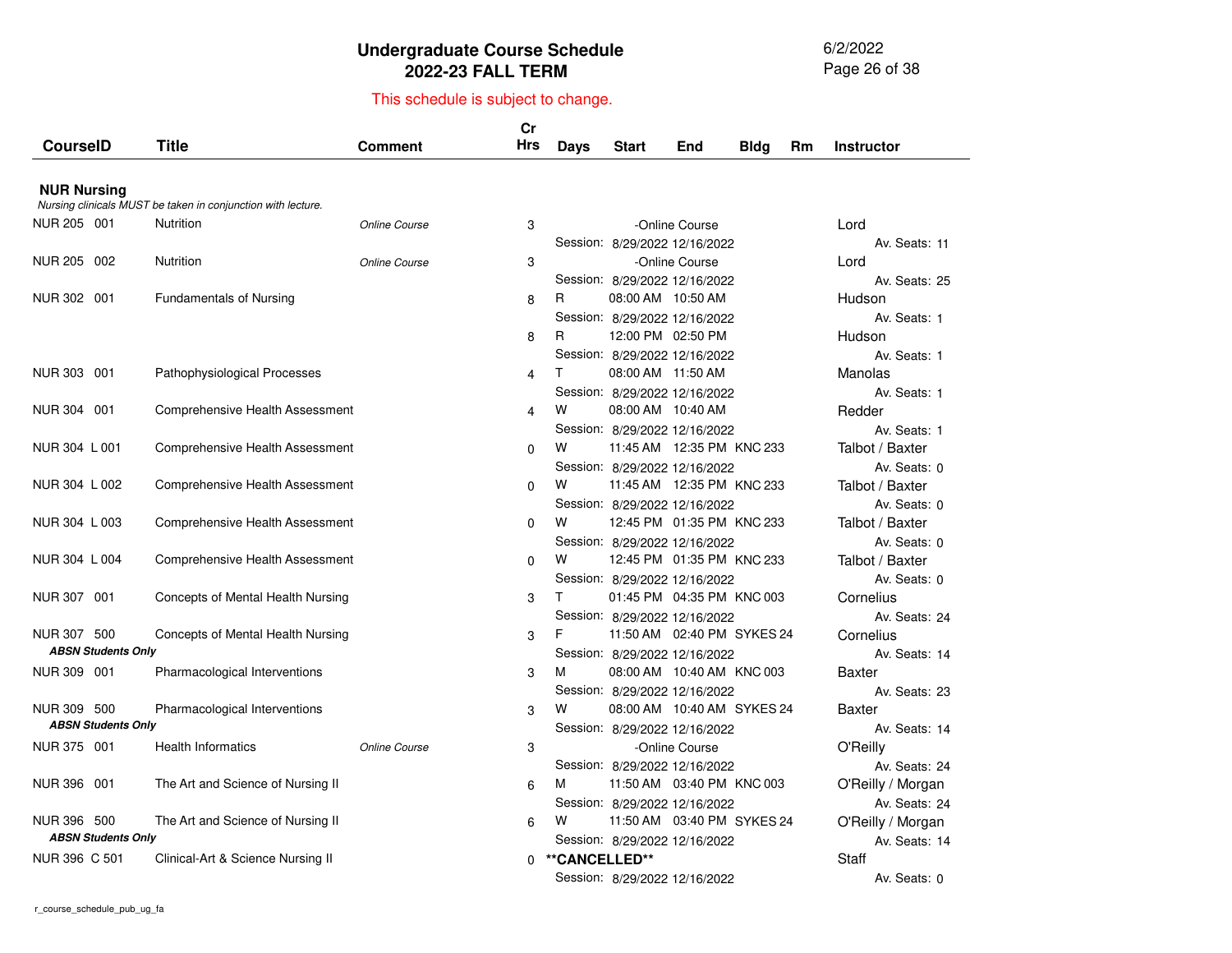6/2/2022 Page 27 of 38

# This schedule is subject to change.

|                           |                                                              |                | cr             |                 |                                                               |                |             |           |                                 |
|---------------------------|--------------------------------------------------------------|----------------|----------------|-----------------|---------------------------------------------------------------|----------------|-------------|-----------|---------------------------------|
| <b>CourselD</b>           | <b>Title</b>                                                 | <b>Comment</b> | <b>Hrs</b>     | Days            | <b>Start</b>                                                  | End            | <b>Bldg</b> | <b>Rm</b> | <b>Instructor</b>               |
|                           |                                                              |                |                |                 |                                                               |                |             |           |                                 |
| <b>NUR Nursing</b>        | Nursing clinicals MUST be taken in conjunction with lecture. |                |                |                 |                                                               |                |             |           |                                 |
| NUR 470 001               |                                                              |                |                |                 | 09:00 AM 11:50 AM SYKES 24                                    |                |             |           |                                 |
|                           | Gerontological Nursing                                       |                | 3              | т               |                                                               |                |             |           | Schoolmeesters<br>Av. Seats: 19 |
| NUR 474 001               | <b>Research and Evidence</b>                                 | Online Course  | 3              |                 | Session: 8/29/2022 12/16/2022                                 | -Online Course |             |           | Schoolmeesters                  |
|                           |                                                              |                |                |                 | Session: 8/29/2022 12/16/2022                                 |                |             |           | Av. Seats: 23                   |
| NUR 474 500               | <b>Research and Evidence</b>                                 | Online Course  | 3              |                 |                                                               | -Online Course |             |           | Schoolmeesters                  |
|                           |                                                              |                |                |                 |                                                               |                |             |           | Av. Seats: 10                   |
| NUR 475 001               | Leadership Development                                       |                | 3              | т               | Session: 8/29/2022 12/16/2022<br>11:50 AM  02:40 PM  SYKES 24 |                |             |           | Hatley                          |
|                           |                                                              |                |                |                 | Session: 8/29/2022 12/16/2022                                 |                |             |           | Av. Seats: 25                   |
| NUR 491 001               | The Art and Science of Nursing III                           |                | 6              | w               | 11:50 AM 03:40 PM KNC 003                                     |                |             |           | Sumter / DeFreitas              |
|                           |                                                              |                |                |                 | Session: 8/29/2022 12/16/2022                                 |                |             |           | Av. Seats: 19                   |
| NUR 491 500               | The Art and Science of Nursing III                           |                | 6              | м               | 11:50 AM  03:40 PM  SYKES 24                                  |                |             |           | <b>DeFreitas</b>                |
| <b>ABSN Students Only</b> |                                                              |                |                |                 |                                                               |                |             |           | Av. Seats: 14                   |
| NUR 491 C 001             | Clinical-Art & Science Nursing III                           |                |                | 0 **CANCELLED** | Session: 8/29/2022 12/16/2022                                 |                |             |           | <b>Staff</b>                    |
|                           |                                                              |                |                |                 |                                                               |                |             |           |                                 |
| NUR 491 C 002             |                                                              |                | $\Omega$       | **CANCELLED**   | Session: 8/29/2022 12/16/2022                                 |                |             |           | Av. Seats: 0<br>Staff           |
|                           | Clinical-Art & Science Nursing III                           |                |                |                 |                                                               |                |             |           |                                 |
| NUR 495 001               | The Art and Science of Nursing IV                            |                |                | R               | Session: 8/29/2022 12/16/2022<br>09:55 AM 11:45 AM KNC 003    |                |             |           | Av. Seats: 0<br>Talbot          |
|                           |                                                              |                | $\overline{7}$ |                 |                                                               |                |             |           |                                 |
|                           |                                                              |                |                | R               | Session: 8/29/2022 12/16/2022<br>01:00 PM 02:45 PM KNC 003    |                |             |           | Av. Seats: 25                   |
|                           |                                                              |                | 7              |                 |                                                               |                |             |           | Talbot                          |
|                           |                                                              |                |                |                 | Session: 8/29/2022 12/16/2022                                 |                |             |           | Av. Seats: 25                   |
| NUR 495 C 001             | Clinical-Art & Science Nursing IV                            |                |                | 0 **CANCELLED** |                                                               |                |             |           | Staff                           |
|                           |                                                              |                |                |                 | Session: 8/29/2022 12/16/2022                                 |                |             |           | Av. Seats: 0                    |
| NUR 495 C 002             | Clinical-Art & Science Nursing IV                            |                | $\Omega$       | **CANCELLED**   |                                                               |                |             |           | Staff                           |
|                           |                                                              |                |                |                 | Session: 8/29/2022 12/16/2022                                 |                |             |           | Av. Seats: 0                    |
| NUR 496 001               | The Art and Science of Nursing V                             |                | 4              |                 | 08:00 AM 10:40 AM KNC 003                                     |                |             |           | Scheuer                         |
|                           |                                                              |                |                |                 | Session: 8/29/2022 12/16/2022                                 |                |             |           | Av. Seats: 26                   |
| NUR 497 001               | The Art and Science of Nursing VI                            |                | 1              | R               | 08:00 AM 08:50 AM SYKES 24                                    |                |             |           | Hudson                          |
|                           |                                                              |                |                |                 | Session: 8/29/2022 12/16/2022                                 |                |             |           | Av. Seats: 12                   |

#### **PHL Philosophy**

PHL 120 001

PHL 310 001

| Philosophy Through Film  | -To be arranged                     | Mullis        |
|--------------------------|-------------------------------------|---------------|
|                          | Session: 8/29/2022 12/16/2022       | Av. Seats: 1  |
| <b>Biomedical Ethics</b> | 11:50 AM  01:35 PM  MCEWN 109<br>TR | Mullis        |
|                          | Session: 8/29/2022 12/16/2022       | Av. Seats: -4 |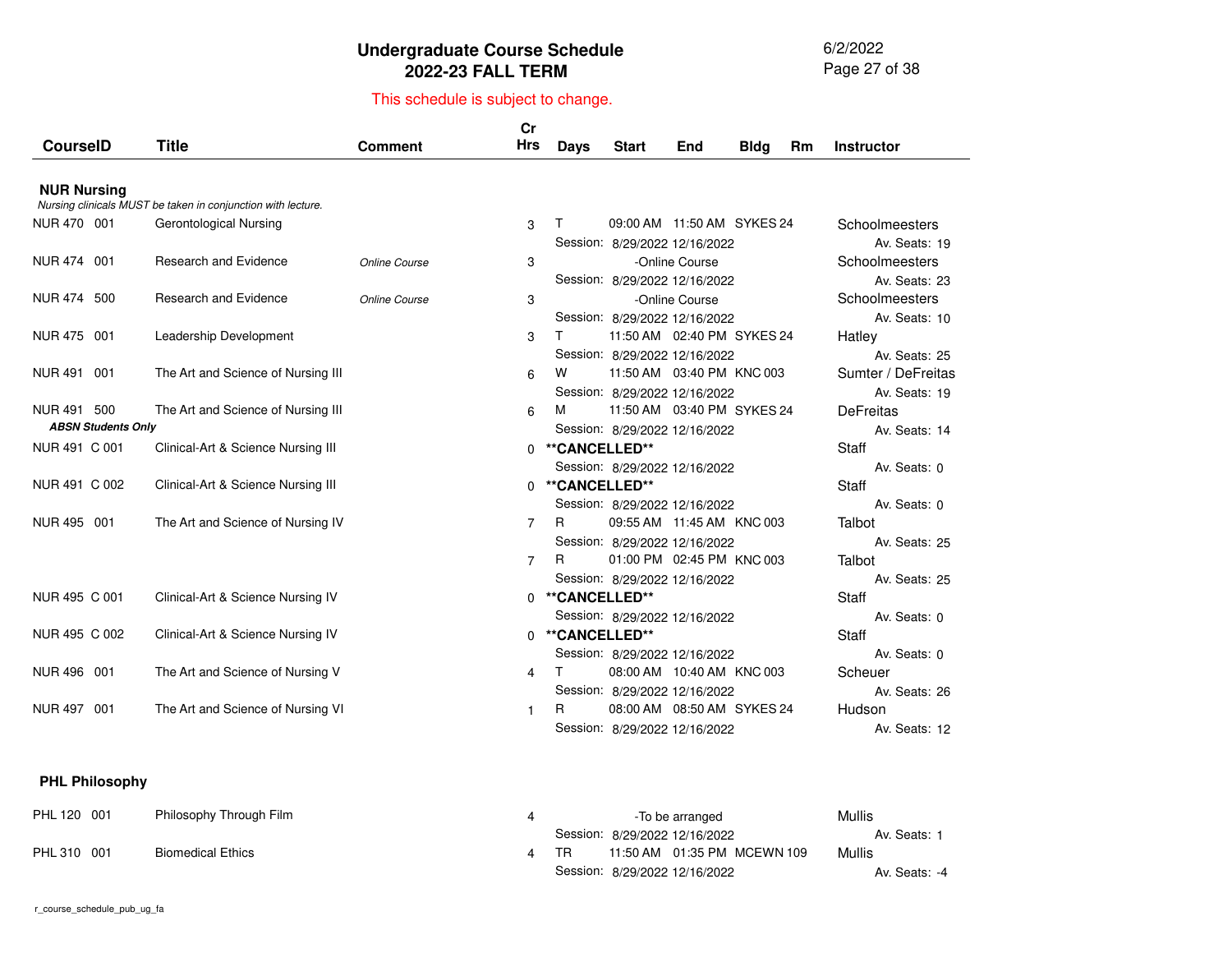6/2/2022 Page 28 of 38

| <b>CourseID</b>       | <b>Title</b>                                                                                                         | <b>Comment</b>      | Cr<br><b>Hrs</b> | Days      | <b>Start</b>                  | End                          | <b>Bldg</b> | Rm | <b>Instructor</b> |
|-----------------------|----------------------------------------------------------------------------------------------------------------------|---------------------|------------------|-----------|-------------------------------|------------------------------|-------------|----|-------------------|
| <b>PHL Philosophy</b> |                                                                                                                      |                     |                  |           |                               |                              |             |    |                   |
| PHL 315 001           | <b>Ethics Practicum</b>                                                                                              |                     | $1 - 4$          |           |                               | -To be arranged              |             |    | Mullis            |
|                       |                                                                                                                      |                     |                  |           | Session: 8/29/2022 12/16/2022 |                              |             |    | Av. Seats: 0      |
| PHL 365 001           | Seminar: Political Philosophy                                                                                        |                     | 4                | TR.       | 09:55 AM 11:40 AM             |                              |             |    | Royden            |
|                       |                                                                                                                      |                     |                  |           | Session: 8/29/2022 12/16/2022 |                              |             |    | Av. Seats: 15     |
| <b>PHY Physics</b>    | Laboratory courses MUST be taken with lecture. See www.queens.edu/Admissions-and-Financial-Aid/Tuition-and-fees.html |                     |                  |           |                               |                              |             |    |                   |
| PHY 201 001           | College Physics I                                                                                                    |                     | 4                | <b>MW</b> | 01:10 PM 02:20 PM RSH 215     |                              |             |    | Khosravi Dehaghi  |
|                       |                                                                                                                      |                     |                  |           | Session: 8/29/2022 12/16/2022 |                              |             |    | Av. Seats: 4      |
| PHY 201<br>002        | College Physics I                                                                                                    |                     | 4                | TR        |                               | 11:50 AM  01:00 PM  RSH  215 |             |    | Khosravi Dehaghi  |
|                       |                                                                                                                      |                     |                  |           | Session: 8/29/2022 12/16/2022 |                              |             |    | Av. Seats: 3      |
| PHY 201 L 001         | College Physics I Lab                                                                                                | Course fee applies. | $\Omega$         | w         |                               | 02:30 PM 05:00 PM RSH 004    |             |    | Khosravi Dehaghi  |
|                       |                                                                                                                      |                     |                  |           | Session: 8/29/2022 12/16/2022 |                              |             |    | Av. Seats: 1      |
| PHY 201 L 002         | College Physics I Lab                                                                                                | Course fee applies. | $\Omega$         | R         |                               | 03:40 PM 06:10 PM RSH 004    |             |    | Khosravi Dehaghi  |
|                       |                                                                                                                      |                     |                  |           | Session: 8/29/2022 12/16/2022 |                              |             |    | Av. Seats: 6      |
| PHY 211 001           | <b>University Physics I</b>                                                                                          |                     | 4                | TR        |                               | 01:45 PM 03:00 PM RSH 215    |             |    | Scipioni          |
|                       |                                                                                                                      |                     |                  |           | Session: 8/29/2022 12/16/2022 |                              |             |    | Av. Seats: 1      |
| PHY 211 L 001         | University Physics I Lab                                                                                             | Course fee applies. | $\mathbf 0$      | Τ         |                               | 03:00 PM 05:25 PM RSH 004    |             |    | Scipioni          |
|                       |                                                                                                                      |                     |                  |           | Session: 8/29/2022 12/16/2022 |                              |             |    | Av. Seats: 1      |
| PHY 241 L 001         | Physical Design and Prototyping                                                                                      |                     | 2                | <b>MW</b> |                               | 11:50 AM  01:00 PM  RSH  004 |             |    | Scipioni          |
|                       |                                                                                                                      |                     |                  |           | Session: 8/29/2022 12/16/2022 |                              |             |    | Av. Seats: 7      |
| PHY 311 001           | Foundations of Modern Physics                                                                                        |                     | 4                | TR.       |                               | 01:45 PM 03:00 PM RSH 003    |             |    | Khosravi Dehaghi  |
|                       |                                                                                                                      |                     |                  |           | Session: 8/29/2022 12/16/2022 |                              |             |    | Av. Seats: 3      |
| PHY 311 L 001         | Found of Modern Physics Lab                                                                                          | Course fee applies. | 0                | т         |                               | 03:00 PM 05:30 PM RSH 013A   |             |    | Khosravi Dehaghi  |
|                       |                                                                                                                      |                     |                  |           | Session: 8/29/2022 12/16/2022 |                              |             |    | Av. Seats: 2      |
| PHY 351<br>001        | Fund of Computer Programming                                                                                         |                     | 4                | TR.       |                               | 09:55 AM 11:40 AM RSH 107    |             |    | Scipioni          |
|                       |                                                                                                                      |                     |                  |           | Session: 8/29/2022 12/16/2022 |                              |             |    | Av. Seats: -2     |
| PHY 375 001           | Teaching Assistantship in Physics                                                                                    |                     | $1 - 2$          |           |                               | -To be arranged              |             |    | Khosravi Dehaghi  |
|                       |                                                                                                                      |                     |                  |           | Session: 8/29/2022 12/16/2022 |                              |             |    | Av. Seats: 9      |
| PHY 492 001           | <b>Physics Research</b>                                                                                              |                     | 3                |           |                               | -To be arranged              |             |    | Scipioni          |
|                       |                                                                                                                      |                     |                  |           | Session: 8/29/2022 12/16/2022 |                              |             |    | Av. Seats: 14     |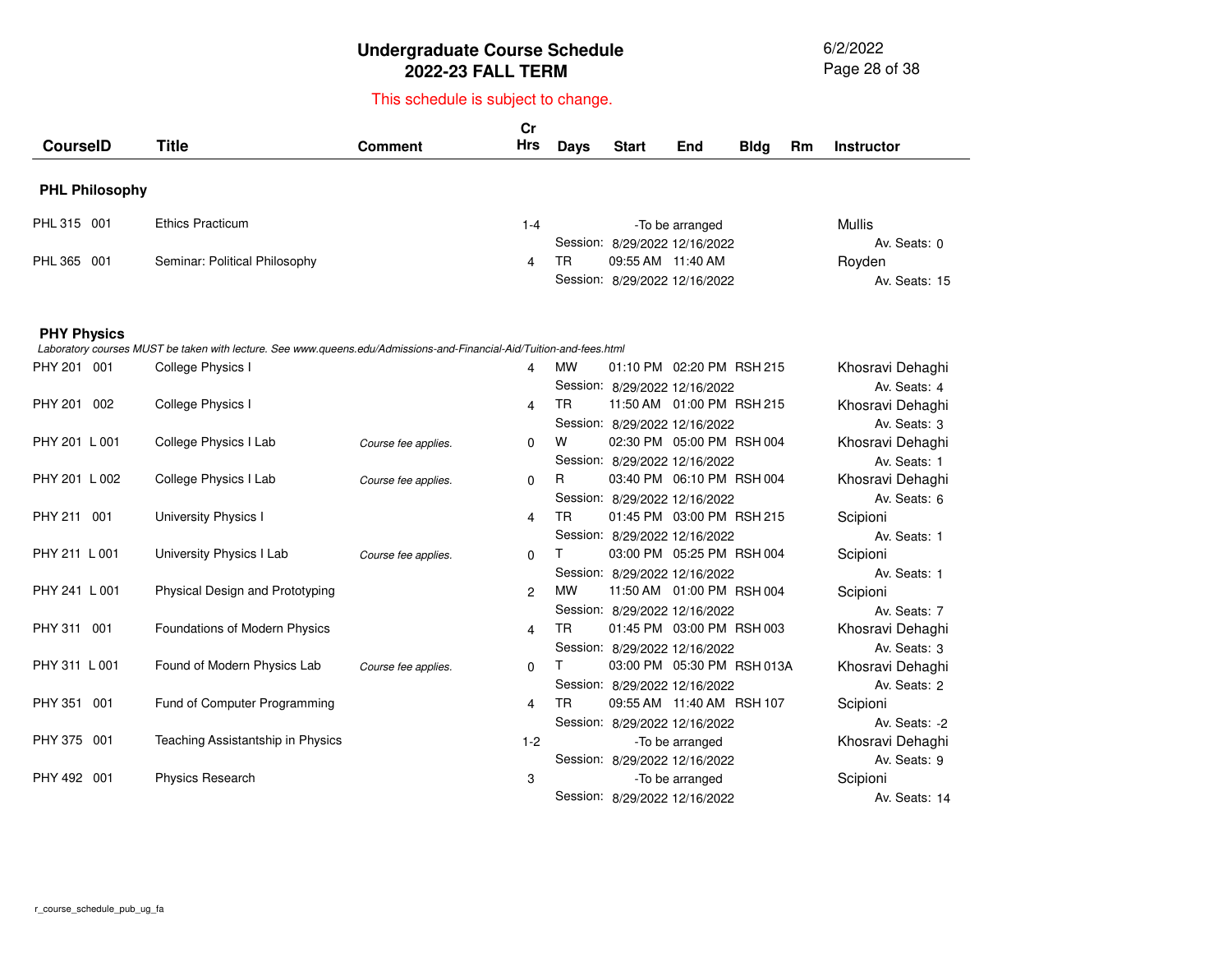6/2/2022 Page 29 of 38

| <b>CourseID</b> |                              | <b>Title</b>                       | <b>Comment</b>       | cr<br><b>Hrs</b> | <b>Days</b>   | <b>Start</b>                                                    | End            | <b>Bldg</b> | Rm | <b>Instructor</b>                 |
|-----------------|------------------------------|------------------------------------|----------------------|------------------|---------------|-----------------------------------------------------------------|----------------|-------------|----|-----------------------------------|
|                 | <b>POL Political Science</b> |                                    |                      |                  |               |                                                                 |                |             |    |                                   |
| POL 100 001     |                              | <b>United States Government</b>    |                      | 4                | MWF           | 09:20 AM  10:30 AM  MCEWN<br>Session: 8/29/2022 12/16/2022      |                |             |    | Kelso<br>Av. Seats: 23            |
| POL 105 001     |                              | Intro to Comparative Politics      |                      | 4                | <b>MWF</b>    | 11:50 AM  01:00 PM  MCEWN  101<br>Session: 8/29/2022 12/16/2022 |                |             |    | Kelso<br>Av. Seats: 22            |
| POL 230 001     |                              | <b>Latin American Politics</b>     |                      | 4                | TR.           | 11:50 AM 01:35 PM<br>Session: 8/29/2022 12/16/2022              |                |             |    | Commins<br>Av. Seats: 8           |
| POL 300 001     |                              | Campaigns and Elections            |                      | 4                | TR            | 01:45 PM 03:30 PM MCEWN 202<br>Session: 8/29/2022 12/16/2022    |                |             |    | Kelso<br>Av. Seats: 9             |
| POL 340 001     |                              | <b>Global Conflict</b>             | <b>Hybrid Course</b> | 4                | м             | 06:00 PM 07:50 PM<br>Session: 8/29/2022 12/16/2022              |                |             |    | Royden<br>Av. Seats: 8            |
| POL 360 001     |                              | Topics in Political Thought        |                      | 4                | TR            | 09:55 AM 11:40 AM<br>Session: 8/29/2022 12/16/2022              |                |             |    | Royden<br>Av. Seats: 4            |
|                 | <b>PSY Psychology</b>        |                                    |                      |                  |               |                                                                 |                |             |    |                                   |
| PSY 101 001     |                              | General Psychology                 |                      | 4                | <b>MWF</b>    | 01:10 PM 02:20 PM MCEWN 109<br>Session: 8/29/2022 12/16/2022    |                |             |    | <b>DeRossett</b><br>Av. Seats: 19 |
| PSY 101 002     |                              | General Psychology                 |                      | 4                | <b>MWF</b>    | 09:20 AM 10:30 AM<br>Session: 8/29/2022 12/16/2022              |                |             |    | Johnson<br>Av. Seats: 17          |
| PSY 101 003     |                              | General Psychology                 |                      | 4                | TR            | 09:55 AM 11:40 AM MCEWN<br>Session: 8/29/2022 12/16/2022        |                |             |    | Sumutka<br>Av. Seats: 13          |
| PSY 101 004     |                              | General Psychology                 |                      | 4                | <b>TR</b>     | 01:45 PM 03:30 PM MCEWN 24<br>Session: 8/29/2022 12/16/2022     |                |             |    | DeRossett<br>Av. Seats: 17        |
| PSY 200 001     |                              | Information Literacy in Psychology |                      | 4                | <b>TR</b>     | 11:50 AM  01:35 PM  DANA  110<br>Session: 8/29/2022 12/16/2022  |                |             |    | Johnson<br>Av. Seats: 7           |
| PSY 210 001     |                              | Developmental Psychology           |                      | 4                | TR.           | 01:45 PM 03:30 PM DANA 302<br>Session: 8/29/2022 12/16/2022     |                |             |    | Neal<br>Av. Seats: 17             |
| PSY 210 002     |                              | Developmental Psychology           | Online Course        | 4                |               | Session: 8/29/2022 12/16/2022                                   | -Online Course |             |    | Samson<br>Av. Seats: -1           |
| PSY 250 001     |                              | Social Psychology                  |                      | 4                | **CANCELLED** | Session: 8/29/2022 12/16/2022                                   |                |             |    | Staff<br>Av. Seats: 25            |
| PSY 251 001     |                              | Psychology of Personality          |                      | 4                | <b>TR</b>     | 01:45 PM 03:30 PM<br>Session: 8/29/2022 12/16/2022              |                |             |    | Sumutka<br>Av. Seats: 18          |
| PSY 271         | 001                          | Abnormal Psychology                |                      | 4                | <b>MWF</b>    | 11:50 AM  01:00 PM  DANA  110<br>Session: 8/29/2022 12/16/2022  |                |             |    | Johnson<br>Av. Seats: 11          |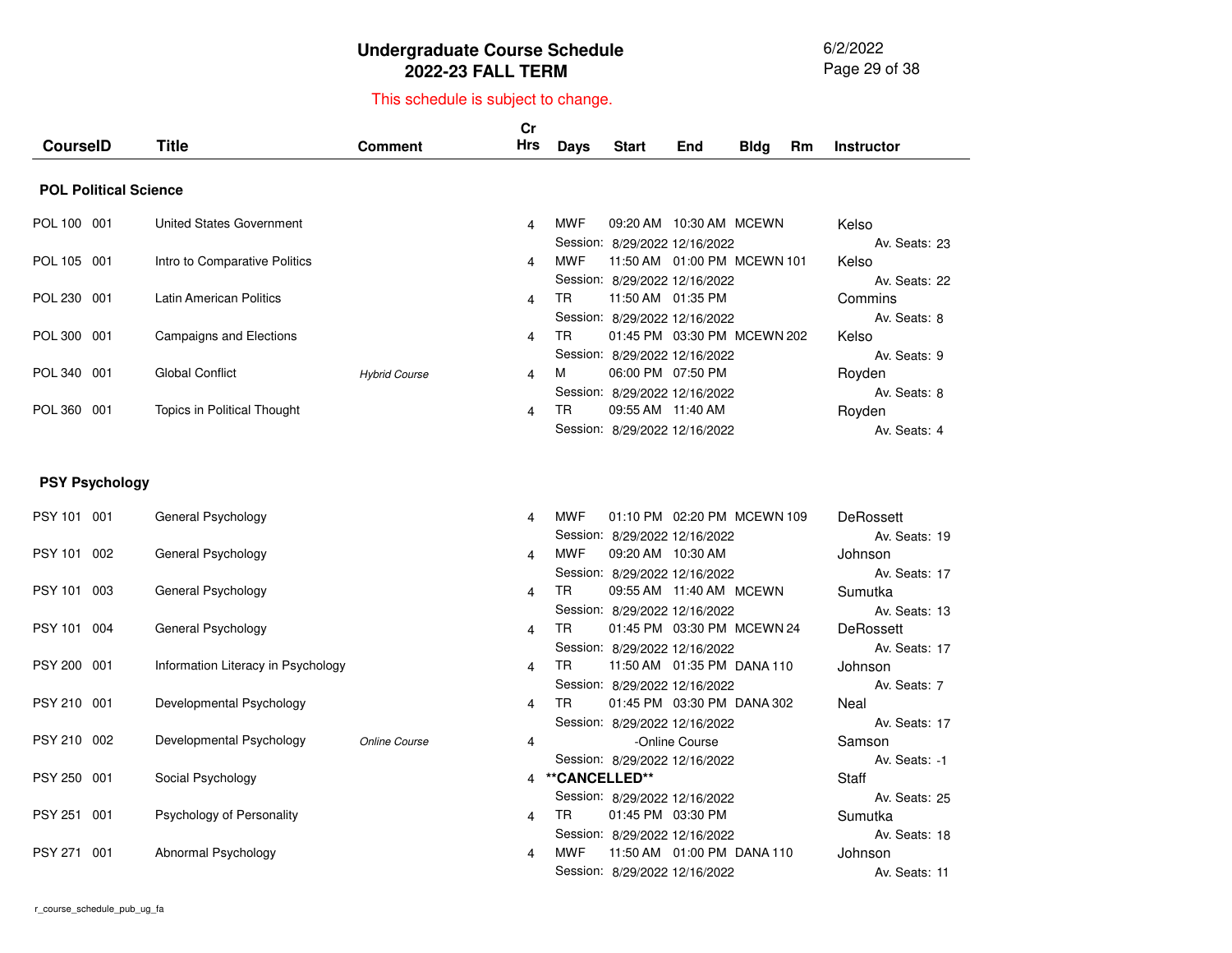6/2/2022 Page 30 of 38

| <b>PSY Psychology</b><br><b>MWF</b><br>PSY 280 001<br><b>Health Psychology</b><br>01:10 PM 02:20 PM DANA 302<br>Sumutka<br>4<br>Session: 8/29/2022 12/16/2022<br>Av. Seats: 17<br><b>TR</b><br>PSY 300<br>001<br><b>Research Methods I</b><br>09:55 AM 11:40 AM DANA 110<br>Samson<br>4<br>Session: 8/29/2022 12/16/2022<br>Av. Seats: 7<br>PSY 301 001<br>Research Methods Lab<br>01:45 PM 03:30 PM DANA 110<br>2<br>R.<br>Samson<br>Session: 8/29/2022 12/16/2022<br>Av. Seats: 0<br>03:40 PM 05:25 PM DANA 110<br><b>PSY 301</b><br>002<br>Research Methods Lab<br>R<br>2<br>Samson<br>Session: 8/29/2022 12/16/2022<br>Av. Seats: 5<br><b>TR</b><br>PSY 312 001<br>Adolescent Psychology<br>09:55 AM 11:40 AM DANA 302<br>$\overline{4}$<br>Neal<br>Session: 8/29/2022 12/16/2022<br>Av. Seats: 9<br><b>PSY 326</b><br>001<br>Cognitive Psychology<br><b>MWF</b><br>11:50 AM  01:00 PM<br>Halsted<br>4<br>Session: 8/29/2022 12/16/2022<br>Av. Seats: 5<br><b>PSY 351</b><br>001<br>Forgiveness: Theory/Research/Pract<br>т<br>06:00 PM 09:30 PM DANA 302<br>Neal<br>4<br>Session: 8/29/2022 12/16/2022<br>Av. Seats: 16<br><b>MWF</b><br>PSY 375 001<br>Practicum in Group Dynamics<br>09:20 AM 10:30 AM DANA 302<br>3<br>Harper<br><b>Restricted Enrollment</b><br>Av. Seats: 7<br>Session: 8/29/2022 12/16/2022<br><b>MWF</b><br>PSY 375 002<br>Practicum in Group Dynamics<br>11:50 AM  01:00 PM  DANA  116<br>3<br>Harper<br><b>Restricted Enrollment</b><br>Session: 8/29/2022 12/16/2022<br>Av. Seats: 10<br><b>TR</b><br>09:55 AM 11:40 AM SYKES 28<br>PSY 389 001<br>Topics: Trauma and Grief<br>Thiel<br>Hybrid course<br>4<br>Session: 8/29/2022 12/16/2022<br>Av. Seats: 17<br><b>MWF</b><br><b>PSY 389</b><br>002<br>09:20 AM 10:30 AM<br>DeRossett<br>Topics in Psychology of Oppression<br>4<br>Session: 8/29/2022 12/16/2022<br>Av. Seats: 19<br><b>PSY 390</b><br>001<br>Directed Reading<br>Staff<br>$1 - 4$<br>-To be arranged<br>Session: 8/29/2022 12/16/2022<br>Av. Seats: 5<br>PSY 391<br>001<br>Psychology Research Assistant I<br>Halsted<br>$1 - 4$<br>-To be arranged<br>Session: 8/29/2022 12/16/2022<br>Av. Seats: 3<br>PSY 392 001<br>Independent Research<br>Halsted<br>$1 - 4$<br>-To be arranged<br>Session: 8/29/2022 12/16/2022<br>Av. Seats: 4<br>PSY 392 002<br>Independent Research<br>Harper<br>$1 - 4$<br>-To be arranged<br>Session: 8/29/2022 12/16/2022<br>Av. Seats: 9<br><b>PSY 395</b><br>001<br>Psychology Lab Assistant<br>$1 - 2$<br>Samson<br>-To be arranged<br>Session: 8/29/2022 12/16/2022<br>Av. Seats: 3<br><b>PSY 398</b><br>001<br>Topics: Madness & Morality<br><b>MW</b><br>02:30 PM 03:40 PM<br>$2 - 2$<br>Neal / Harper<br>Session: 8/29/2022 12/16/2022<br>Av. Seats: 4 | <b>CourseID</b>       | <b>Title</b>               | Comment | cr<br><b>Hrs</b> | Days       | <b>Start</b> | End | Bldg | Rm | <b>Instructor</b> |
|--------------------------------------------------------------------------------------------------------------------------------------------------------------------------------------------------------------------------------------------------------------------------------------------------------------------------------------------------------------------------------------------------------------------------------------------------------------------------------------------------------------------------------------------------------------------------------------------------------------------------------------------------------------------------------------------------------------------------------------------------------------------------------------------------------------------------------------------------------------------------------------------------------------------------------------------------------------------------------------------------------------------------------------------------------------------------------------------------------------------------------------------------------------------------------------------------------------------------------------------------------------------------------------------------------------------------------------------------------------------------------------------------------------------------------------------------------------------------------------------------------------------------------------------------------------------------------------------------------------------------------------------------------------------------------------------------------------------------------------------------------------------------------------------------------------------------------------------------------------------------------------------------------------------------------------------------------------------------------------------------------------------------------------------------------------------------------------------------------------------------------------------------------------------------------------------------------------------------------------------------------------------------------------------------------------------------------------------------------------------------------------------------------------------------------------------------------------------------------------------------------------------------------------------------------------------------------------------------------------------------------------------------------------------------------------------------------------------------------------------|-----------------------|----------------------------|---------|------------------|------------|--------------|-----|------|----|-------------------|
|                                                                                                                                                                                                                                                                                                                                                                                                                                                                                                                                                                                                                                                                                                                                                                                                                                                                                                                                                                                                                                                                                                                                                                                                                                                                                                                                                                                                                                                                                                                                                                                                                                                                                                                                                                                                                                                                                                                                                                                                                                                                                                                                                                                                                                                                                                                                                                                                                                                                                                                                                                                                                                                                                                                                            |                       |                            |         |                  |            |              |     |      |    |                   |
|                                                                                                                                                                                                                                                                                                                                                                                                                                                                                                                                                                                                                                                                                                                                                                                                                                                                                                                                                                                                                                                                                                                                                                                                                                                                                                                                                                                                                                                                                                                                                                                                                                                                                                                                                                                                                                                                                                                                                                                                                                                                                                                                                                                                                                                                                                                                                                                                                                                                                                                                                                                                                                                                                                                                            |                       |                            |         |                  |            |              |     |      |    |                   |
|                                                                                                                                                                                                                                                                                                                                                                                                                                                                                                                                                                                                                                                                                                                                                                                                                                                                                                                                                                                                                                                                                                                                                                                                                                                                                                                                                                                                                                                                                                                                                                                                                                                                                                                                                                                                                                                                                                                                                                                                                                                                                                                                                                                                                                                                                                                                                                                                                                                                                                                                                                                                                                                                                                                                            |                       |                            |         |                  |            |              |     |      |    |                   |
|                                                                                                                                                                                                                                                                                                                                                                                                                                                                                                                                                                                                                                                                                                                                                                                                                                                                                                                                                                                                                                                                                                                                                                                                                                                                                                                                                                                                                                                                                                                                                                                                                                                                                                                                                                                                                                                                                                                                                                                                                                                                                                                                                                                                                                                                                                                                                                                                                                                                                                                                                                                                                                                                                                                                            |                       |                            |         |                  |            |              |     |      |    |                   |
|                                                                                                                                                                                                                                                                                                                                                                                                                                                                                                                                                                                                                                                                                                                                                                                                                                                                                                                                                                                                                                                                                                                                                                                                                                                                                                                                                                                                                                                                                                                                                                                                                                                                                                                                                                                                                                                                                                                                                                                                                                                                                                                                                                                                                                                                                                                                                                                                                                                                                                                                                                                                                                                                                                                                            |                       |                            |         |                  |            |              |     |      |    |                   |
|                                                                                                                                                                                                                                                                                                                                                                                                                                                                                                                                                                                                                                                                                                                                                                                                                                                                                                                                                                                                                                                                                                                                                                                                                                                                                                                                                                                                                                                                                                                                                                                                                                                                                                                                                                                                                                                                                                                                                                                                                                                                                                                                                                                                                                                                                                                                                                                                                                                                                                                                                                                                                                                                                                                                            |                       |                            |         |                  |            |              |     |      |    |                   |
|                                                                                                                                                                                                                                                                                                                                                                                                                                                                                                                                                                                                                                                                                                                                                                                                                                                                                                                                                                                                                                                                                                                                                                                                                                                                                                                                                                                                                                                                                                                                                                                                                                                                                                                                                                                                                                                                                                                                                                                                                                                                                                                                                                                                                                                                                                                                                                                                                                                                                                                                                                                                                                                                                                                                            |                       |                            |         |                  |            |              |     |      |    |                   |
|                                                                                                                                                                                                                                                                                                                                                                                                                                                                                                                                                                                                                                                                                                                                                                                                                                                                                                                                                                                                                                                                                                                                                                                                                                                                                                                                                                                                                                                                                                                                                                                                                                                                                                                                                                                                                                                                                                                                                                                                                                                                                                                                                                                                                                                                                                                                                                                                                                                                                                                                                                                                                                                                                                                                            |                       |                            |         |                  |            |              |     |      |    |                   |
|                                                                                                                                                                                                                                                                                                                                                                                                                                                                                                                                                                                                                                                                                                                                                                                                                                                                                                                                                                                                                                                                                                                                                                                                                                                                                                                                                                                                                                                                                                                                                                                                                                                                                                                                                                                                                                                                                                                                                                                                                                                                                                                                                                                                                                                                                                                                                                                                                                                                                                                                                                                                                                                                                                                                            |                       |                            |         |                  |            |              |     |      |    |                   |
|                                                                                                                                                                                                                                                                                                                                                                                                                                                                                                                                                                                                                                                                                                                                                                                                                                                                                                                                                                                                                                                                                                                                                                                                                                                                                                                                                                                                                                                                                                                                                                                                                                                                                                                                                                                                                                                                                                                                                                                                                                                                                                                                                                                                                                                                                                                                                                                                                                                                                                                                                                                                                                                                                                                                            |                       |                            |         |                  |            |              |     |      |    |                   |
|                                                                                                                                                                                                                                                                                                                                                                                                                                                                                                                                                                                                                                                                                                                                                                                                                                                                                                                                                                                                                                                                                                                                                                                                                                                                                                                                                                                                                                                                                                                                                                                                                                                                                                                                                                                                                                                                                                                                                                                                                                                                                                                                                                                                                                                                                                                                                                                                                                                                                                                                                                                                                                                                                                                                            |                       |                            |         |                  |            |              |     |      |    |                   |
|                                                                                                                                                                                                                                                                                                                                                                                                                                                                                                                                                                                                                                                                                                                                                                                                                                                                                                                                                                                                                                                                                                                                                                                                                                                                                                                                                                                                                                                                                                                                                                                                                                                                                                                                                                                                                                                                                                                                                                                                                                                                                                                                                                                                                                                                                                                                                                                                                                                                                                                                                                                                                                                                                                                                            |                       |                            |         |                  |            |              |     |      |    |                   |
|                                                                                                                                                                                                                                                                                                                                                                                                                                                                                                                                                                                                                                                                                                                                                                                                                                                                                                                                                                                                                                                                                                                                                                                                                                                                                                                                                                                                                                                                                                                                                                                                                                                                                                                                                                                                                                                                                                                                                                                                                                                                                                                                                                                                                                                                                                                                                                                                                                                                                                                                                                                                                                                                                                                                            |                       |                            |         |                  |            |              |     |      |    |                   |
|                                                                                                                                                                                                                                                                                                                                                                                                                                                                                                                                                                                                                                                                                                                                                                                                                                                                                                                                                                                                                                                                                                                                                                                                                                                                                                                                                                                                                                                                                                                                                                                                                                                                                                                                                                                                                                                                                                                                                                                                                                                                                                                                                                                                                                                                                                                                                                                                                                                                                                                                                                                                                                                                                                                                            |                       |                            |         |                  |            |              |     |      |    |                   |
|                                                                                                                                                                                                                                                                                                                                                                                                                                                                                                                                                                                                                                                                                                                                                                                                                                                                                                                                                                                                                                                                                                                                                                                                                                                                                                                                                                                                                                                                                                                                                                                                                                                                                                                                                                                                                                                                                                                                                                                                                                                                                                                                                                                                                                                                                                                                                                                                                                                                                                                                                                                                                                                                                                                                            |                       |                            |         |                  |            |              |     |      |    |                   |
|                                                                                                                                                                                                                                                                                                                                                                                                                                                                                                                                                                                                                                                                                                                                                                                                                                                                                                                                                                                                                                                                                                                                                                                                                                                                                                                                                                                                                                                                                                                                                                                                                                                                                                                                                                                                                                                                                                                                                                                                                                                                                                                                                                                                                                                                                                                                                                                                                                                                                                                                                                                                                                                                                                                                            |                       |                            |         |                  |            |              |     |      |    |                   |
|                                                                                                                                                                                                                                                                                                                                                                                                                                                                                                                                                                                                                                                                                                                                                                                                                                                                                                                                                                                                                                                                                                                                                                                                                                                                                                                                                                                                                                                                                                                                                                                                                                                                                                                                                                                                                                                                                                                                                                                                                                                                                                                                                                                                                                                                                                                                                                                                                                                                                                                                                                                                                                                                                                                                            |                       |                            |         |                  |            |              |     |      |    |                   |
|                                                                                                                                                                                                                                                                                                                                                                                                                                                                                                                                                                                                                                                                                                                                                                                                                                                                                                                                                                                                                                                                                                                                                                                                                                                                                                                                                                                                                                                                                                                                                                                                                                                                                                                                                                                                                                                                                                                                                                                                                                                                                                                                                                                                                                                                                                                                                                                                                                                                                                                                                                                                                                                                                                                                            |                       |                            |         |                  |            |              |     |      |    |                   |
|                                                                                                                                                                                                                                                                                                                                                                                                                                                                                                                                                                                                                                                                                                                                                                                                                                                                                                                                                                                                                                                                                                                                                                                                                                                                                                                                                                                                                                                                                                                                                                                                                                                                                                                                                                                                                                                                                                                                                                                                                                                                                                                                                                                                                                                                                                                                                                                                                                                                                                                                                                                                                                                                                                                                            |                       |                            |         |                  |            |              |     |      |    |                   |
|                                                                                                                                                                                                                                                                                                                                                                                                                                                                                                                                                                                                                                                                                                                                                                                                                                                                                                                                                                                                                                                                                                                                                                                                                                                                                                                                                                                                                                                                                                                                                                                                                                                                                                                                                                                                                                                                                                                                                                                                                                                                                                                                                                                                                                                                                                                                                                                                                                                                                                                                                                                                                                                                                                                                            |                       |                            |         |                  |            |              |     |      |    |                   |
|                                                                                                                                                                                                                                                                                                                                                                                                                                                                                                                                                                                                                                                                                                                                                                                                                                                                                                                                                                                                                                                                                                                                                                                                                                                                                                                                                                                                                                                                                                                                                                                                                                                                                                                                                                                                                                                                                                                                                                                                                                                                                                                                                                                                                                                                                                                                                                                                                                                                                                                                                                                                                                                                                                                                            |                       |                            |         |                  |            |              |     |      |    |                   |
|                                                                                                                                                                                                                                                                                                                                                                                                                                                                                                                                                                                                                                                                                                                                                                                                                                                                                                                                                                                                                                                                                                                                                                                                                                                                                                                                                                                                                                                                                                                                                                                                                                                                                                                                                                                                                                                                                                                                                                                                                                                                                                                                                                                                                                                                                                                                                                                                                                                                                                                                                                                                                                                                                                                                            |                       |                            |         |                  |            |              |     |      |    |                   |
|                                                                                                                                                                                                                                                                                                                                                                                                                                                                                                                                                                                                                                                                                                                                                                                                                                                                                                                                                                                                                                                                                                                                                                                                                                                                                                                                                                                                                                                                                                                                                                                                                                                                                                                                                                                                                                                                                                                                                                                                                                                                                                                                                                                                                                                                                                                                                                                                                                                                                                                                                                                                                                                                                                                                            |                       |                            |         |                  |            |              |     |      |    |                   |
|                                                                                                                                                                                                                                                                                                                                                                                                                                                                                                                                                                                                                                                                                                                                                                                                                                                                                                                                                                                                                                                                                                                                                                                                                                                                                                                                                                                                                                                                                                                                                                                                                                                                                                                                                                                                                                                                                                                                                                                                                                                                                                                                                                                                                                                                                                                                                                                                                                                                                                                                                                                                                                                                                                                                            |                       |                            |         |                  |            |              |     |      |    |                   |
|                                                                                                                                                                                                                                                                                                                                                                                                                                                                                                                                                                                                                                                                                                                                                                                                                                                                                                                                                                                                                                                                                                                                                                                                                                                                                                                                                                                                                                                                                                                                                                                                                                                                                                                                                                                                                                                                                                                                                                                                                                                                                                                                                                                                                                                                                                                                                                                                                                                                                                                                                                                                                                                                                                                                            |                       |                            |         |                  |            |              |     |      |    |                   |
|                                                                                                                                                                                                                                                                                                                                                                                                                                                                                                                                                                                                                                                                                                                                                                                                                                                                                                                                                                                                                                                                                                                                                                                                                                                                                                                                                                                                                                                                                                                                                                                                                                                                                                                                                                                                                                                                                                                                                                                                                                                                                                                                                                                                                                                                                                                                                                                                                                                                                                                                                                                                                                                                                                                                            |                       |                            |         |                  |            |              |     |      |    |                   |
|                                                                                                                                                                                                                                                                                                                                                                                                                                                                                                                                                                                                                                                                                                                                                                                                                                                                                                                                                                                                                                                                                                                                                                                                                                                                                                                                                                                                                                                                                                                                                                                                                                                                                                                                                                                                                                                                                                                                                                                                                                                                                                                                                                                                                                                                                                                                                                                                                                                                                                                                                                                                                                                                                                                                            |                       |                            |         |                  |            |              |     |      |    |                   |
|                                                                                                                                                                                                                                                                                                                                                                                                                                                                                                                                                                                                                                                                                                                                                                                                                                                                                                                                                                                                                                                                                                                                                                                                                                                                                                                                                                                                                                                                                                                                                                                                                                                                                                                                                                                                                                                                                                                                                                                                                                                                                                                                                                                                                                                                                                                                                                                                                                                                                                                                                                                                                                                                                                                                            |                       |                            |         |                  |            |              |     |      |    |                   |
|                                                                                                                                                                                                                                                                                                                                                                                                                                                                                                                                                                                                                                                                                                                                                                                                                                                                                                                                                                                                                                                                                                                                                                                                                                                                                                                                                                                                                                                                                                                                                                                                                                                                                                                                                                                                                                                                                                                                                                                                                                                                                                                                                                                                                                                                                                                                                                                                                                                                                                                                                                                                                                                                                                                                            |                       |                            |         |                  |            |              |     |      |    |                   |
|                                                                                                                                                                                                                                                                                                                                                                                                                                                                                                                                                                                                                                                                                                                                                                                                                                                                                                                                                                                                                                                                                                                                                                                                                                                                                                                                                                                                                                                                                                                                                                                                                                                                                                                                                                                                                                                                                                                                                                                                                                                                                                                                                                                                                                                                                                                                                                                                                                                                                                                                                                                                                                                                                                                                            |                       |                            |         |                  |            |              |     |      |    |                   |
|                                                                                                                                                                                                                                                                                                                                                                                                                                                                                                                                                                                                                                                                                                                                                                                                                                                                                                                                                                                                                                                                                                                                                                                                                                                                                                                                                                                                                                                                                                                                                                                                                                                                                                                                                                                                                                                                                                                                                                                                                                                                                                                                                                                                                                                                                                                                                                                                                                                                                                                                                                                                                                                                                                                                            |                       |                            |         |                  |            |              |     |      |    |                   |
|                                                                                                                                                                                                                                                                                                                                                                                                                                                                                                                                                                                                                                                                                                                                                                                                                                                                                                                                                                                                                                                                                                                                                                                                                                                                                                                                                                                                                                                                                                                                                                                                                                                                                                                                                                                                                                                                                                                                                                                                                                                                                                                                                                                                                                                                                                                                                                                                                                                                                                                                                                                                                                                                                                                                            |                       |                            |         |                  |            |              |     |      |    |                   |
|                                                                                                                                                                                                                                                                                                                                                                                                                                                                                                                                                                                                                                                                                                                                                                                                                                                                                                                                                                                                                                                                                                                                                                                                                                                                                                                                                                                                                                                                                                                                                                                                                                                                                                                                                                                                                                                                                                                                                                                                                                                                                                                                                                                                                                                                                                                                                                                                                                                                                                                                                                                                                                                                                                                                            |                       |                            |         |                  |            |              |     |      |    |                   |
|                                                                                                                                                                                                                                                                                                                                                                                                                                                                                                                                                                                                                                                                                                                                                                                                                                                                                                                                                                                                                                                                                                                                                                                                                                                                                                                                                                                                                                                                                                                                                                                                                                                                                                                                                                                                                                                                                                                                                                                                                                                                                                                                                                                                                                                                                                                                                                                                                                                                                                                                                                                                                                                                                                                                            |                       |                            |         |                  |            |              |     |      |    |                   |
| 01:10 PM 02:20 PM DANA 110                                                                                                                                                                                                                                                                                                                                                                                                                                                                                                                                                                                                                                                                                                                                                                                                                                                                                                                                                                                                                                                                                                                                                                                                                                                                                                                                                                                                                                                                                                                                                                                                                                                                                                                                                                                                                                                                                                                                                                                                                                                                                                                                                                                                                                                                                                                                                                                                                                                                                                                                                                                                                                                                                                                 | <b>PSY 400</b><br>001 | Adv Gen I: History/Systems |         | 4                | <b>MWF</b> |              |     |      |    | Halsted           |
| Session: 8/29/2022 12/16/2022<br>Av. Seats: 2                                                                                                                                                                                                                                                                                                                                                                                                                                                                                                                                                                                                                                                                                                                                                                                                                                                                                                                                                                                                                                                                                                                                                                                                                                                                                                                                                                                                                                                                                                                                                                                                                                                                                                                                                                                                                                                                                                                                                                                                                                                                                                                                                                                                                                                                                                                                                                                                                                                                                                                                                                                                                                                                                              |                       |                            |         |                  |            |              |     |      |    |                   |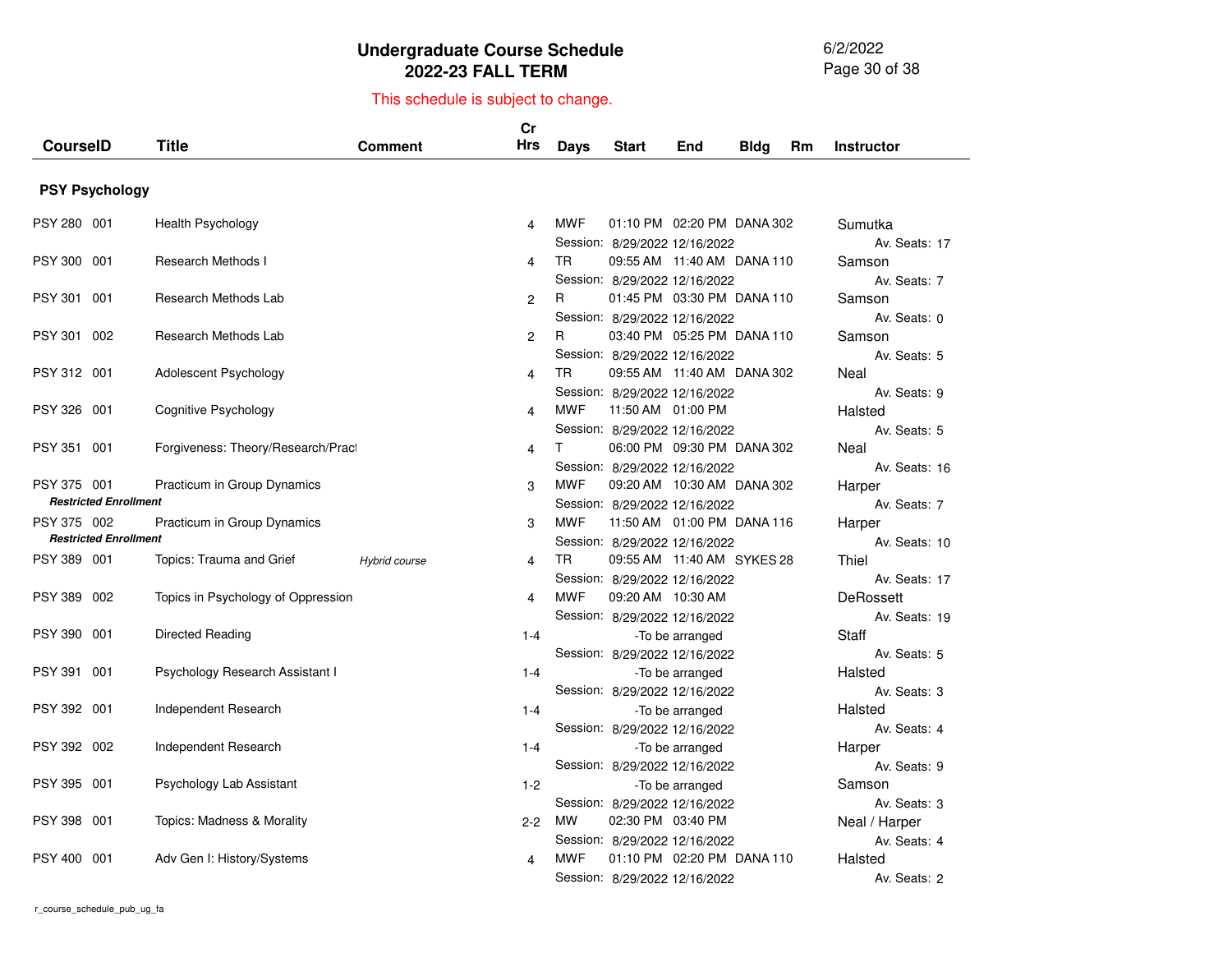6/2/2022 Page 31 of 38

| <b>CourseID</b>       | <b>Title</b>                                                     | <b>Comment</b>       | cr<br>Hrs               | <b>Days</b> | <b>Start</b> | End                                                        | <b>Bldg</b> | <b>Rm</b> | <b>Instructor</b>                  |
|-----------------------|------------------------------------------------------------------|----------------------|-------------------------|-------------|--------------|------------------------------------------------------------|-------------|-----------|------------------------------------|
| <b>PSY Psychology</b> |                                                                  |                      |                         |             |              |                                                            |             |           |                                    |
| PSY 499 001           | Advanced Independent Research                                    |                      | $1 - 4$                 |             |              | -To be arranged<br>Session: 8/29/2022 12/16/2022           |             |           | Staff<br>Av. Seats: 5              |
|                       | <b>QCP General Ed: Capstone</b>                                  |                      |                         |             |              |                                                            |             |           |                                    |
| QCP 400 H 001         | Honors: Culminating Experience                                   |                      | 2                       |             |              | -To be arranged<br>Session: 8/29/2022 12/16/2022           |             |           | Mubarak<br>Av. Seats: 0            |
| QCP 410 001           | <b>Culminating Experience</b>                                    | Online Course        | $\overline{c}$          |             |              | -Online Course<br>Session: 8/29/2022 12/16/2022            |             |           | Grego<br>Av. Seats: 0              |
| QCP 410 002           | <b>Culminating Experience</b>                                    | Online Course        | $\overline{c}$          |             |              | -Online Course<br>Session: 8/29/2022 12/16/2022            |             |           | Shaul<br>Av. Seats: 0              |
| QCP 410 003           | <b>Culminating Experience</b>                                    | <b>Online Course</b> | $\overline{c}$          |             |              | -Online Course<br>Session: 8/29/2022 12/16/2022            |             |           | Shaul<br>Av. Seats: 0              |
| QCP 410 004           | <b>Culminating Experience</b>                                    | Online Course        | $\overline{c}$          |             |              | -Online Course<br>Session: 8/29/2022 12/16/2022            |             |           | Robinson<br>Av. Seats: 0           |
| QCP 410 005           | <b>Culminating Experience</b>                                    | Online Course        | $\overline{c}$          |             |              | -Online Course<br>Session: 8/29/2022 12/16/2022            |             |           | Robinson<br>Av. Seats: 0           |
| QCP 410 006           | <b>Culminating Experience</b>                                    | Online Course        | 2                       |             |              | -Online Course<br>Session: 8/29/2022 12/16/2022            |             |           | Richardson<br>Av. Seats: 0         |
| QCP 410 007           | <b>Culminating Experience</b>                                    | Online Course        | $\overline{c}$          |             |              | -Online Course<br>Session: 8/29/2022 12/16/2022            |             |           | Grego<br>Av. Seats: 0              |
| QCP 410 008           | <b>Culminating Experience</b>                                    | Online Course        | 2                       |             |              | -Online Course<br>Session: 8/29/2022 12/16/2022            |             |           | Royden<br>Av. Seats: -1            |
|                       | Queens Advantage--QEN: English<br><b>QEN General Ed: English</b> |                      |                         |             |              |                                                            |             |           |                                    |
| QEN 101 001           | Rhetoric and Composition                                         |                      | 4                       | <b>MWF</b>  |              | 09:20 AM 10:30 AM<br>Session: 8/29/2022 12/16/2022         |             |           | <b>Bowers</b><br>Av. Seats: 9      |
| QEN 101 002           | Rhetoric and Composition                                         |                      | $\overline{\mathbf{4}}$ | <b>TR</b>   |              | 09:55 AM 11:40 AM<br>Session: 8/29/2022 12/16/2022         |             |           | Shishko<br>Av. Seats: 9            |
| QEN 101 003           | Rhetoric and Composition                                         | <b>Hybrid Course</b> | 4                       | <b>MWF</b>  |              | 01:10 PM 02:20 PM SBG 101<br>Session: 8/29/2022 12/16/2022 |             |           | <b>Funderburk</b><br>Av. Seats: 13 |
| QEN 101 004           | Rhetoric and Composition                                         |                      | 4                       | <b>MWF</b>  |              | 09:20 AM 10:30 AM<br>Session: 8/29/2022 12/16/2022         |             |           | Perez<br>Av. Seats: 12             |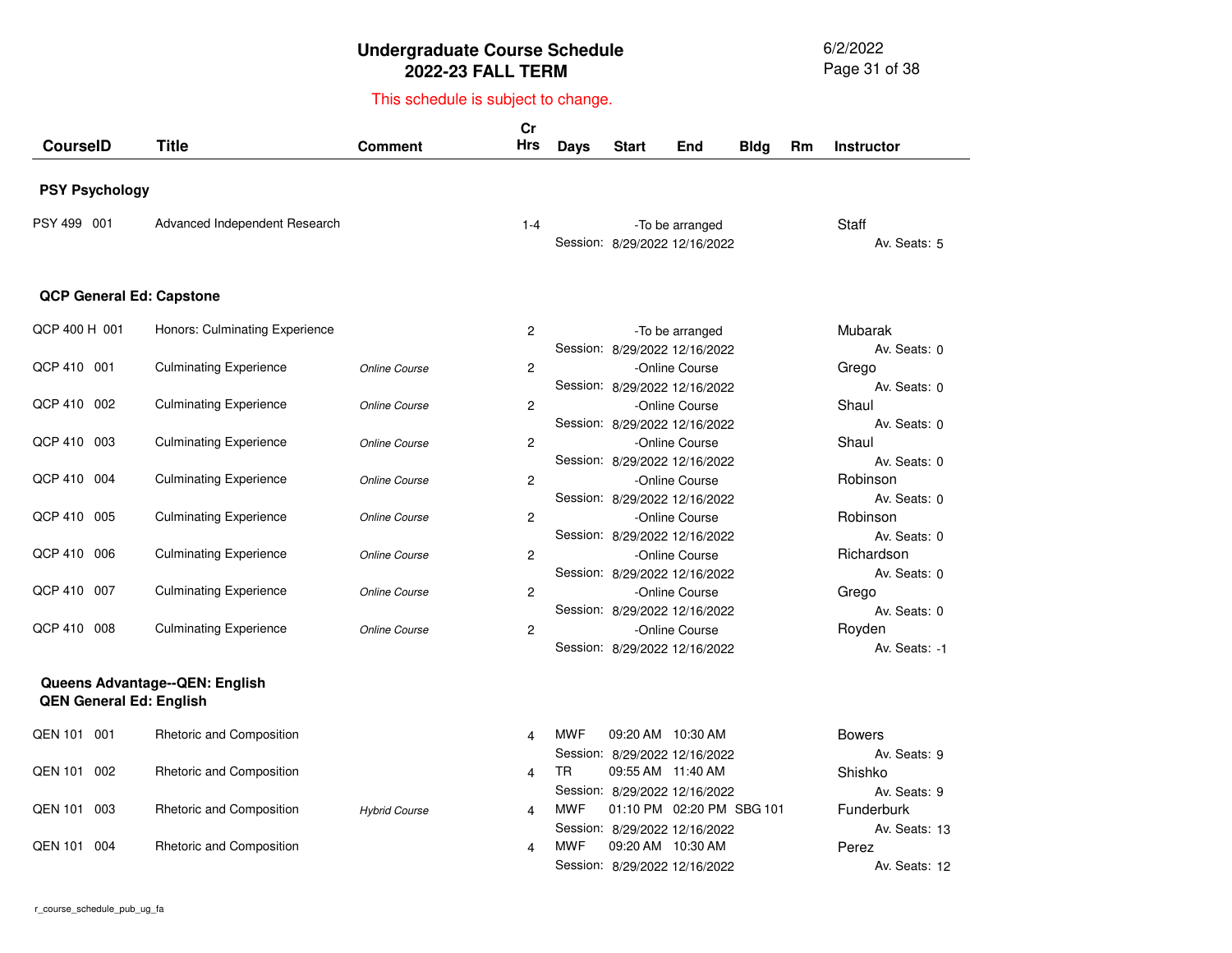6/2/2022 Page 32 of 38

#### This schedule is subject to change.

|                 |                                 |                              | Cr<br><b>Hrs</b> |             |                               |                                |             |    |                        |
|-----------------|---------------------------------|------------------------------|------------------|-------------|-------------------------------|--------------------------------|-------------|----|------------------------|
| <b>CourselD</b> | <b>Title</b>                    | <b>Comment</b>               |                  | <b>Days</b> | <b>Start</b>                  | End                            | <b>Bldg</b> | Rm | <b>Instructor</b>      |
|                 | Queens Advantage--QEN: English  |                              |                  |             |                               |                                |             |    |                        |
|                 | <b>QEN General Ed: English</b>  |                              |                  |             |                               |                                |             |    |                        |
| QEN 101 005     | <b>Rhetoric and Composition</b> |                              | 4                | <b>MWF</b>  |                               | 11:50 AM  01:00 PM  MCEWN 106  |             |    | Giffin                 |
|                 |                                 |                              |                  |             | Session: 8/29/2022 12/16/2022 |                                |             |    | Av. Seats: 11          |
| QEN 101 007     | Rhetoric and Composition        |                              | 4                | <b>MWF</b>  | 01:10 PM 02:20 PM             |                                |             |    | Israel                 |
|                 |                                 |                              |                  |             | Session: 8/29/2022 12/16/2022 |                                |             |    | Av. Seats: 13          |
| QEN 101 008     | Rhetoric and Composition        |                              | 4                | <b>MWF</b>  |                               | 11:50 AM  01:00 PM  MCEWN  215 |             |    | Israel                 |
|                 |                                 |                              |                  |             | Session: 8/29/2022 12/16/2022 |                                |             |    | Av. Seats: 11          |
| QEN 101 009     | Rhetoric and Composition        |                              | 4                | <b>MWF</b>  | 11:50 AM 01:00 PM             |                                |             |    | Creech                 |
|                 |                                 |                              |                  |             | Session: 8/29/2022 12/16/2022 |                                |             |    | Av. Seats: 12          |
| QEN 101 010     | Rhetoric and Composition        |                              | 4                | <b>MWF</b>  | 11:50 PM                      |                                |             |    | <b>Stephens</b>        |
|                 |                                 |                              |                  |             | Session: 8/29/2022 12/16/2022 |                                |             |    | Av. Seats: 13          |
| QEN 101 011     | Rhetoric and Composition        |                              | 4                | <b>MWF</b>  |                               | 11:50 AM  01:00 PM  MCEWN  206 |             |    | Perez                  |
|                 |                                 |                              |                  |             | Session: 8/29/2022 12/16/2022 |                                |             |    | Av. Seats: 12          |
| QEN 101 012     | Rhetoric and Composition        |                              | 4                | <b>MWF</b>  |                               | 09:20 AM 10:30 AM MCEWN 106    |             |    | Creech                 |
|                 |                                 |                              |                  |             | Session: 8/29/2022 12/16/2022 |                                |             |    | Av. Seats: 17          |
| QEN 101 014     | Rhetoric and Composition        |                              | 4                | <b>TR</b>   | 11:50 AM 01:35 PM             |                                |             |    | Shishko                |
| QEN 101 015     | Rhetoric and Composition        |                              | 4                | <b>MWF</b>  | Session: 8/29/2022 12/16/2022 | 01:10 PM 02:20 PM MCEWN 115    |             |    | Av. Seats: 11<br>Kobre |
|                 |                                 |                              |                  |             | Session: 8/29/2022 12/16/2022 |                                |             |    | Av. Seats: 13          |
| QEN 101 016     | Rhetoric and Composition        |                              | 4                | TR.         | 09:55 AM 11:40 AM             |                                |             |    | Staff                  |
|                 |                                 |                              |                  |             | Session: 8/29/2022 12/16/2022 |                                |             |    | Av. Seats: 13          |
| QEN 101 017     | Rhetoric and Composition        | Virtual class at time listed | 4                | <b>TR</b>   |                               | 01:45 PM 03:30 PM WEB WEB      |             |    | Knudson                |
|                 |                                 |                              |                  |             | Session: 8/29/2022 12/16/2022 |                                |             |    | Av. Seats: 12          |
| QEN 101 018     | Rhetoric and Composition        |                              | 4                | <b>TR</b>   | 09:55 AM 11:40 AM             |                                |             |    | Renfroe                |
|                 |                                 |                              |                  |             | Session: 8/29/2022 12/16/2022 |                                |             |    | Av. Seats: 13          |
| QEN 101 019     | Rhetoric and Composition        |                              | 4                | <b>TR</b>   | 01:45 PM 03:30 PM             |                                |             |    | Renfroe                |
|                 |                                 |                              |                  |             | Session: 8/29/2022 12/16/2022 |                                |             |    | Av. Seats: 13          |
|                 |                                 |                              |                  |             |                               |                                |             |    |                        |

#### **QUEENS LEARNING COMMUNITIES**

#### **QLC 1: The Worlds in our World - Choose 2 courses**

| QLC 220 LC1 | QLC-Education/Community Support Hybrid Course         | M  | 03:50 PM 05:35 PM             | Shaul        |
|-------------|-------------------------------------------------------|----|-------------------------------|--------------|
| LC 1        |                                                       |    | Session: 8/29/2022 12/16/2022 | Av. Seats: 0 |
| QLC 250 LC1 | QLC-Music, Universal Language<br><b>Online Course</b> |    | -Online Course                | Rhyne-Bray   |
| LC 1        |                                                       |    | Session: 8/29/2022 12/16/2022 | Av. Seats: 0 |
| QLC 260 LC1 | QLC: Stats Through the Lens of Rac                    | TR | 03:40 PM 05:25 PM             | Bailey       |
| LC1         |                                                       |    | Session: 8/29/2022 12/16/2022 | Av. Seats: 1 |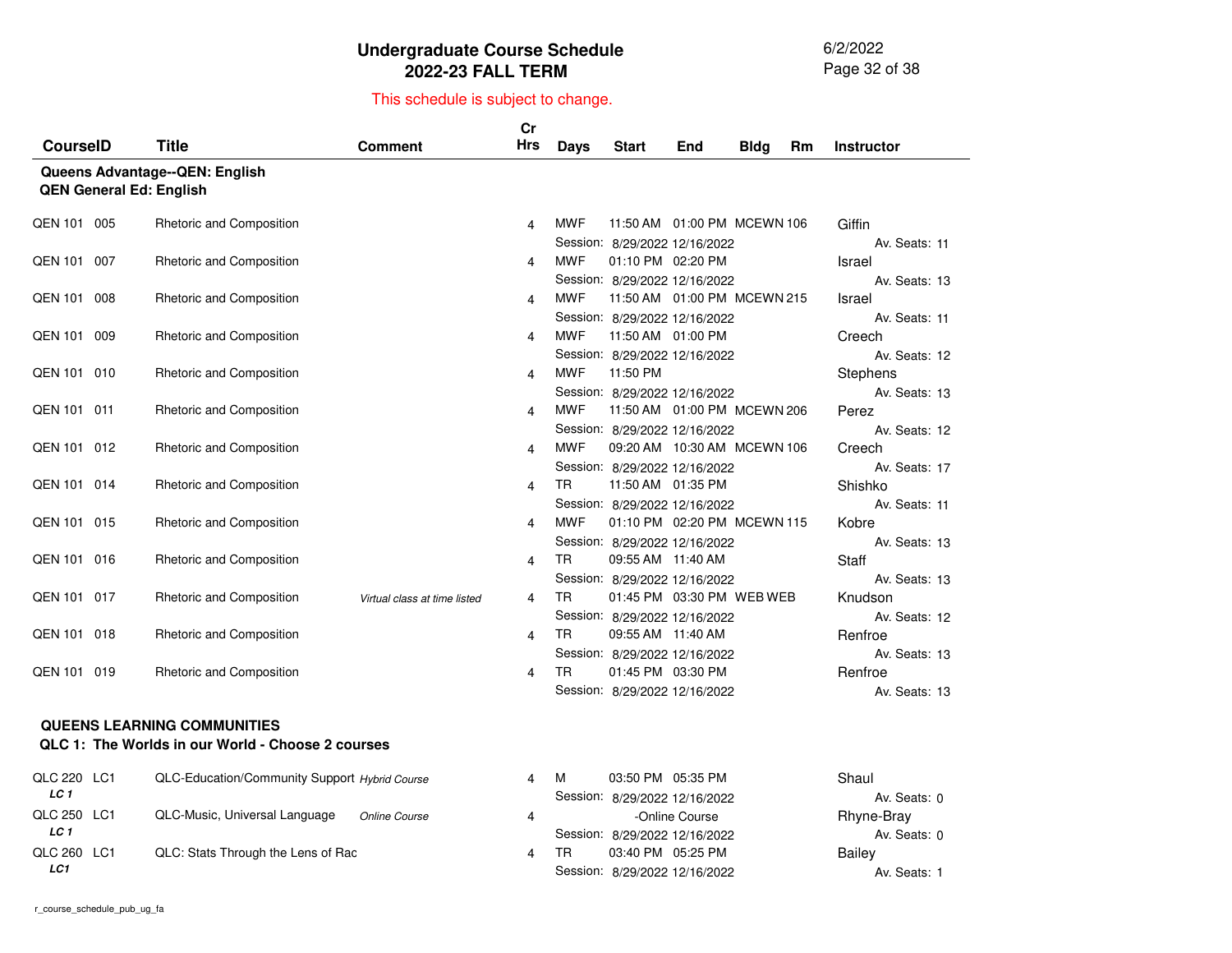6/2/2022 Page 33 of 38

| <b>CourseID</b>                       | <b>Title</b>                                               | <b>Comment</b>       | Cr<br><b>Hrs</b> | <b>Days</b>     | <b>Start</b>                                                                                                     | End            | <b>Bldg</b> | <b>Rm</b> | <b>Instructor</b>                                      |
|---------------------------------------|------------------------------------------------------------|----------------------|------------------|-----------------|------------------------------------------------------------------------------------------------------------------|----------------|-------------|-----------|--------------------------------------------------------|
|                                       | QLC 2: The Quest For Your Identity - Choose 2 courses      |                      |                  |                 |                                                                                                                  |                |             |           |                                                        |
| QLC 220 LC2<br>LC <sub>2</sub>        | <b>QLC--America's First Muslims</b>                        |                      | 4                | TR.             | 11:50 AM 01:35 PM<br>Session: 8/29/2022 12/16/2022                                                               |                |             |           | Mubarak<br>Av. Seats: 10                               |
| <b>QLC 240 LC2</b><br>LC <sub>2</sub> | QLC-Science Underlying Identity                            |                      | 4<br>4           | <b>TR</b><br>T. | 08:30 AM 09:45 AM RSH<br>Session: 8/29/2022 12/16/2022<br>09:55 AM 11:40 AM RSH<br>Session: 8/29/2022 12/16/2022 |                |             |           | Sipprell<br>Av. Seats: 10<br>Sipprell<br>Av. Seats: 10 |
|                                       | QLC 3: Slave Voyages - Choose 2 courses                    |                      |                  |                 |                                                                                                                  |                |             |           |                                                        |
| QLC 220 LC3<br>LC <sub>3</sub>        | QLC-Histories of the Slave Trade                           | Online Course        | 4                |                 | Session: 8/29/2022 12/16/2022                                                                                    | -Online Course |             |           | Robinson<br>Av. Seats: 0                               |
| QLC 260 LC3<br>LC <sub>3</sub>        | <b>QLC-Intro Stats: Slave Trade</b>                        | <b>Online Course</b> | 4                |                 | Session: 8/29/2022 12/16/2022                                                                                    | -Online Course |             |           | Wu<br>Av. Seats: 0                                     |
|                                       | QLC 4: Politics, Power, and Performance - Choose 2 courses |                      |                  |                 |                                                                                                                  |                |             |           |                                                        |
| QLC 230 LC4<br>LC <sub>4</sub>        | <b>QLC-Politics and Theatre</b>                            |                      | 4                | <b>TR</b>       | 09:55 AM 11:40 AM<br>Session: 8/29/2022 12/16/2022                                                               |                |             |           | Kelso<br>Av. Seats: 2                                  |
| QLC 250 LC4<br>LC <sub>4</sub>        | QLC-Theatre of the Oppressed                               | <b>Hybrid Course</b> | 4                | T.              | 06:00 PM 07:50 PM<br>Session: 8/29/2022 12/16/2022                                                               |                |             |           | Calcamp<br>Av. Seats: 2                                |
|                                       | QLC 5: Slave Voyages - Choose 2 courses                    |                      |                  |                 |                                                                                                                  |                |             |           |                                                        |
| QLC 220 LC5                           | QLC-Histories of the Slave Trade                           | Online Course        | 4                |                 | Session: 8/29/2022 12/16/2022                                                                                    | -Online Course |             |           | Robinson<br>Av. Seats: 0                               |
| QLC 260 LC5                           | <b>QLC-Intro Stats: Slave Trade</b>                        | Online Course        | $\overline{4}$   |                 | Session: 8/29/2022 12/16/2022                                                                                    | -Online Course |             |           | Wu<br>Av. Seats: 0                                     |
|                                       | QLC 6: Image-Making - Choose 2 courses                     |                      |                  |                 |                                                                                                                  |                |             |           |                                                        |
| QLC 220 LC6                           | QLC-Philosophy Through Film                                |                      | 4                | т               | 06:00 PM 09:30 PM<br>Session: 8/29/2022 12/16/2022                                                               |                |             |           | Mullis<br>Av. Seats: 4                                 |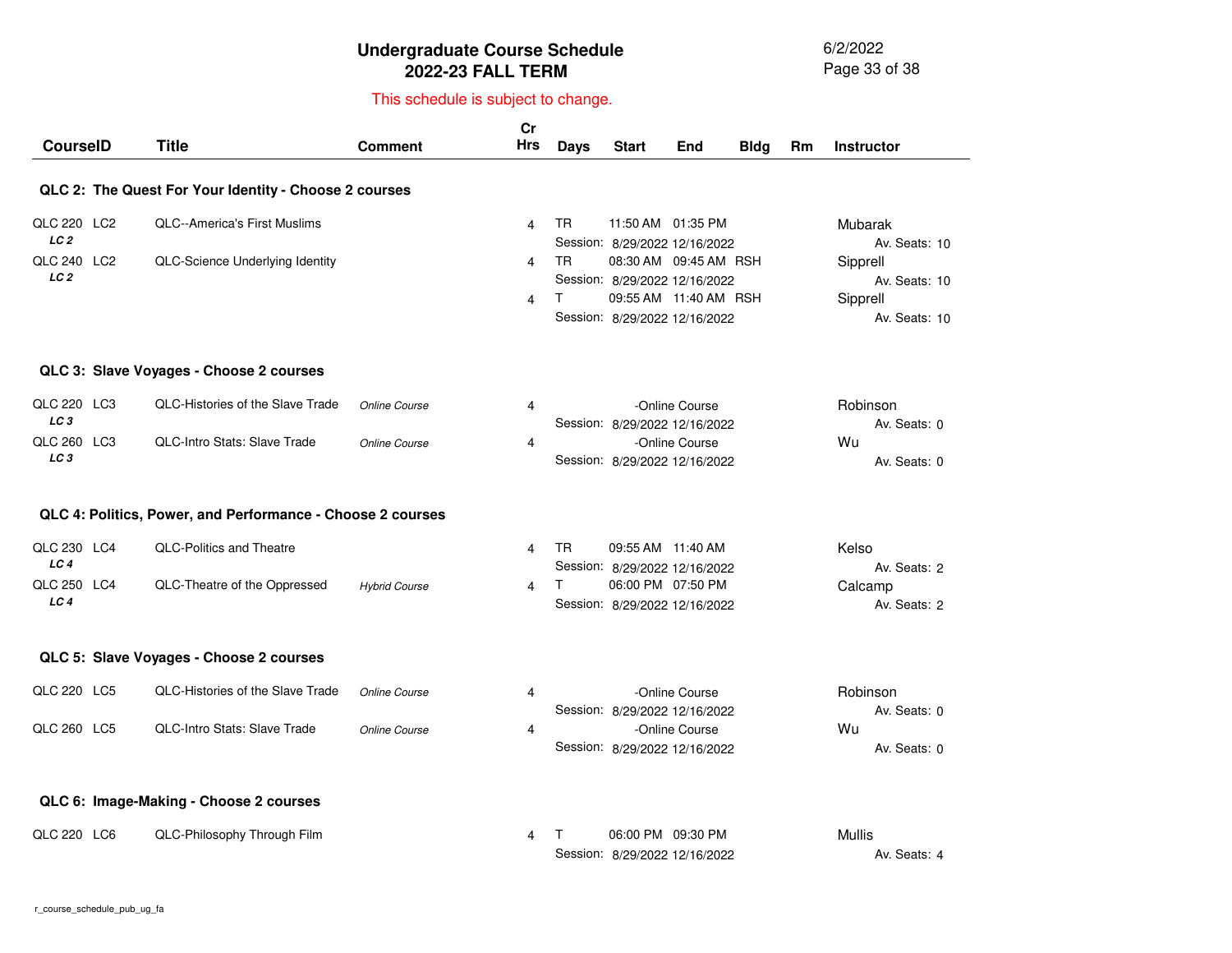6/2/2022 Page 34 of 38

#### This schedule is subject to change.

| <b>CourseID</b>                | <b>Title</b>                                                | <b>Comment</b>       | Cr<br><b>Hrs</b> | <b>Days</b> | <b>Start</b>                                                 | End | <b>Bldg</b> | Rm | <b>Instructor</b>                  |
|--------------------------------|-------------------------------------------------------------|----------------------|------------------|-------------|--------------------------------------------------------------|-----|-------------|----|------------------------------------|
|                                | QLC 6: Image-Making - Choose 2 courses                      |                      |                  |             |                                                              |     |             |    |                                    |
| QLC 250 LC6                    | QLC - Storytelling for the Screen                           |                      | 4                | TR.         | 09:55 AM 11:40 AM<br>Session: 8/29/2022 12/16/2022           |     |             |    | Staff<br>Av. Seats: 3              |
|                                | QLC 8: The Changing Landscapes of Nature - Choose 2 courses |                      |                  |             |                                                              |     |             |    |                                    |
| QLC 240 LC8                    | QLC-A Science of Space                                      |                      | 4                | <b>MWF</b>  | 01:10 PM 02:40 PM RSH<br>Session: 8/29/2022 12/16/2022       |     |             |    | Hallman<br>Av. Seats: 0            |
| QLC 250 LC8                    | QLC - Shifting the Landscape                                | <b>Hybrid Course</b> | 4                | <b>MW</b>   | 09:20 AM 10:30 AM<br>Session: 8/29/2022 12/16/2022           |     |             |    | O'Neill<br>Av. Seats: 0            |
|                                | QLC 9: Growing Charlotte - Choose 2 courses                 |                      |                  |             |                                                              |     |             |    |                                    |
| QLC 340 LC9                    | QLC-Biology of Health Disparities                           |                      | 4                | <b>TR</b>   | 01:20 PM 03:30 PM RSH 204<br>Session: 8/29/2022 12/16/2022   |     |             |    | Bahrani-Mostafavi<br>Av. Seats: 12 |
| QLC 350 LC9<br>LC <sub>9</sub> | <b>QLC-City Theatre</b>                                     |                      | 4                | <b>TR</b>   | 03:40 PM 05:25 PM SBG 001<br>Session: 8/29/2022 12/16/2022   |     |             |    | Kettling<br>Av. Seats: 11          |
| QLC 360 LC9<br>LC <sub>9</sub> | QLC-Intro Stats: Economic Mobility Hybrid Course            |                      | 4                |             | 06:00 PM 07:50 PM MCEWN 101<br>Session: 8/29/2022 12/16/2022 |     |             |    | Pardue<br>Av. Seats: 11            |
|                                | OLO 10. Transformation Through Clandelling Chappe Converse  |                      |                  |             |                                                              |     |             |    |                                    |

#### **QLC 10: Transformation Through Storytelling - Choose 2 courses**

| QLC 320 L10  | QLC-Fairytale, Fantasy, Folklore                | Online Course | 4 | -Online Course                | Perez         |
|--------------|-------------------------------------------------|---------------|---|-------------------------------|---------------|
| <b>LC 10</b> |                                                 |               |   | Session: 8/29/2022 12/16/2022 | Av. Seats: 0  |
| QLC 340 L10  | QLC-Science in "Once upon a time" Online Course |               | 4 | -Online Course                | Clifton       |
| <b>LC 10</b> |                                                 |               |   | Session: 8/29/2022 12/16/2022 | Av. Seats: -1 |
| QLC 350 L10  | QLC-The Magic of Music                          | Online Course | 4 | -Online Course                | Rhyne-Bray    |
| <b>LC 10</b> |                                                 |               |   | Session: 8/29/2022 12/16/2022 | Av. Seats: -3 |

#### **QLC 11: - Choose 2 courses**

| QLC 340 L11 | QLC-Biological Impacts of Trauma | <b>Online Course</b> | Online Course                 | Skaggs        |
|-------------|----------------------------------|----------------------|-------------------------------|---------------|
|             |                                  |                      | Session: 8/29/2022 12/16/2022 | Av. Seats: -2 |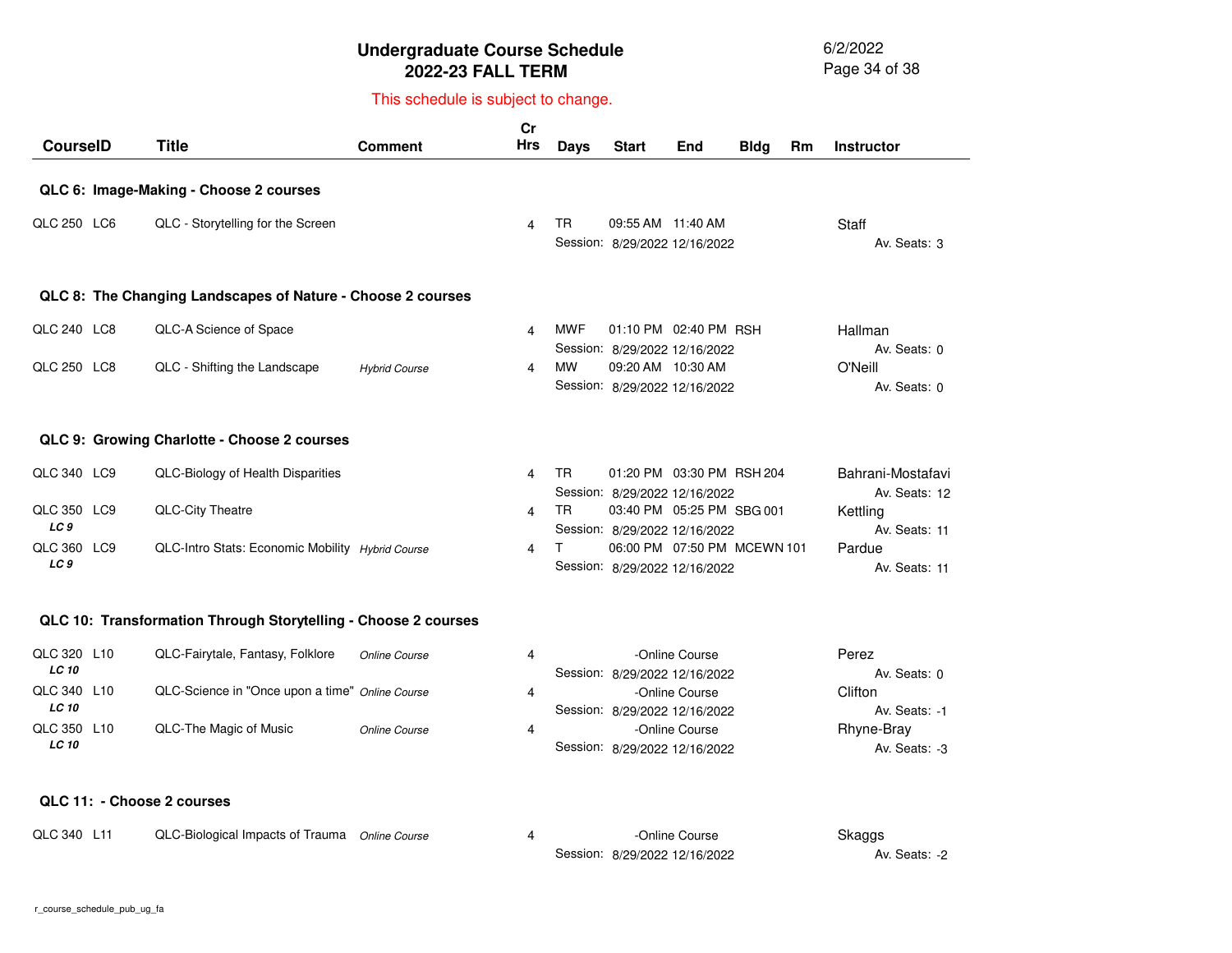6/2/2022 Page 35 of 38

#### This schedule is subject to change.

| <b>CourselD</b>             | <b>Title</b>                                        | <b>Comment</b> | Cr<br>Hrs      | Days | <b>Start</b>                                                 | <b>End</b> | <b>Bldg</b> | Rm | <b>Instructor</b>         |
|-----------------------------|-----------------------------------------------------|----------------|----------------|------|--------------------------------------------------------------|------------|-------------|----|---------------------------|
| QLC 11: - Choose 2 courses  |                                                     |                |                |      |                                                              |            |             |    |                           |
| QLC 350 L11<br><b>LC</b> 11 | <b>QLC-Crisis Drama</b>                             |                | $\overline{4}$ | TR.  | 01:45 PM 03:30 PM SBG 001<br>Session: 8/29/2022 12/16/2022   |            |             |    | Kettling<br>Av. Seats: -3 |
|                             | QLC 12: Trauma and the Holocaust - Choose 2 courses |                |                |      |                                                              |            |             |    |                           |
| QLC 320 L12<br><b>LC 12</b> | <b>QLC-Holocaust in Film and Lit</b>                |                | 4              | TR.  | 11:50 AM 01:35 PM<br>Session: 8/29/2022 12/16/2022           |            |             |    | Schindler<br>Av. Seats: 4 |
| QLC 330 L12<br><b>LC 12</b> | <b>OLC: Trauma and Resilience</b>                   |                | 4              | м    | 06:00 PM 09:30 PM MCEWN 105<br>Session: 8/29/2022 12/16/2022 |            |             |    | Lopez<br>Av. Seats: 1     |

#### **QLC 14: - Culture, Identity and Politics: Experiences of Being an American - Choose 2 courses**

| QLC 320 L14  | QLC-Public History & the Lost Cause Virtual Class at time listed |                      | 4   | W |                               | 06:00 PM 07:50 PM WEB WEB | Scott         |
|--------------|------------------------------------------------------------------|----------------------|-----|---|-------------------------------|---------------------------|---------------|
|              |                                                                  |                      |     |   | Session: 8/29/2022 12/16/2022 |                           | Av. Seats: 12 |
| QLC 350 L14  | QLC-Transmedia Storytelling                                      | <b>Hybrid Course</b> | 4 F |   | 09:20 AM 10:30 AM KNC 306     |                           | Cornelius     |
| <b>LC 14</b> |                                                                  |                      |     |   | Session: 8/29/2022 12/16/2022 |                           | Av. Seats: 12 |

#### **QLC 15: - Choose 2 courses**

| QLC 330 L15 | QLC-Psychology of Music        | TR.       | 11:50 AM  01:35 PM |                               | Pasiali      |
|-------------|--------------------------------|-----------|--------------------|-------------------------------|--------------|
|             |                                |           |                    | Session: 8/29/2022 12/16/2022 | Av. Seats: 0 |
| QLC 340 L15 | QLC--Anat/Physio of Perception | <b>MW</b> |                    | 11:50 AM  02:20 PM  RSH       | Koplas       |
|             |                                |           |                    | Session: 8/29/2022 12/16/2022 | Av. Seats: 0 |

#### **QLC 16: - Choose 2 courses**

| QLC 320 L16 | QLC-Food Sustainability and Justice       | MWF | 01:10 PM 02:20 PM             | McCrary       |
|-------------|-------------------------------------------|-----|-------------------------------|---------------|
| LC 16       |                                           |     | Session: 8/29/2022 12/16/2022 | Av. Seats: 7  |
| QLC 340 L16 | QLC-Nutrition for Health and Sport Hybrid | TR  | 11:50 AM  01:35 PM            | Knab          |
| LC 16       |                                           |     | Session: 8/29/2022 12/16/2022 | Av. Seats: 0  |
| QLC 350 L16 | QLC-Creativity and Innovation             | MWF | 11:50 AM  01:00 PM            | <b>Bowers</b> |
| LC 16       |                                           |     | Session: 8/29/2022 12/16/2022 | Av. Seats: 1  |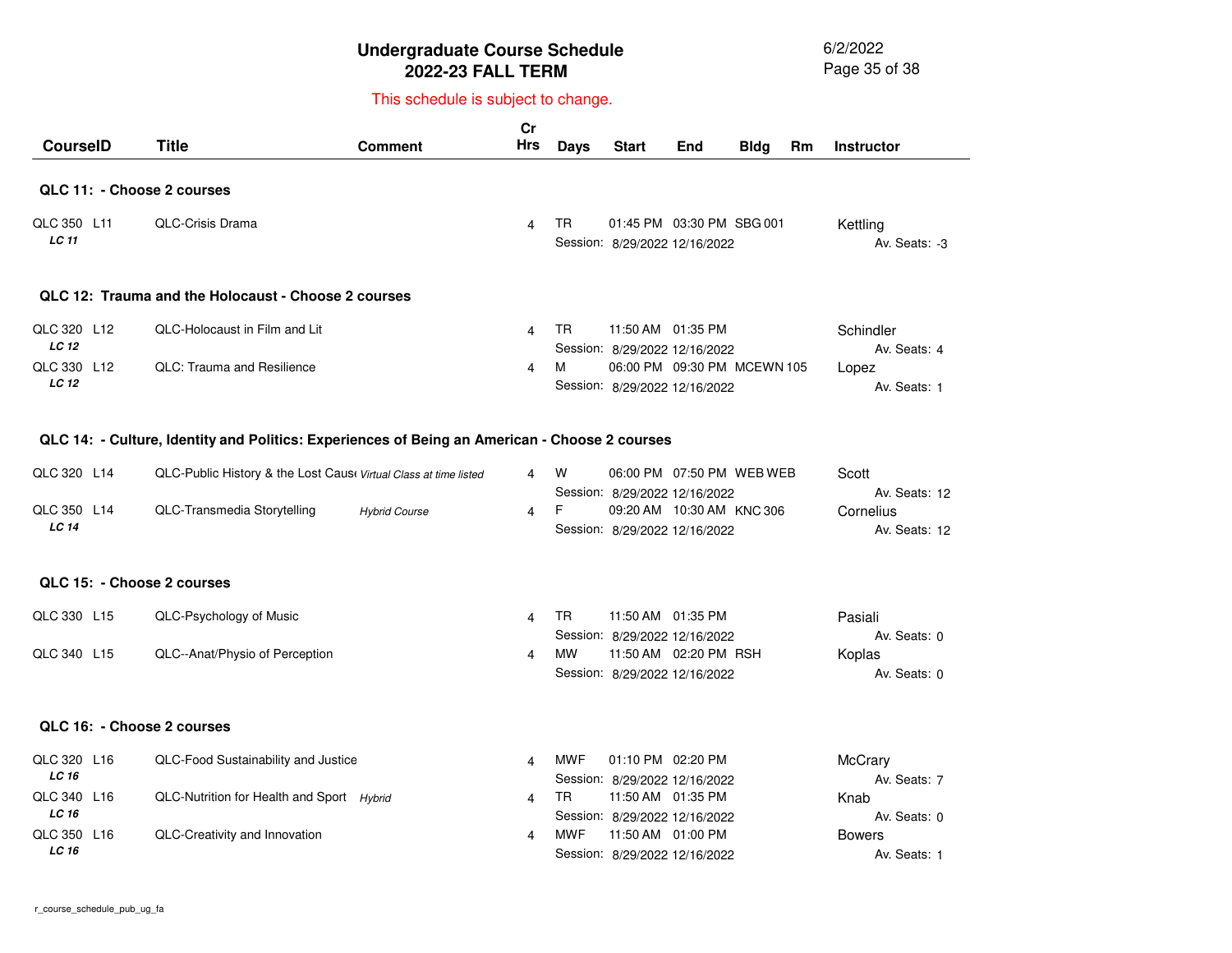6/2/2022 Page 36 of 38

| <b>CourseID</b>                 | <b>Title</b>                                   | <b>Comment</b>       | cr<br><b>Hrs</b> | <b>Days</b> | <b>Start</b>                                                   | End                           | <b>Bldg</b> | Rm | <b>Instructor</b>                        |
|---------------------------------|------------------------------------------------|----------------------|------------------|-------------|----------------------------------------------------------------|-------------------------------|-------------|----|------------------------------------------|
| <b>Health and Wellness</b>      |                                                |                      |                  |             |                                                                |                               |             |    |                                          |
| QHW 103 001                     | <b>QHW: Wellness Through Poetry</b>            | <b>Hybrid Course</b> | 2                | R           | 01:45 PM 03:25 PM<br>Session: 8/29/2022 12/16/2022             |                               |             |    | <b>Funderburk</b><br>Av. Seats: 14       |
| QHW 103 002                     | QHW: Tai Chi and Taoist Phil                   |                      | 2                | R           | Session: 8/29/2022 12/16/2022                                  | 08:00 AM 09:45 AM LEVIN 218   |             |    | Mullis<br>Av. Seats: 0                   |
| QHW 103 003                     | <b>QHW: Holistic Approaches to Wellne</b>      |                      | 2                |             | Session: 8/29/2022 12/16/2022                                  | -Online Course                |             |    | Cardo<br>Av. Seats: -3                   |
| QHW 103 004                     | <b>QHW: Holistic Approaches to Wellne</b>      |                      | 2                |             | Session: 8/29/2022 12/16/2022                                  | -Online Course                |             |    | Cardo<br>Av. Seats: -3                   |
| QHW 103 005                     | QHW: Snake Oil to Chicken Soup                 | Online Course        | 2                |             | Session: 8/29/2022 12/16/2022                                  | -Online Course                |             |    | Mangum<br>Av. Seats: -1                  |
| QHW 103 006                     | QHW: Wellness Through Nature Wrl Hybrid Course |                      | 2                | м           | 01:10 PM 02:20 PM<br>Session: 8/29/2022 12/16/2022             |                               |             |    | <b>Bowers</b><br>Av. Seats: 5            |
| QHW 103 007                     | QHW: Snake Oil to Chicken Soup                 | Online Course        | 2                |             | Session: 8/29/2022 12/16/2022                                  | -Online Course                |             |    | Talbot<br>Av. Seats: -3                  |
| QHW 103 008                     | QHW: Snake Oil to Chicken Soup                 | Online Course        | 2                |             | Session: 8/29/2022 12/16/2022                                  | -Online Course                |             |    | Talbot<br>Av. Seats: -3                  |
|                                 | QLC Honors Program - *See Also HNR Offerings*  |                      |                  |             |                                                                |                               |             |    |                                          |
| QLC 275 H 001                   | Honors: Analyzing Disciplines                  |                      | $\mathbf{1}$     | W           |                                                                | 03:50 PM 04:50 PM SBG 221     |             |    | Shaul                                    |
| QLC 375 H 001                   | Honors: Engaging Communities                   |                      | $\mathbf{1}$     |             | Session: 8/29/2022 12/16/2022<br>Session: 8/29/2022 12/16/2022 | -To be arranged               |             |    | Av. Seats: 2<br>Commins<br>Av. Seats: 12 |
| <b>QMP General Ed: Road Map</b> |                                                |                      |                  |             |                                                                |                               |             |    |                                          |
| QMP 100 001                     | Roadmap-Welcome to Queens                      |                      | $\overline{c}$   | <b>TR</b>   | Session: 8/29/2022 12/16/2022                                  | 08:00 AM  08:50 AM  MCEWN 101 |             |    | Griffith<br>Av. Seats: 16                |
| QMP 100 002                     | Roadmap-Welcome to Queens                      |                      | $\overline{c}$   | TR.         | Session: 8/29/2022 12/16/2022                                  | 08:55 AM  09:45 AM  MCEWN 115 |             |    | Mubarak<br>Av. Seats: 14                 |
| QMP 100 004                     | Roadmap-Welcome to Queens                      |                      | 2                | <b>TR</b>   | Session: 8/29/2022 12/16/2022                                  | 08:55 AM  09:45 AM  MCEWN 105 |             |    | Terry<br>Av. Seats: 16                   |
| QMP 100<br>006                  | Roadmap-Welcome to Queens                      |                      | $\overline{2}$   | TR.         | Session: 8/29/2022 12/16/2022                                  | 09:55 AM 10:45 AM RSH 112     |             |    | Thomas<br>Av. Seats: 16                  |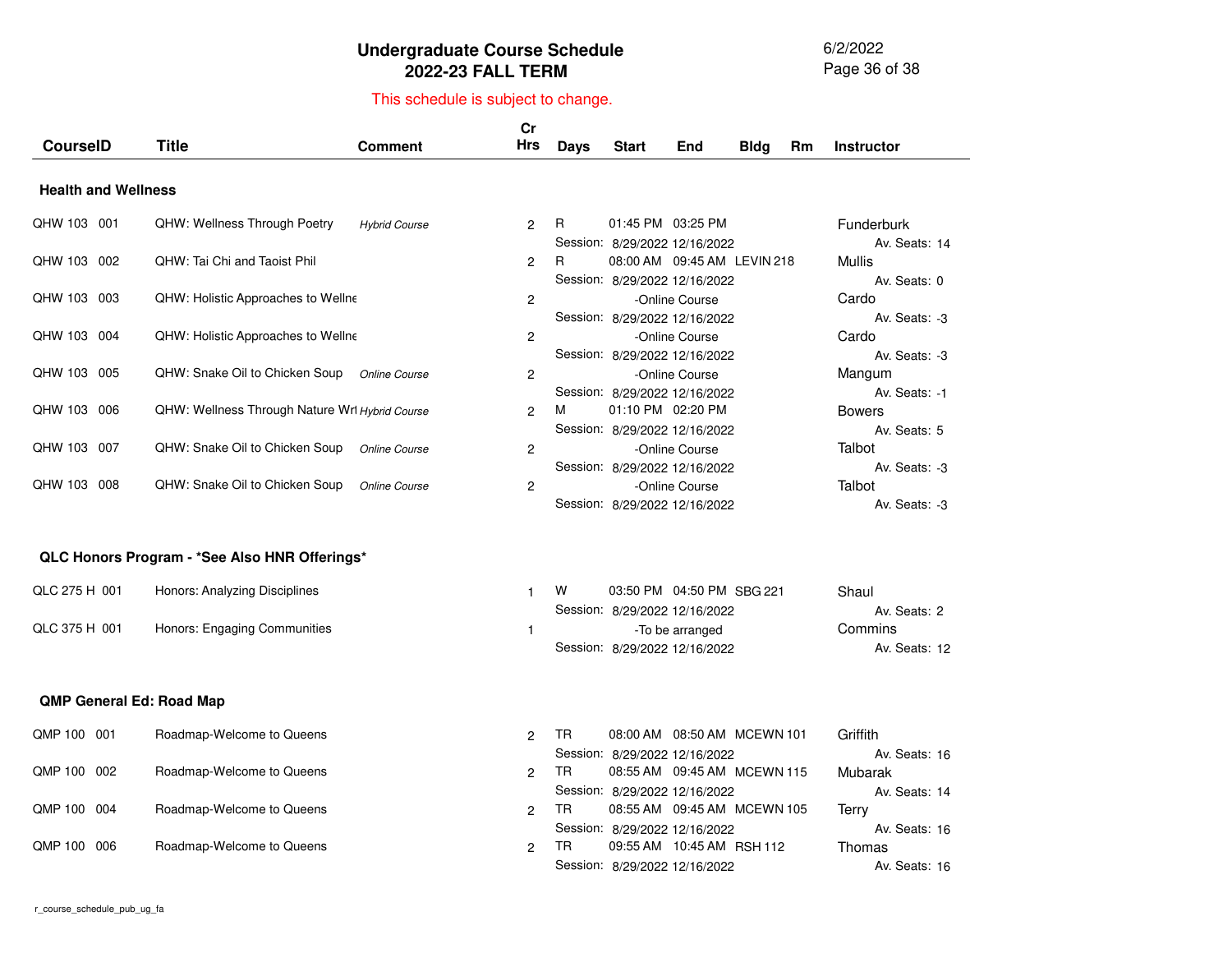6/2/2022 Page 37 of 38

# This schedule is subject to change.

| <b>CourselD</b> | <b>Title</b>                    | <b>Comment</b> | cr<br>Hrs      | <b>Days</b> | <b>Start</b>                                                    | <b>End</b>     | <b>Bldg</b> | <b>Rm</b> | <b>Instructor</b>             |
|-----------------|---------------------------------|----------------|----------------|-------------|-----------------------------------------------------------------|----------------|-------------|-----------|-------------------------------|
|                 | <b>QMP General Ed: Road Map</b> |                |                |             |                                                                 |                |             |           |                               |
| QMP 100 007     | Roadmap-Welcome to Queens       |                | $\overline{2}$ | TR.         | 09:55 AM  10:45 AM  MCEWN<br>Session: 8/29/2022 12/16/2022      |                |             |           | Terry<br>Av. Seats: 16        |
| QMP 100 008     | Roadmap-Welcome to Queens       |                | $\overline{2}$ | <b>TR</b>   | 09:55 AM  10:45 AM  MCEWN  206<br>Session: 8/29/2022 12/16/2022 |                |             |           | White<br>Av. Seats: 16        |
| QMP 100 009     | Roadmap-Welcome to Queens       |                | $\overline{2}$ | <b>TR</b>   | 09:55 AM  10:45 AM  MCEWN 101<br>Session: 8/29/2022 12/16/2022  |                |             |           | Knudson<br>Av. Seats: 15      |
| QMP 100 010     | Roadmap-Welcome to Queens       |                | $\overline{2}$ | <b>TR</b>   | 10:50 AM  11:40 AM  MCEWN 101<br>Session: 8/29/2022 12/16/2022  |                |             |           | Knudson<br>Av. Seats: 15      |
| QMP 100 011     | Roadmap-Welcome to Queens       |                | $\overline{2}$ | <b>TR</b>   | 10:50 AM 11:40 AM<br>Session: 8/29/2022 12/16/2022              |                |             |           | Smith<br>Av. Seats: 16        |
| QMP 100 012     | Roadmap-Welcome to Queens       |                | $\overline{2}$ | TR.         | 10:50 AM 11:40 AM SBG 101<br>Session: 8/29/2022 12/16/2022      |                |             |           | Commins<br>Av. Seats: 16      |
| QMP 100 013     | Roadmap-Welcome to Queens       |                | $\overline{2}$ | <b>TR</b>   | 10:50 AM  11:40 AM  MCEWN  206<br>Session: 8/29/2022 12/16/2022 |                |             |           | White<br>Av. Seats: 16        |
| QMP 100 014     | Roadmap-Welcome to Queens       |                | $\overline{2}$ | TR          | 10:50 AM 11:40 AM<br>Session: 8/29/2022 12/16/2022              |                |             |           | Dippold<br>Av. Seats: 16      |
| QMP 100 016     | Roadmap-Welcome to Queens       |                | $\overline{2}$ | <b>TR</b>   | 08:55 AM 09:45 AM<br>Session: 8/29/2022 12/16/2022              |                |             |           | Staff<br>Av. Seats: 16        |
| QMP 100 017     | Roadmap-Welcome to Queens       |                | $\overline{2}$ | TR.         | 08:55 AM 09:45 AM MCEWN 101<br>Session: 8/29/2022 12/16/2022    |                |             |           | Griffith<br>Av. Seats: 16     |
| QMP 100 018     | Roadmap-Welcome to Queens       |                | $\overline{2}$ | <b>TR</b>   | 09:55 AM 10:45 AM<br>Session: 8/29/2022 12/16/2022              |                |             |           | Smith<br>Av. Seats: 16        |
| QMP 200 001     | <b>Transition Roadmap</b>       | Online Course  | $\overline{2}$ |             | Session: 8/29/2022 12/16/2022                                   | -Online Course |             |           | DeBell<br>Av. Seats: 0        |
| QMP 200 002     | <b>Transition Roadmap</b>       | Online Course  | $\overline{2}$ |             | Session: 8/29/2022 12/16/2022                                   | -Online Course |             |           | DeBell<br>Av. Seats: 15       |
| QMP 200 003     | <b>Transition Roadmap</b>       | Online Course  | $\overline{2}$ |             | Session: 8/29/2022 12/16/2022                                   | -Online Course |             |           | <b>Staff</b><br>Av. Seats: 25 |

#### **REL Religion**

REL 365 001 Seminar: Islam

| m |     | МW |                               | 09:20 AM  10:30 AM  MCEWN 115 | Mubarak       |  |
|---|-----|----|-------------------------------|-------------------------------|---------------|--|
|   |     |    | Session: 8/29/2022 12/16/2022 |                               | Av. Seats: 15 |  |
|   | 4 F |    |                               |                               | Mubarak       |  |
|   |     |    | Session: 8/29/2022 12/16/2022 |                               | Av. Seats: 15 |  |